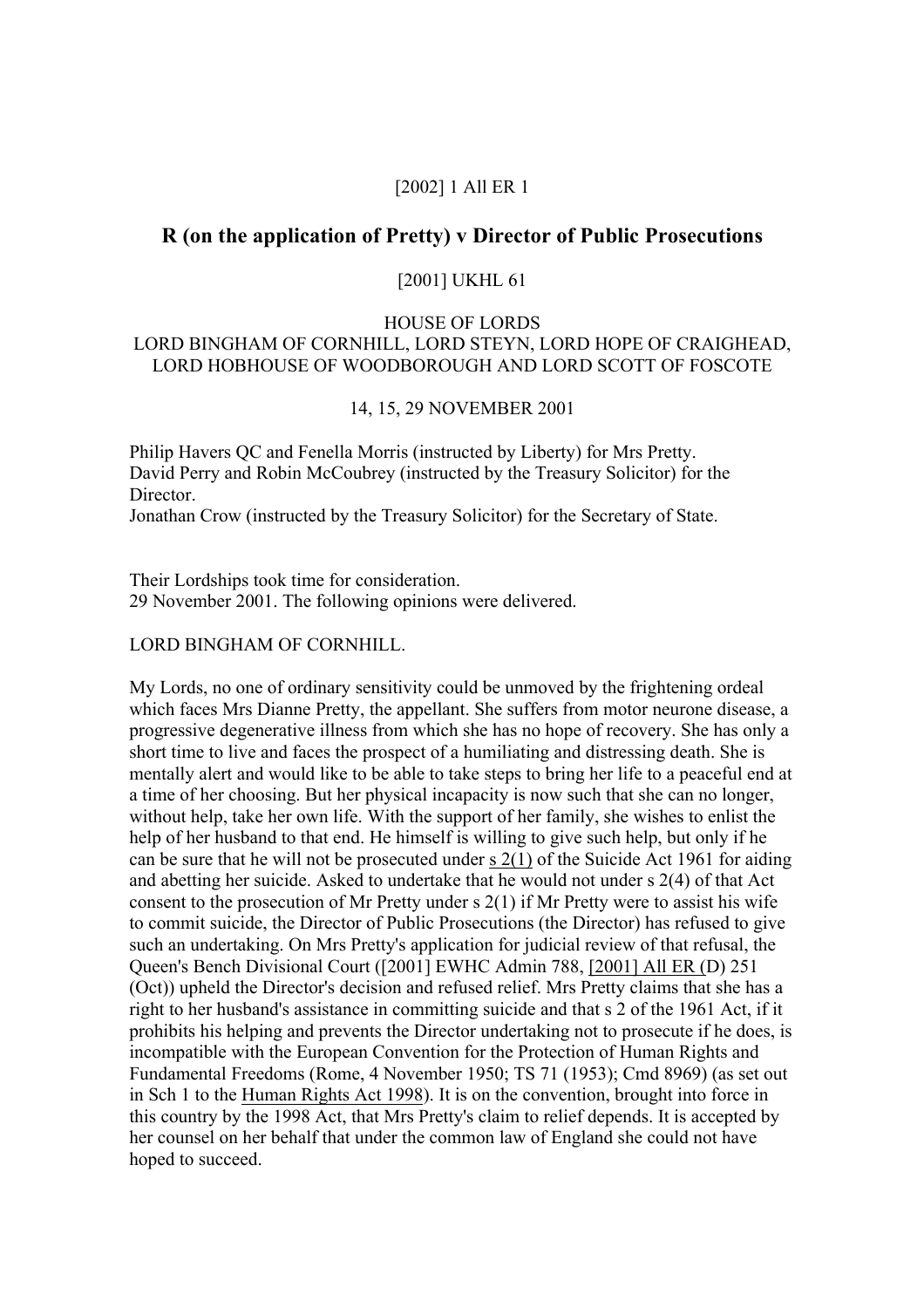# [2]

In discharging the judicial functions of the House, the Appellate Committee has the duty of resolving issues of law properly brought before it, as the issues in this case have been. The committee is not a legislative body. Nor is it entitled or fitted to act as a moral or ethical arbiter. It is important to emphasise the nature and limits of the committee's role, since the wider issues raised by this appeal are the subject of profound and fully justified concern to very many people. The

# at 5

questions whether the terminally ill, or others, should be free to seek assistance in taking their own lives, and if so in what circumstances and subject to what safeguards, are of great social, ethical and religious significance and are questions on which widely differing beliefs and views are held, often strongly. Materials laid before the committee (with its leave) express some of those views; many others have been expressed in the news media, professional journals and elsewhere. The task of the committee in this appeal is not to weigh or evaluate or reflect those beliefs and views or give effect to its own but to ascertain and apply the law of the land as it is now understood to be.

Article 2 of the convention

# [3]

Article 2 of the convention provides:

'Right to life

'1. Everyone's right to life shall be protected by law. No one shall be deprived of his life intentionally save in the execution of a sentence of a court following his conviction of a crime for which this penalty is provided by law.

'2. Deprivation of life shall not be regarded as inflicted in contravention of this Article when it results from the use of force which is no more than absolutely necessary: (a) in defence of any person from unlawful violence; (b) in order to effect a lawful arrest or to prevent the escape of a person lawfully detained; (c) in action lawfully taken for the purpose of quelling a riot or insurrection.'

The article is to be read in conjunction with arts 1 and 2 of the Sixth Protocol, which are among the convention rights protected by the 1998 Act (see s  $1(1)(c)$ ) and which abolished the death penalty in time of peace.

# [4]

On behalf of Mrs Pretty it is submitted that art 2 of the convention protects not life itself but the right to life. The purpose of the article is to protect individuals from third parties (the state and public authorities). But the article recognises that it is for the individual to choose whether or not to live and so protects the individual's right to self-determination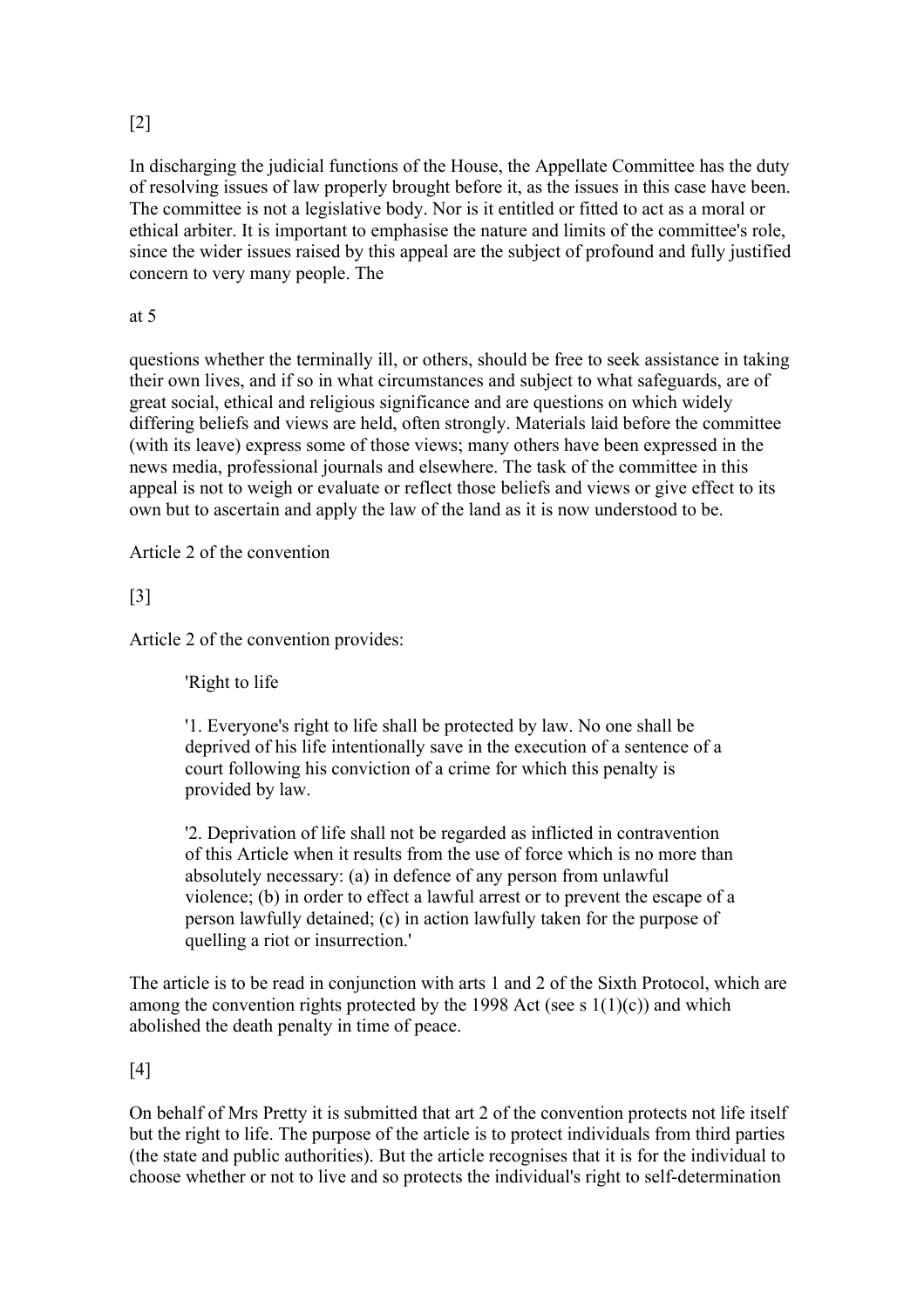in relation to issues of life and death. Thus a person may refuse life-saving or lifeprolonging medical treatment, and may lawfully choose to commit suicide. The article acknowledges that right of the individual. While most people want to live, some want to die, and the article protects both rights. The right to die is not the antithesis of the right to life but the corollary of it, and the state has a positive obligation to protect both.

## [5]

The Secretary of State has advanced a number of unanswerable objections to this argument which were rightly upheld by the Divisional Court. The starting point must be the language of the article. The thrust of this is to reflect the sanctity which, particularly in Western eyes, attaches to life. The article protects the right to life and prevents the deliberate taking of life save in very narrowly defined circumstances. An article with that effect cannot be interpreted as conferring a right to die or to enlist the aid of another in bringing about one's own death. In his argument for Mrs Pretty, Mr Havers QC was at pains to limit his argument to assisted suicide, accepting that the right claimed could not extend to cover an intentional consensual killing (usually described in this context as 'voluntary euthanasia', but regarded in English law as murder). The right claimed would be sufficient to cover Mrs Pretty's case and counsel's unwillingness to go further is understandable. But there is in logic no justification for drawing a line at this point. If art 2 does confer a right to self-determination in relation to life and death, and if a person were so gravely disabled as to be unable to perform any

#### at 6

act whatever to cause his or her own death, it would necessarily follow in logic that such a person would have a right to be killed at the hands of a third party without giving any help to the third party and the state would be in breach of the convention if it were to interfere with the exercise of that right. No such right can possibly be derived from an article having the object already defined.

#### [6]

It is true that some of the guaranteed convention rights have been interpreted as conferring rights not to do that which is the antithesis of what there is an express right to do. Article 11, for example, confers a right not to join an association (Young v UK (1981) 4 EHRR 38), art 9 embraces a right to freedom from any compulsion to express thoughts or change an opinion or divulge convictions (Clayton and Tomlinson The Law of Human Rights (2000) p 974 (para 14.49)) and I would for my part be inclined to infer that art 12 confers a right not to marry (but see Clayton and Tomlinson p 913 (para 13.76)). It cannot, however, be suggested (to take some obvious examples) that arts 3, 4, 5 and 6 confer an implied right to do or experience the opposite of that which the articles guarantee. Whatever the benefits which, in the view of many, attach to voluntary euthanasia, suicide, physician-assisted suicide and suicide assisted without the intervention of a physician, these are not benefits which derive protection from an article framed to protect the sanctity of life.

## [7]

There is no convention authority to support Mrs Pretty's argument. To the extent that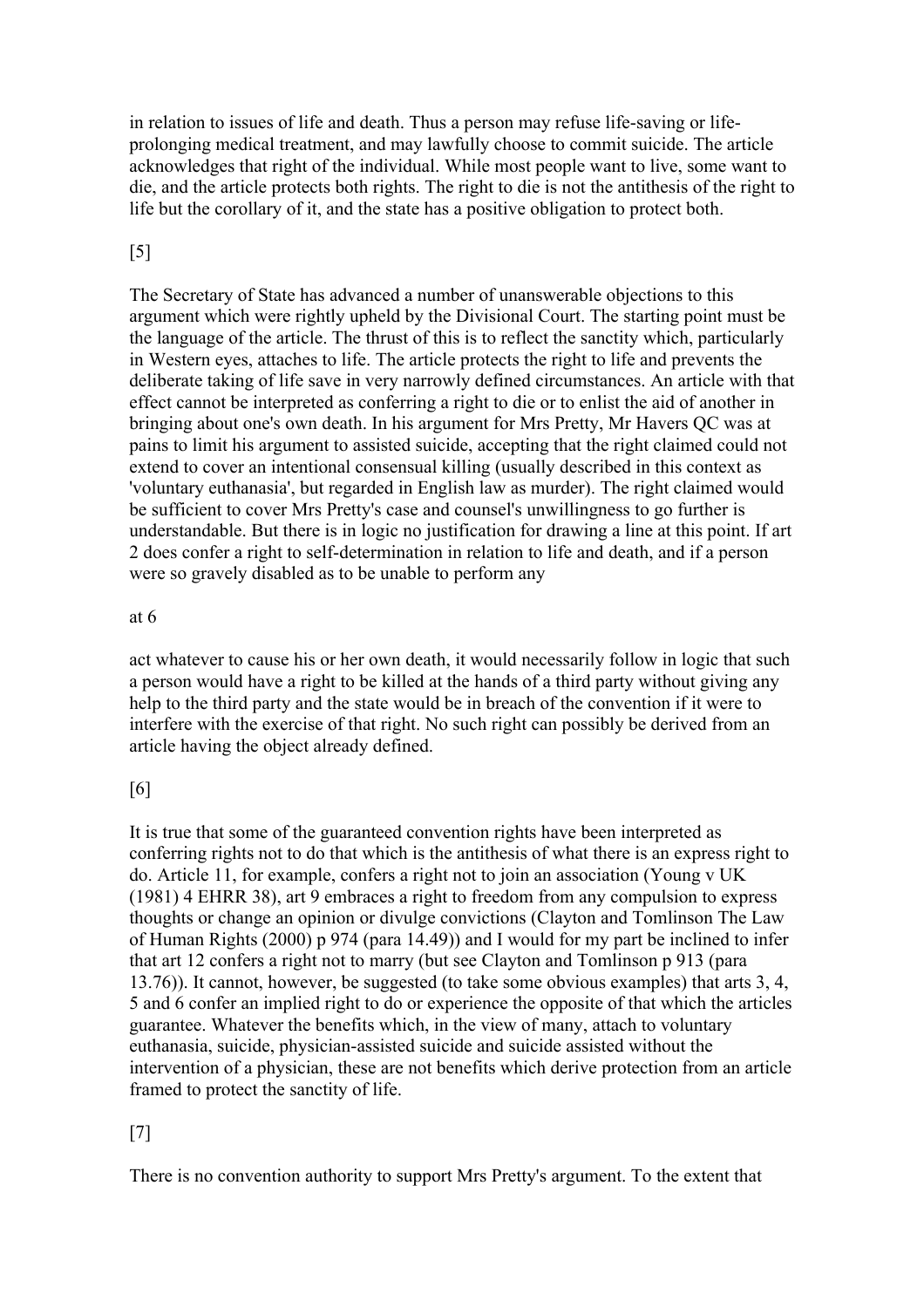there is any relevant authority it is adverse to her. In Osman v UK (1998) 5 BHRC 293 the applicants complained of a failure by the United Kingdom to protect the right to life of the second applicant and his deceased father. The court said (at 321):

'115. The court notes that the first sentence of art 2(1) enjoins the state not only to refrain from the intentional and unlawful taking of life, but also to take appropriate steps to safeguard the lives of those within its jurisdiction … It is common ground that the state's obligation in this respect extends beyond its primary duty to secure the right to life by putting in place effective criminal law provisions to deter the commission of offences against the person backed up by law enforcement machinery for the prevention, suppression and sanctioning of breaches of such provisions. It is thus accepted by those appearing before the court that art 2 of the convention may also imply in certain well-defined circumstances a positive obligation on the authorities to take preventive operational measures to protect an individual whose life is at risk from the criminal acts of another individual. The scope of this obligation is a matter of dispute between the parties.

'116. For the court, and bearing in mind the difficulties involved in policing modern societies, the unpredictability of human conduct and the operational choices which must be made in terms of priorities and resources, such an obligation must be interpreted in a way which does not impose an impossible or disproportionate burden on the authorities. Accordingly, not every claimed risk to life can entail for the authorities a convention requirement to take operational measures to prevent that risk from materialising. Another relevant consideration is the need to ensure that the police exercise their powers to control and prevent crime in a manner which fully respects the due process and other guarantees which legitimately place restraints on the scope of their action to investigate crime and bring offenders to justice, including the guarantees contained in arts 5 and 8 of the convention.'

#### at 7

The context of that case was very different. Neither the second applicant nor his father had had any wish to die. But the court's approach to art 2 was entirely consistent with the interpretation I have put upon it.

#### [8]

X v Germany (1983) 7 EHRR 152 and Keenan v UK (2001) 10 BHRC 319 were also decided in a factual context very different from the present. X, while in prison, had gone on hunger strike and had been forcibly fed by the prison authorities. His complaint was of maltreatment contrary to art 3 of the convention, considered below. The complaint was rejected and in the course of its reasoning the European Commission of Human Rights held ((1983) 7 EHRR 152 at 153–154):

'In the opinion of the Commission forced feeding of a person does involve degrading elements which in certain circumstances may be regarded as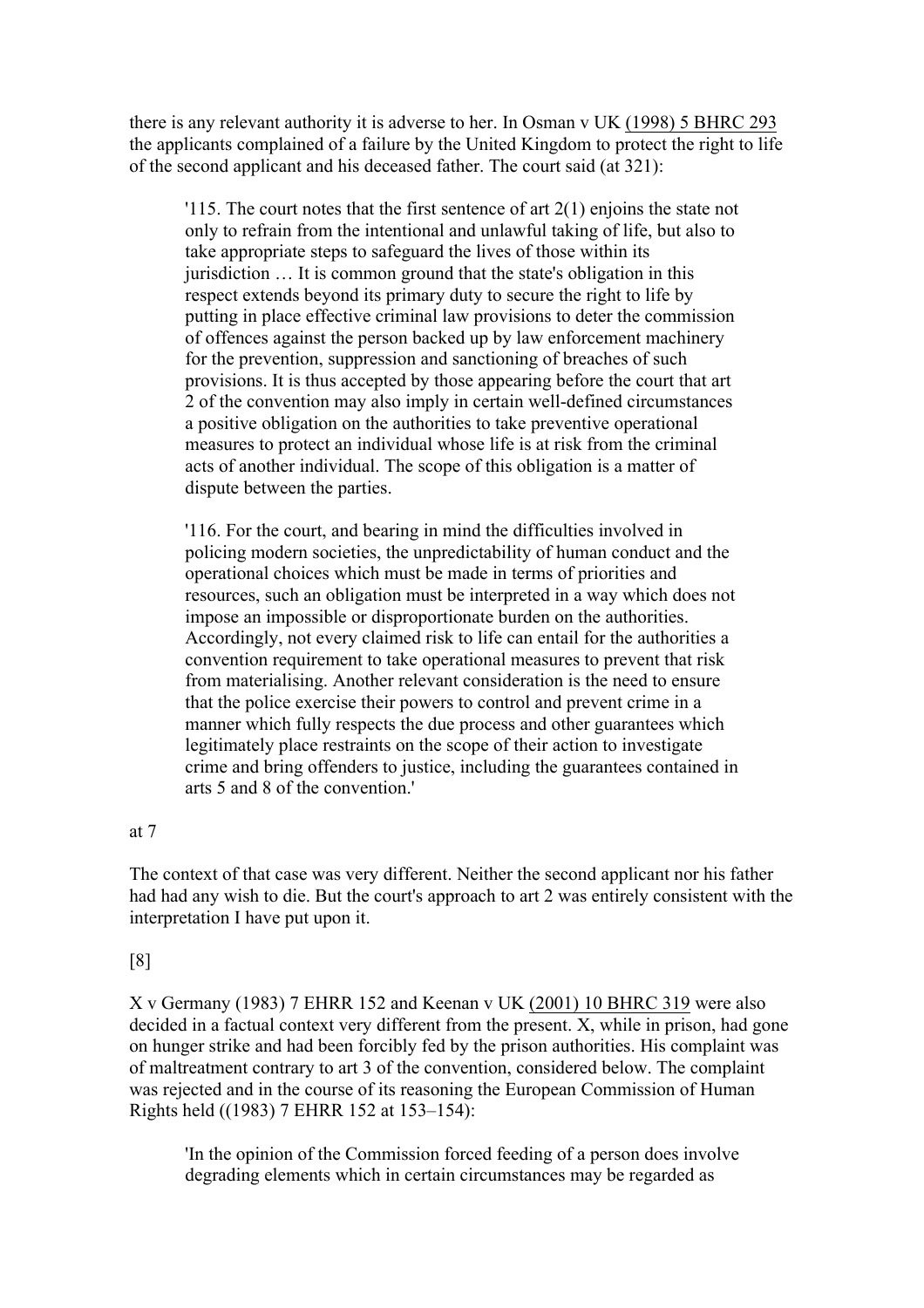prohibited by Art. 3 of the Convention. Under the Convention the High Contracting Parties are, however, also obliged to secure to everyone the right to life as set out in Art. 2. Such an obligation should in certain circumstances call for positive action on the part of the Contracting Parties, in particular an active measure to save lives when the authorities have taken the person in question into their custody. When, as in the present case, a detained person maintains a hunger strike this may inevitably lead to a conflict between an individual's right to physical integrity and the High Contracting Party's obligation under Art. 2 of the Convention—a conflict which is not solved by the Convention itself. The Commission recalls that under German law this conflict has been solved in that it is possible to force-feed a detained person if this person, due to a hunger strike, would be subject to injuries of a permanent character, and the forced feeding is even obligatory if an obvious danger for the individual's life exists. The assessment of the above-mentioned conditions is left for the doctor in charge but an eventual decision to force-feed may only be carried out after judicial permission has been obtained … The Commission is satisfied that the authorities acted solely in the best interests of the applicant when choosing between either respect for the applicant's will not to accept nourishment of any kind and thereby incur the risk that he might be subject to lasting injuries or even die, or to take action with a view to securing his survival although such action might infringe the applicant's human dignity.'

In Keenan v UK a young prisoner had committed suicide and his mother complained of a failure by the prison authorities to protect his life. In the course of its judgment rejecting the complaint under this article the court said ((2001) 10 BHRC 319 at 348– 349):

'90. In the context of prisoners, the court has had previous occasion to emphasise that persons in custody are in a vulnerable position and that the authorities are under a duty to protect them. It is incumbent on the state to account for any injuries suffered in custody, which obligation is particularly stringent where that individual dies … It may be noted that this need for scrutiny is acknowledged in the domestic law of England and Wales, where inquests are automatically held concerning the deaths of persons in prison and where the domestic courts have imposed a duty of care on prison authorities in respect of those detained in their custody.'

Both these cases can be distinguished, since the conduct complained of took place when the victim was in the custody of the state, which accordingly had a special

#### at 8

responsibility for the victim's welfare. It may readily be accepted that the obligation of the state to safeguard the life of a potential victim is enhanced when the latter is in the custody of the state. To that extent these two cases are different from the present, since Mrs Pretty is not in the custody of the state. Thus the state's positive obligation to protect the life of Mrs Pretty is weaker than in such cases. It would, however, be a very large, and in my view quite impermissible, step to proceed from acceptance of that proposition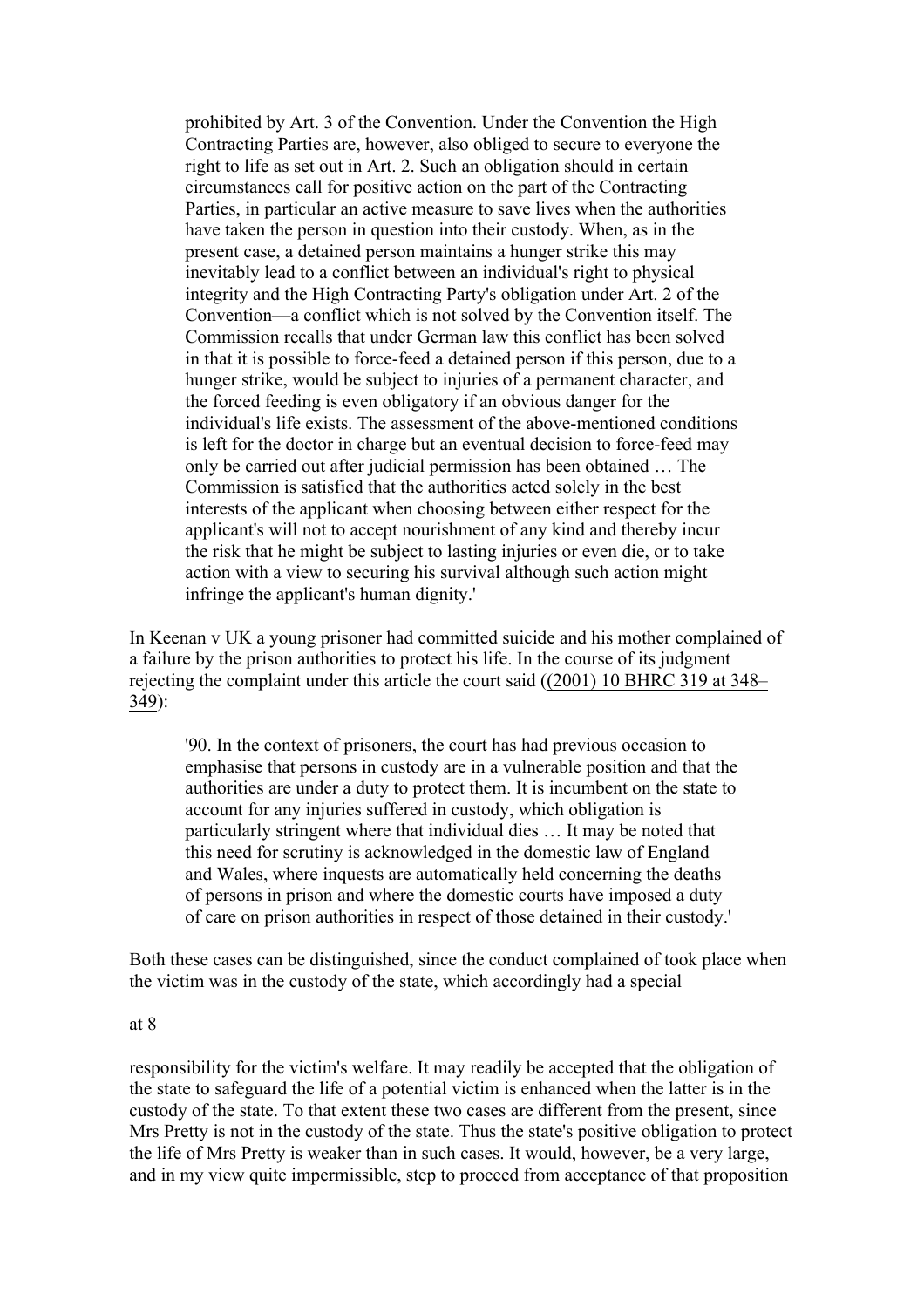to acceptance of the assertion that the state has a duty to recognise a right for Mrs Pretty to be assisted to take her own life.

[9]

In the convention field the authority of domestic decisions is necessarily limited and, as already noted, Mrs Pretty bases her case on the convention. But it is worthy of note that her argument is inconsistent with two principles deeply embedded in English law. The first is a distinction between the taking of one's own life by one's own act and the taking of life through the intervention or with the help of a third party. The former has been permissible since suicide ceased to be a crime in 1961. The latter has continued to be proscribed. The distinction was very clearly expressed by Hoffmann LJ in Airedale NHS Trust v Bland [1993] 1 All ER 821 at 855, [1993] AC 789 at 831:

'No one in this case is suggesting that Anthony Bland should be given a lethal injection. But there is concern about ceasing to supply food as against, for example, ceasing to treat an infection with antibiotics. Is there any real distinction? In order to come to terms with our intuitive feelings about whether there is a distinction, I must start by considering why most of us would be appalled if he was given a lethal injection. It is, I think, connected with our view that the sanctity of life entails its inviolability by an outsider. Subject to exceptions like self-defence, human life is inviolate even if the person in question has consented to its violation. That is why although suicide is not a crime, assisting someone to commit suicide is. It follows that, even if we think Anthony Bland would have consented, we would not be entitled to end his life by a lethal injection.'

The second distinction is between the cessation of life-saving or life-prolonging treatment on the one hand and the taking of action lacking medical, therapeutic or palliative justification but intended solely to terminate life on the other. This distinction provided the rationale of the decisions in Bland's case. It was very succinctly expressed in the Court of Appeal in Re J (a minor) (wardship: medical treatment) [1990] 3 All ER 930, [1991] Fam 33, in which Lord Donaldson of Lymington MR said:

'What doctors and the court have to decide is whether, in the best interests of the child patient, a particular decision as to medical treatment should be taken which as a side effect will render death more or less likely. This is not a matter of semantics. It is fundamental. At the other end of the age spectrum, the use of drugs to reduce pain will often be fully justified, notwithstanding that this will hasten the moment of death. What can never be justified is the use of drugs or surgical procedures with the primary purpose of doing so.' (See [1990] 3 All ER 930 at 938, [1991] Fam 33 at 46.)

Similar observations were made by Balcombe and Taylor LJJ ([1990] 3 All ER 930 at 941–942, 943, [1991] Fam 33 at 51, 53 respectively). While these distinctions are in no way binding on the European Court of Human Rights there is nothing to suggest that they are inconsistent with the jurisprudence which has grown up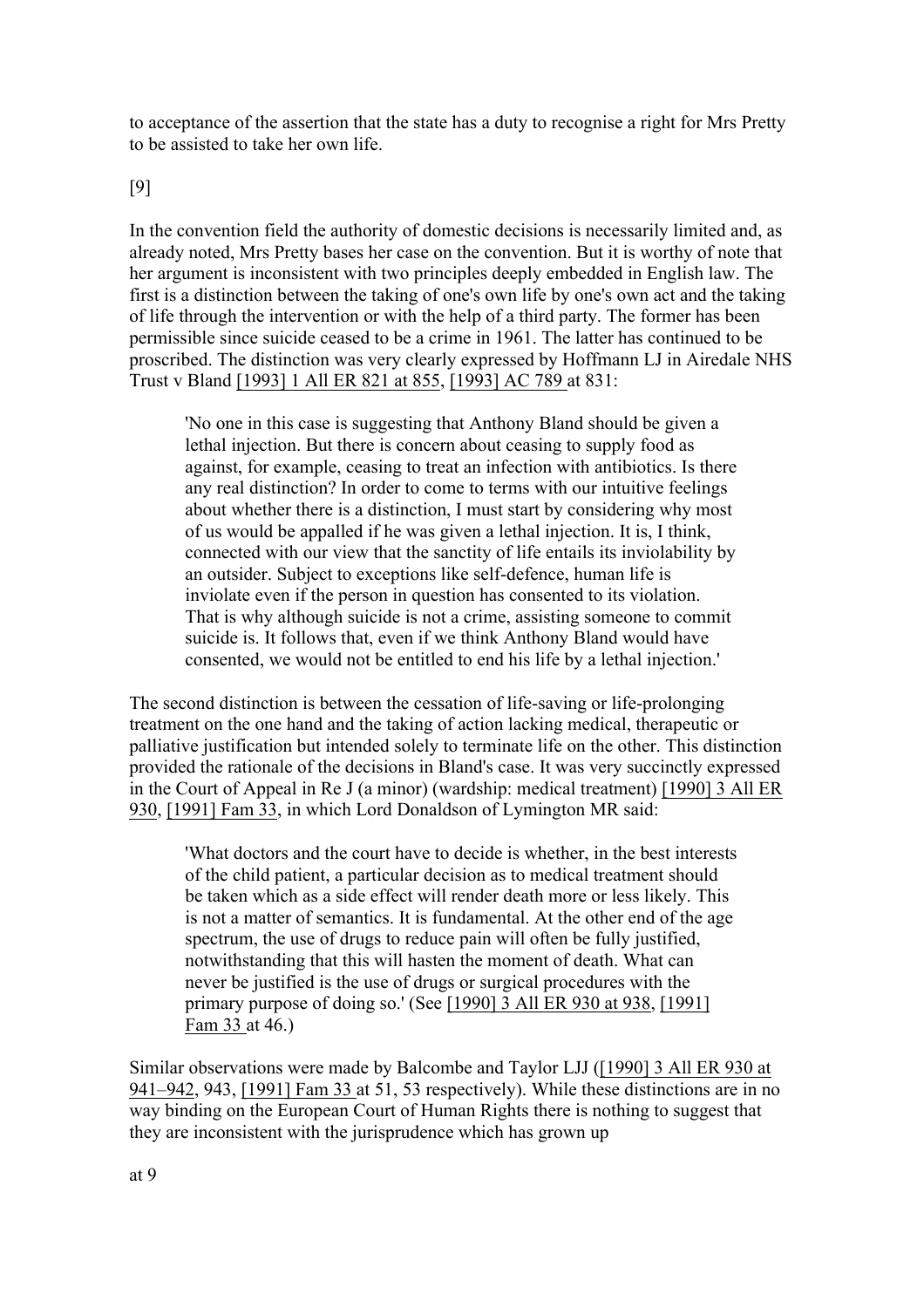around the convention. It is not enough for Mrs Pretty to show that the United Kingdom would not be acting inconsistently with the convention if it were to permit assisted suicide; she must go further and establish that the United Kingdom is in breach of the convention by failing to permit it or would be in breach of the convention if it did not permit it. Such a contention is in my opinion untenable, as the Divisional Court rightly held.

Article 3 of the convention

[10]

Article 3 of the convention provides:

'Prohibition of torture

'No one shall be subjected to torture or to inhuman or degrading treatment or punishment.'

This is one of the articles from which a member state may not derogate even in time of war or other public emergency threatening the life of the nation (see art 15). I shall for convenience use the expression 'proscribed treatment' to mean 'inhuman or degrading treatment' as that expression is used in the convention.

# [11]

In brief summary the argument for Mrs Pretty proceeded by these steps. (1) Member states have an absolute and unqualified obligation not to inflict the proscribed treatment and also to take positive action to prevent the subjection of individuals to such treatment (see A v UK (1998) 5 BHRC 137, Z v UK [2001] 2 FCR 246 at 265 (para 73)). (2) Suffering attributable to the progression of a disease may amount to such treatment if the state can prevent or ameliorate such suffering and does not do so (see D v UK (1997) 2 BHRC 273 at 283–285 (paras 46–54)). (3) In denying Mrs Pretty the opportunity to bring her suffering to an end the United Kingdom (by the Director) will subject her to the proscribed treatment. The state can spare Mrs Pretty the suffering which she will otherwise endure since, if the Director undertakes not to give his consent to prosecution, Mr Pretty will assist his wife to commit suicide and so she will be spared much suffering. (4) Since, as the Divisional Court held, it is open to the United Kingdom under the convention to refrain from prohibiting assisted suicide, the Director can give the undertaking sought without breaking the United Kingdom's obligations under the convention. (5) If the Director may not give the undertaking, s 2 of the 1961 Act is incompatible with the convention.

# [12]

For the Secretary of State it was submitted that in the present case art 3 of the convention is not engaged at all but that if any of the rights protected by that article are engaged they do not include a right to die. In support of the first of these submissions it was argued that there is in the present case no breach of the prohibition in the article. The negative prohibition in the article is absolute and unqualified but the positive obligations which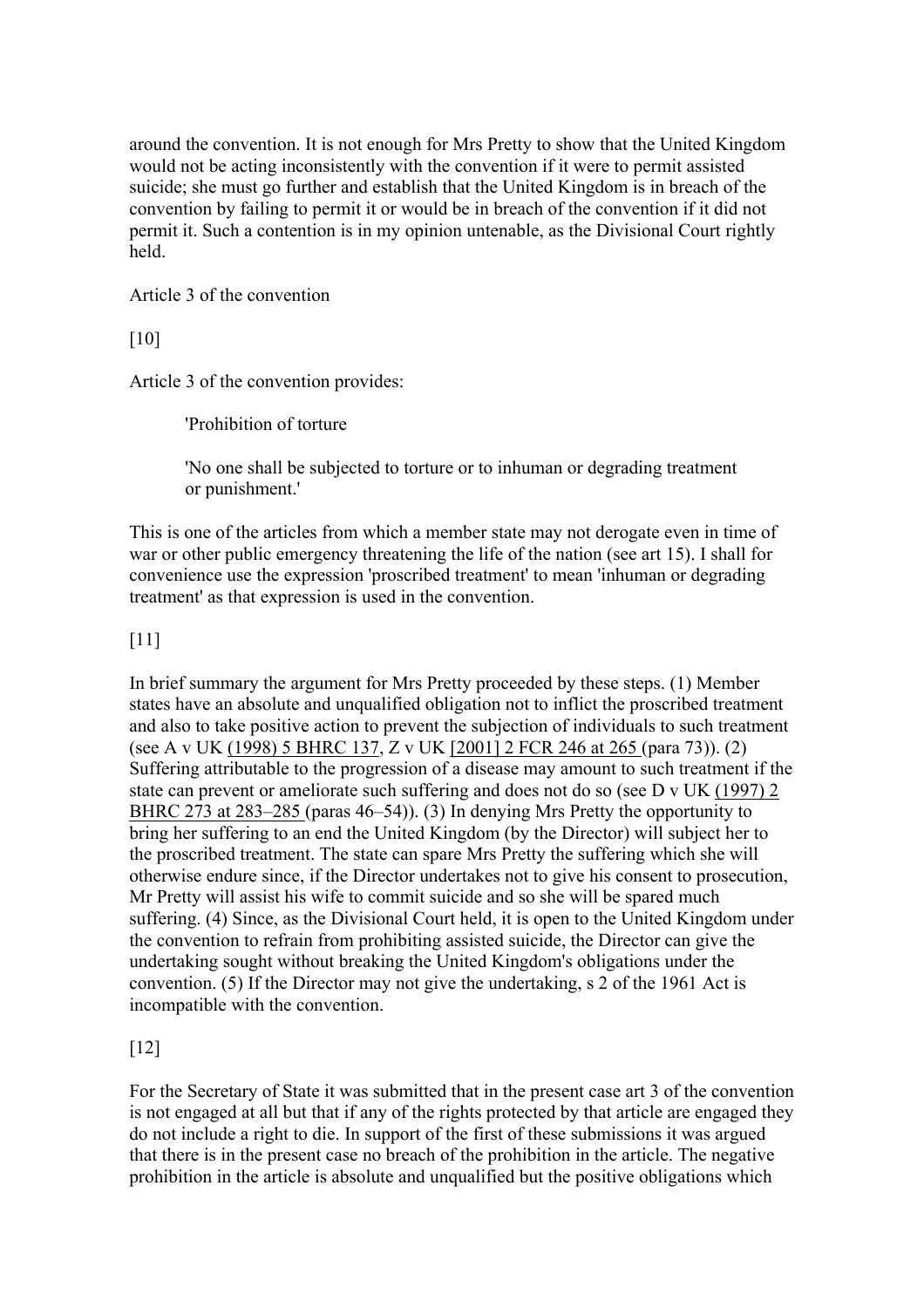flow from it are not absolute (see Osman v UK (1998) 5 BHRC 293, Rees v UK (1986) 9 EHRR 56). While states may be obliged to protect the life and health of a person in custody (as in the case of Keenan v UK), and to ensure that individuals are not subjected to proscribed treatment at the hands of private individuals other than state agents (as in A v UK), and the state may not take direct action in relation to an individual which would inevitably involve the inflicting of proscribed treatment upon him (D v UK), none of these obligations can be invoked by Mrs Pretty in the present case. In support of the second submission it was argued that, far from suggesting that the state is under a duty to provide medical care to ease her condition and prolong her life, Mrs Pretty is arguing that the state is under a legal obligation to sanction a lawful means for terminating her life. There is nothing, either in the wording of the

#### at 10

convention or the Strasbourg jurisprudence, to suggest that any such duty exists by virtue of art 3. The decision how far the state should go in discharge of its positive obligation to protect individuals from proscribed treatment is one for member states, taking account of all relevant interests and considerations; such a decision, while not immune from review, must be accorded respect. The United Kingdom has reviewed these issues in depth and resolved to maintain the present position.

## [13]

Article 3 enshrines one of the fundamental values of democratic societies and its prohibition of the proscribed treatment is absolute (D v UK (1997) 2 BHRC 273 at 283 (para 47)). Article 3 is, as I think, complementary to art 2. As art 2 requires states to respect and safeguard the lives of individuals within their jurisdiction, so art 3 obliges them to respect the physical and human integrity of such individuals. There is in my opinion nothing in art 3 which bears on an individual's right to live or to choose not to live. That is not its sphere of application; indeed, as is clear from X v Germany, a state may on occasion be justified in inflicting treatment which would otherwise be in breach of art 3 in order to serve the ends of art 2. Moreover, the absolute and unqualified prohibition on a member state inflicting the proscribed treatment requires that 'treatment' should not be given an unrestricted or extravagant meaning. It cannot, in my opinion, be plausibly suggested that the Director or any other agent of the United Kingdom is inflicting the proscribed treatment on Mrs Pretty, whose suffering derives from her cruel disease.

## [14]

The authority most helpful to Mrs Pretty is D v UK, which concerned the removal to St Kitts of a man in the later stages of AIDS. The convention challenge was to implementation of the removal decision having regard to the applicant's medical condition, the absence of facilities to provide adequate treatment, care or support in St Kitts and the disruption of a regime in the United Kingdom which had afforded him sophisticated treatment and medication in a compassionate environment. It was held that implementation of the decision to remove the applicant to St Kitts would amount in the circumstances to inhuman treatment by the United Kingdom in violation of art 3. In that case the state was proposing to take direct action against the applicant, the inevitable effect of which would be a severe increase in his suffering and a shortening of his life.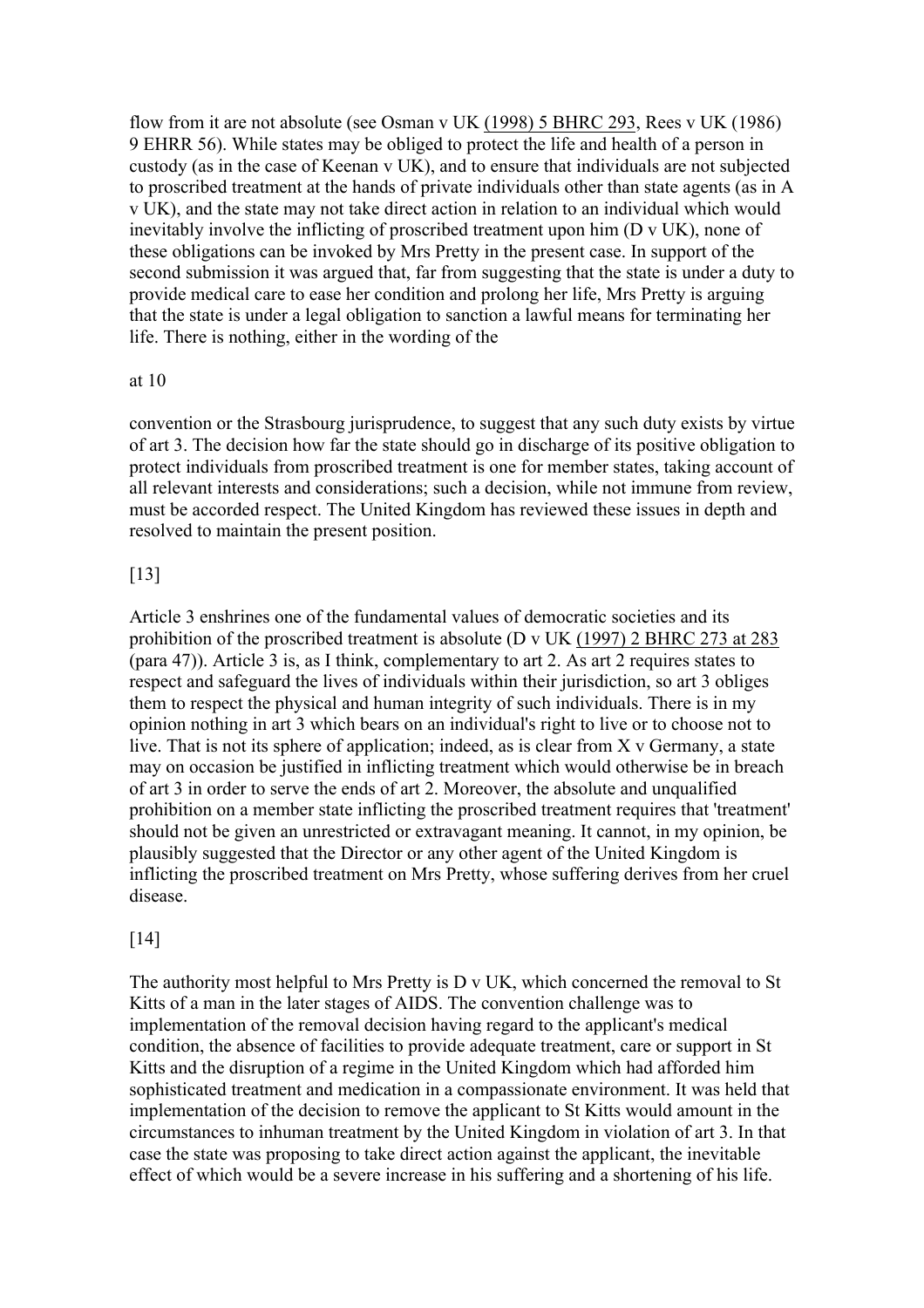The proposed deportation could fairly be regarded as 'treatment'. An analogy might be found in the present case if a public official had forbidden the provision to Mrs Pretty of pain-killing or palliative drugs. But here the proscribed treatment is said to be the Director's refusal of proleptic immunity from prosecution to Mr Pretty if he commits a crime. By no legitimate process of interpretation can that refusal be held to fall within the negative prohibition of art 3.

#### [15]

If it be assumed that art 3 is capable of being applied at all to a case such as the present, and also that on the facts there is no arguable breach of the negative prohibition in the article, the question arises whether the United Kingdom (by the Director) is in breach of its positive obligation to take action to prevent the subjection of individuals to proscribed treatment. In this context, the obligation of the state is not absolute and unqualified. So much appears from the passage quoted at [7] above from the judgment of the European Court of Human Rights in Osman v UK. The same principle was acknowledged by the court in Rees v UK (1986) 9 EHRR 56 at 63–64 where it said:

'37. As the Court pointed out in its abovementioned Abdulaziz, Cabales and Balkandali judgment (Abdulaziz v UK (1985) 7 EHRR 471) the notion of

### at 11

"respect" is not clear-cut, especially as far as those positive obligations are concerned: having regard to the diversity of the practices followed and the situations obtaining in the Contracting States, the notion's requirements will vary considerably from case to case. These observations are particularly relevant here. Several States have, through legislation or by means of legal interpretation or by administrative practice, given transsexuals the option of changing their personal status to fit their newly-gained identity. They have, however, made this option subject to conditions of varying strictness and retained a number of express reservations (for example, as to previously incurred obligations). In other States, such an option does not—or does not yet—exist. It would therefore be true to say that there is at present little common ground between the Contracting States in this area and that, generally speaking, the law appears to be in a transitional stage. Accordingly, this is an area in which the Contracting Parties enjoy a wide margin of appreciation. In determining whether or not a positive obligation exists, regard must be had to the fair balance that has to be struck between the general interest of the community and the interests of the individual, the search for which balance is inherent in the whole of the Convention. In striking this balance the aims mentioned in the second paragraph of Article 8 may be of a certain relevance, although this provision refers in terms only to "interferences" with the right protected by the first paragraph—in other words is concerned with the negative obligations flowing therefrom.'

That was an art 8 case, dealing with a very different subject matter from the present, but the court's observations were of more general import. It stands to reason that while states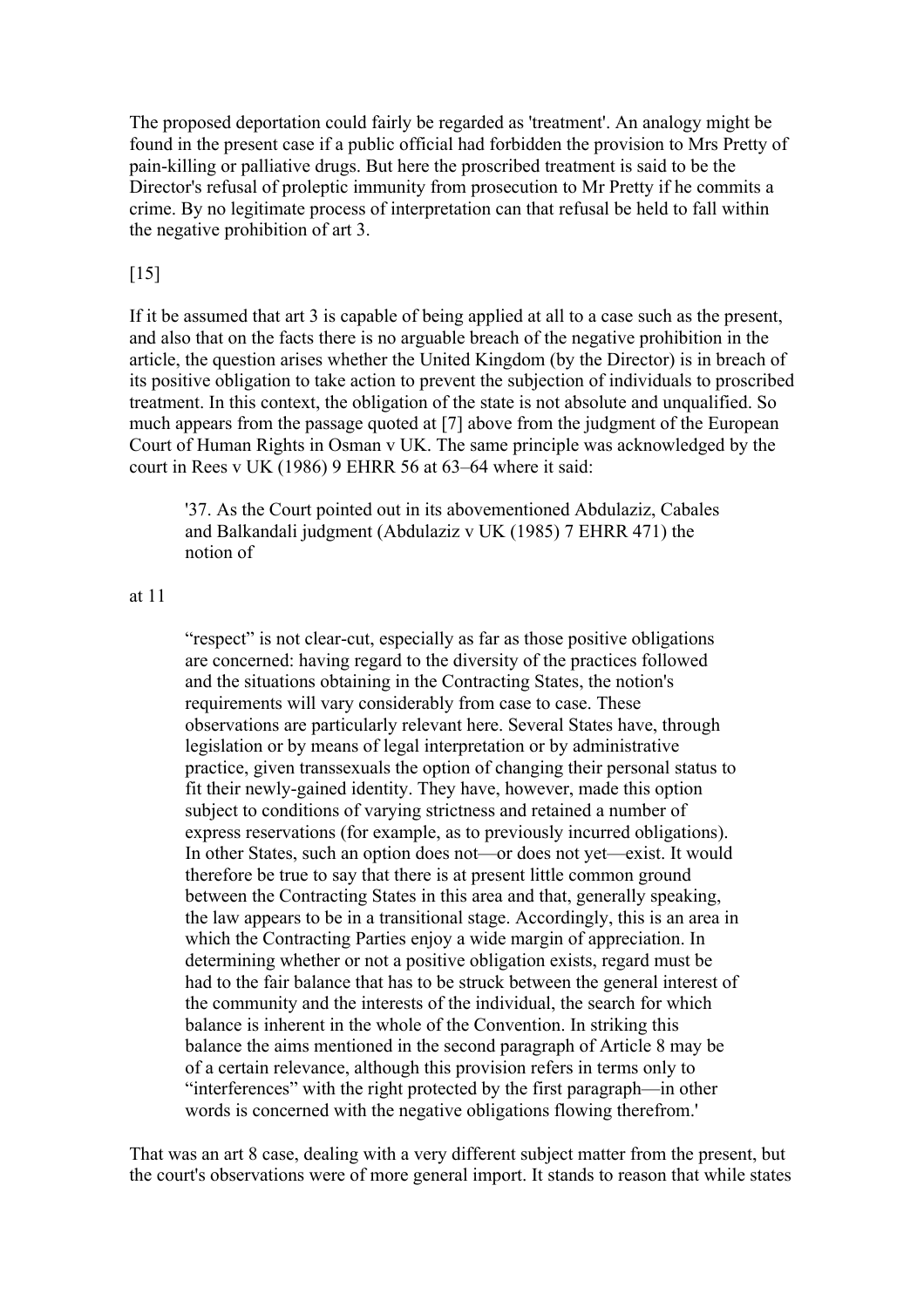may be absolutely forbidden to inflict the proscribed treatment on individuals within their jurisdictions, the steps appropriate or necessary to discharge a positive obligation will be more judgmental, more prone to variation from state to state, more dependent on the opinions and beliefs of the people and less susceptible to any universal injunction. For reasons more fully given at [27] and [28] below, it could not in my view be said that the United Kingdom is under a positive obligation to ensure that a competent, terminally ill, person who wishes but is unable to take his or her own life should be entitled to seek the assistance of another without that other being exposed to the risk of prosecution.

Article 8 of the convention

[16]

Article 8 of the convention provides:

'Right to respect for private and family life

1. Everyone has the right to respect for his private and family life, his home and his correspondence.

2. There shall be no interference by a public authority with the exercise of this right except such as is in accordance with the law and is necessary in a democratic society in the interests of national security, public safety or the economic well-being of the country, for the prevention of disorder or crime, for the protection of health or morals, or for the protection of the rights and freedoms of others.'

## [17]

Counsel for Mrs Pretty submitted that this article conferred a right to self-determination (see X v Netherlands (1985) 8 EHRR 235, Rodriguez v A-G of Canada [1994] 2 LRC 136, Re A (children) (conjoined twins: surgical separation) [2000] 4 All ER

#### at 12

961, [2001] Fam 147). This right embraces a right to choose when and how to die so that suffering and indignity can be avoided. Section 2(1) of the 1961 Act interferes with this right of self-determination: it is therefore for the United Kingdom to show that the interference meets the convention tests of legality, necessity, responsiveness to pressing social need and proportionality (see R v A (No 2)  $[2001]$  UKHL 25,  $[2001]$  3 All ER 1, [2001] 2 WLR 1546, Johansen v Norway (1996) 23 EHRR 33, R (P) v Secretary of State for the Home Dept, R (Q) v Secretary of State for the Home Dept [2001] EWCA Civ 1151, [2001] 1 WLR 2002). Where the interference is with an intimate part of an individual's private life, there must be particularly serious reasons to justify the interference (Smith v UK (2000) 29 EHRR 493 at 530 (para 89)). The court must in this case rule whether it could be other than disproportionate for the Director to refuse to give the undertaking sought and, in the case of the Secretary of State, whether the interference with Mrs Pretty's right to self-determination is proportionate to whatever legitimate aim the prohibition on assisted suicide pursues. Counsel placed particular reliance on certain features of Mrs Pretty's case: her mental competence, the frightening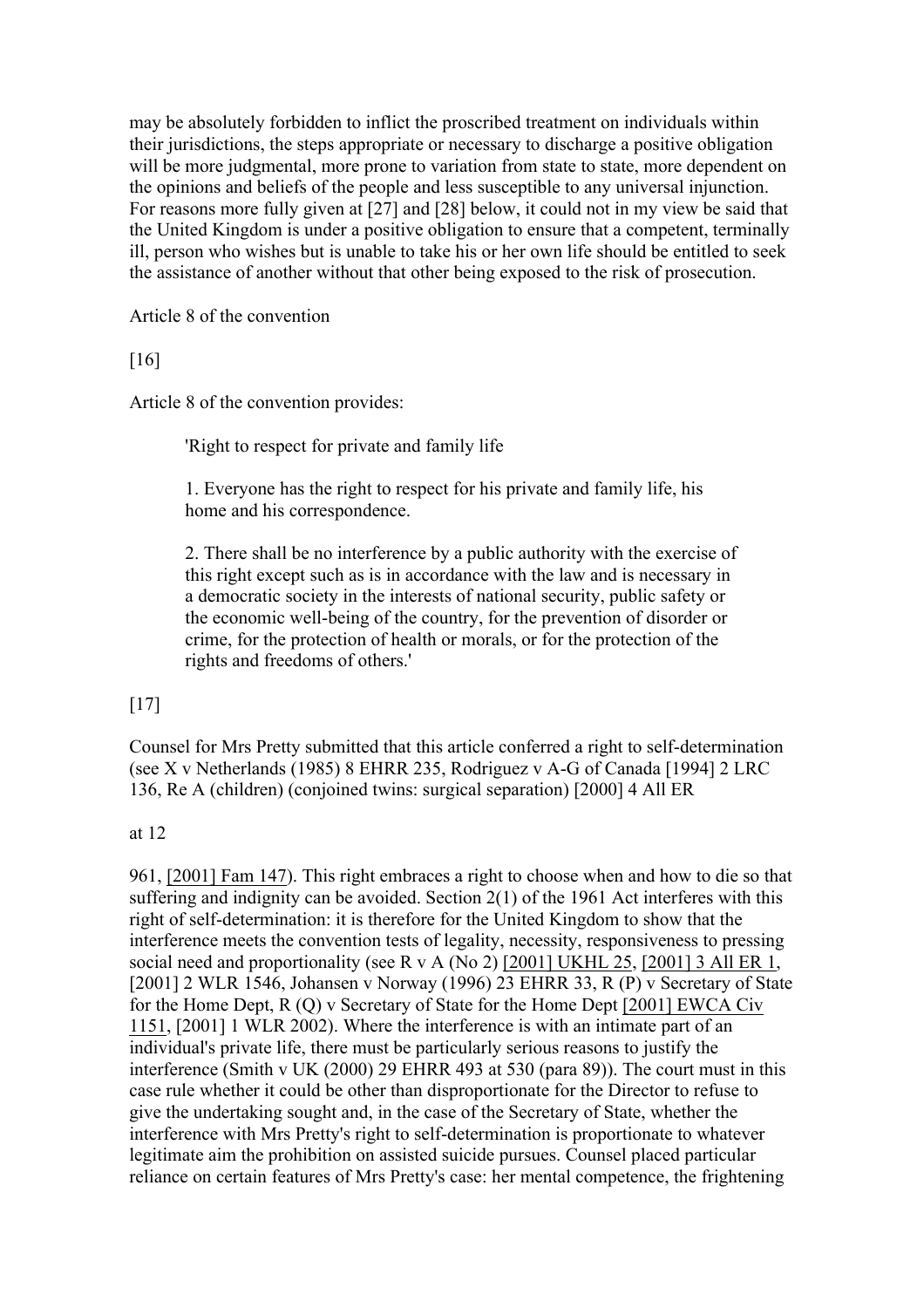prospect which faces her, her willingness to commit suicide if she were able, the imminence of death, the absence of harm to anyone else, the absence of far-reaching implications if her application were granted. Counsel suggested that the blanket prohibition in s 2(1), applied without taking account of particular cases, is wholly disproportionate, and the materials relied on do not justify it. Reference was made to R v UK (1983) 33 DR 270 and Sanles v Spain [2001] EHRLR 348.

#### [18]

The Secretary of State questioned whether Mrs Pretty's rights under art 8 were engaged at all, and gave a negative answer. He submitted that the right to private life under art 8 relates to the manner in which a person conducts his life, not the manner in which he departs from it. Any attempt to base a right to die on art 8 founders on exactly the same objection as the attempt based on art 2, namely, that the alleged right would extinguish the very benefit on which it is supposedly based. Article 8 protects the physical, moral and psychological integrity of the individual, including rights over the individual's own body, but there is nothing to suggest that it confers a right to decide when or how to die. The Secretary of State also submitted that, if it were necessary to do so, s 2(1) of the 1961 Act and the current application of it could be fully justified on the merits. He referred to the margin of judgment accorded to member states, the consideration which has been given to these questions in the United Kingdom and the broad consensus among convention countries. Attention was drawn to Laskey v UK (1997) 24 EHRR 39 in which the criminalisation of consensual acts of injury was held to be justified; it was suggested that the justification for criminalising acts of consensual killing or assisted suicide must be even stronger.

#### [19]

The most detailed and erudite discussion known to me of the issues in the present appeal is to be found in the judgments of the Supreme Court of Canada in the Rodriguez case. The appellant in that case suffered from a disease legally indistinguishable from that which afflicts Mrs Pretty; she was similarly disabled; she sought an order which would allow a qualified medical practitioner to set up technological means by which she might, by her own hand but with that assistance from the practitioner, end her life at a time of her choosing. While suicide in Canada was not a crime, s 241(b) of the Criminal Code was in terms effectively identical to s 2(1) of the 1961 Act. The appellant based her claims on the Canadian Charter of Rights and Freedoms which, so far as relevant, included the following sections:

### at 13

'1. The Canadian Charter of Rights and Freedoms guarantees the rights and freedoms set out in it subject only to such reasonable limits prescribed by law as can be demonstrably justified in a free and democratic society …

'7. Everyone has the right to life, liberty and security of the person and the right not to be deprived thereof except in accordance with the principles of fundamental justice …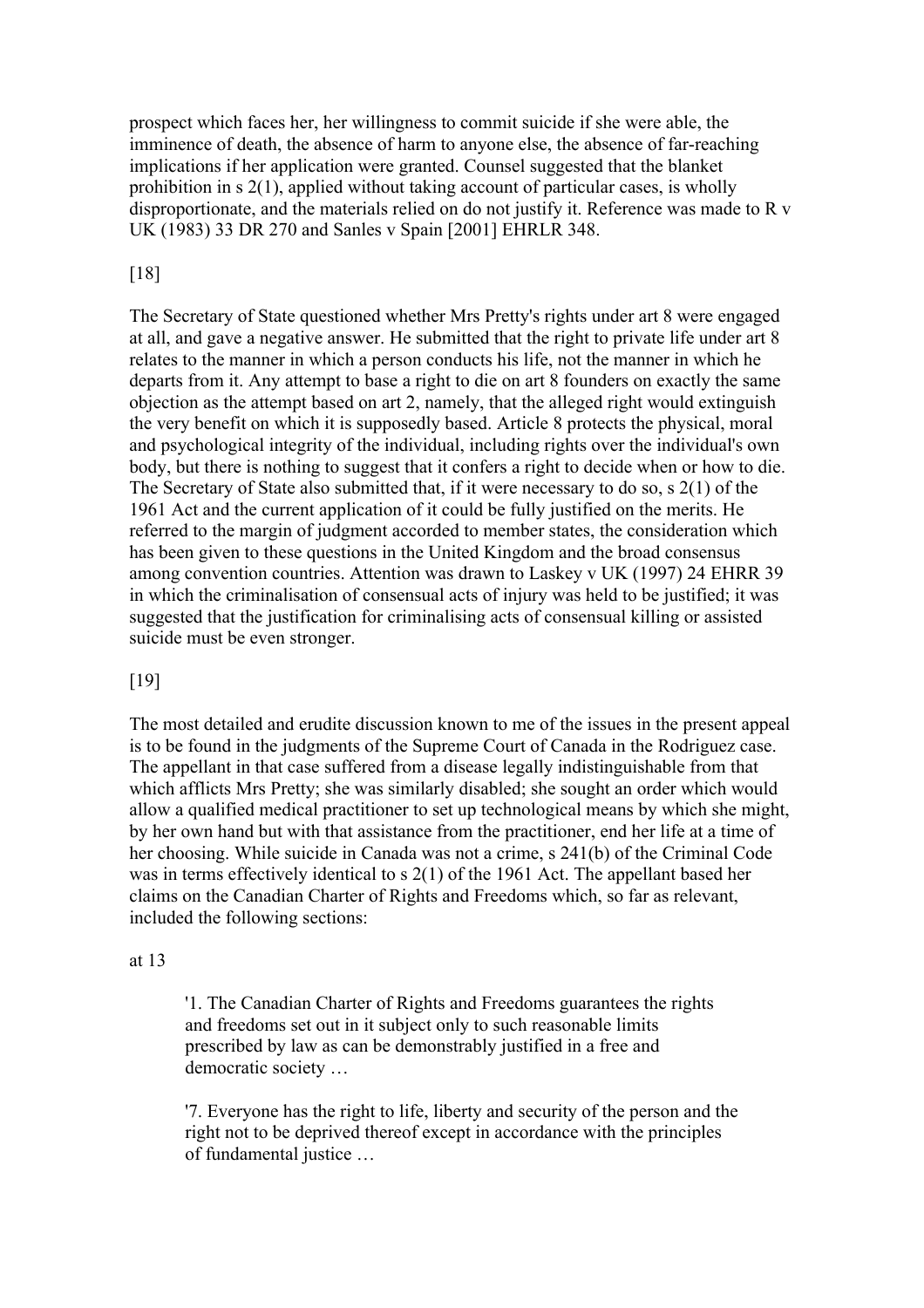'12. Everyone has the right not to be subjected to any cruel and unusual treatment or punishment …

'15.(1) Every individual is equal before and under the law and has the right to the equal protection and equal benefit of the law without discrimination and, in particular, without discrimination based on race, national or ethnic origin, colour, religion, sex, age or mental or physical disability.'

The trial judge rejected Ms Rodriguez' claim, because (as his judgment was summarised) 'it was the illness from which Ms Rodriguez suffers, not the state or the justice system, which has impeded her ability to act on her wishes with respect to the timing and manner of her death' ([1994] 2 LRC 136 at 144). He found no breach of s 12 and said:

'To interpret s 7 so as to include a constitutionally guaranteed right to take one's own life as an exercise in freedom of choice is inconsistent, in my opinion, with life, liberty and the security of the person.'

He also held that s 241 did not discriminate against the physically disabled.

# [20]

The British Columbia Court of Appeal held by a majority that whilst the operation of s 241 did deprive Ms Rodriguez of her s 7 right to the security of her person, it did not contravene the principles of fundamental justice ((1993) 76 BCLR (2d) 145 at 171). McEachern CJ, dissenting, held (at 164) that there was a prima facie violation of s 7 of the Canadian Charter when the state imposed prohibitions that had the effect of prolonging the physical and psychological suffering of a person, and that any provision that imposed an indeterminate period of senseless physical and psychological suffering on someone who was shortly to die anyway could not conform with any principle of fundamental justice.

# [21]

In the Supreme Court opinion was again divided. The judgment of the majority was given by Sopinka J, with La Forest, Gonthier, Iacobucci and Major JJ concurring. In the course of his judgment Sopinka J said ([1994] 2 LRC 136 at 175):

'As a threshold issue, I do not accept the submission that the appellant's problems are due to her physical disabilities caused by her terminal illness, and not by governmental action. There is no doubt that the prohibition in s 241(b) will contribute to the appellant's distress if she is prevented from managing her death in the circumstances which she fears will occur'

# He continued:

'I find more merit in the argument that security of the person, by its nature, cannot encompass a right to take action that will end one's life as security of the person is intrinsically concerned with the well-being of the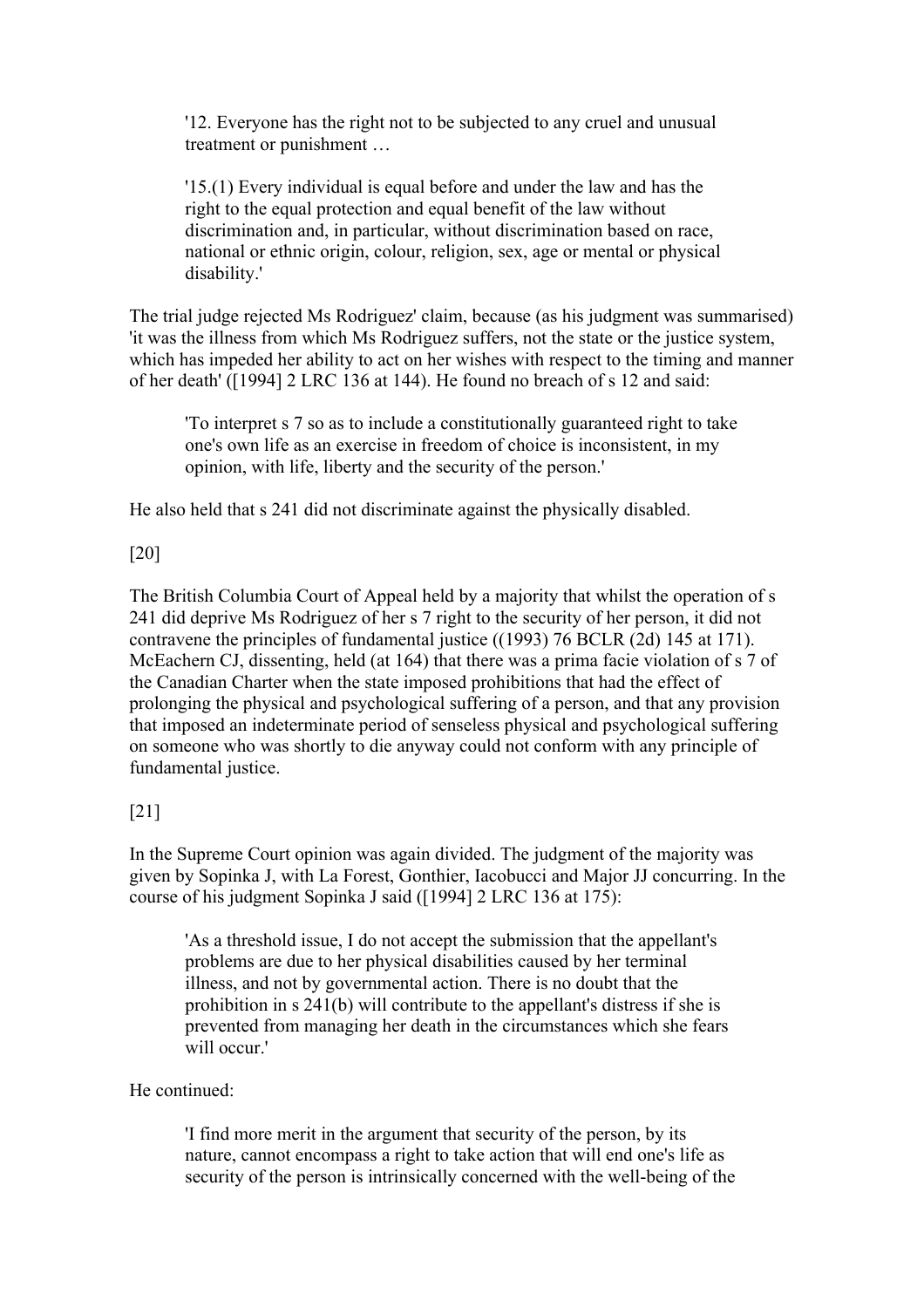living person.'

He then continued (at 177–178):

'There is no question, then, that personal autonomy, at least with respect to the right to make choices concerning one's own body, control over one's physical and psychological integrity, and basic human dignity are encompassed within security of the person, at least to the extent of freedom from criminal

#### at 14

prohibitions which interfere with these. The effect of the prohibition in s 241(b) is to prevent the appellant from having assistance to commit suicide when she is no longer able to do so on her own … In my view, these considerations lead to the conclusion that the prohibition in s 241(b) deprives the appellant of autonomy over her person and causes her physical pain and psychological stress in a manner which impinges on the security of her person. The appellant's security interest (considered in the context of the life and liberty interest) is therefore engaged, and it is necessary to determine whether there has been any deprivation thereof that is not in accordance with the principles of fundamental justice.'

He concluded (at 189):

'Given the concerns about abuse that have been expressed and the great difficulty in creating appropriate safeguards to prevent these, it can not be said that the blanket prohibition on assisted suicide is arbitrary or unfair, or that it is not reflective of fundamental values at play in our society.'

With reference to s 1 of the Canadian Charter, Sopinka J said (at 192–193):

'As I have sought to demonstrate in my discussion of s 7, this protection is grounded on a substantial consensus among western countries, medical organisations and our own Law Reform Commission that in order to effectively protect life and those who are vulnerable in society, a prohibition without exception on the giving of assistance to commit suicide is the best approach. Attempts to fine-tune this approach by creating exceptions have been unsatisfactory and have tended to support the theory of the "slippery slope". The formulation of safeguards to prevent excesses has been unsatisfactory and has failed to allay fears that a relaxation of the clear standard set by the law will undermine the protection of life and will lead to abuses of the exception.'

He rejected the appellant's claims under ss 12 and 15 of the Canadian Charter.

## [22]

Lamer CJ dissented in favour of the appellant, but on grounds of discrimination under s 15 alone. McLachlin J (with whom L'Heureux-Dubé J concurred) found a violation not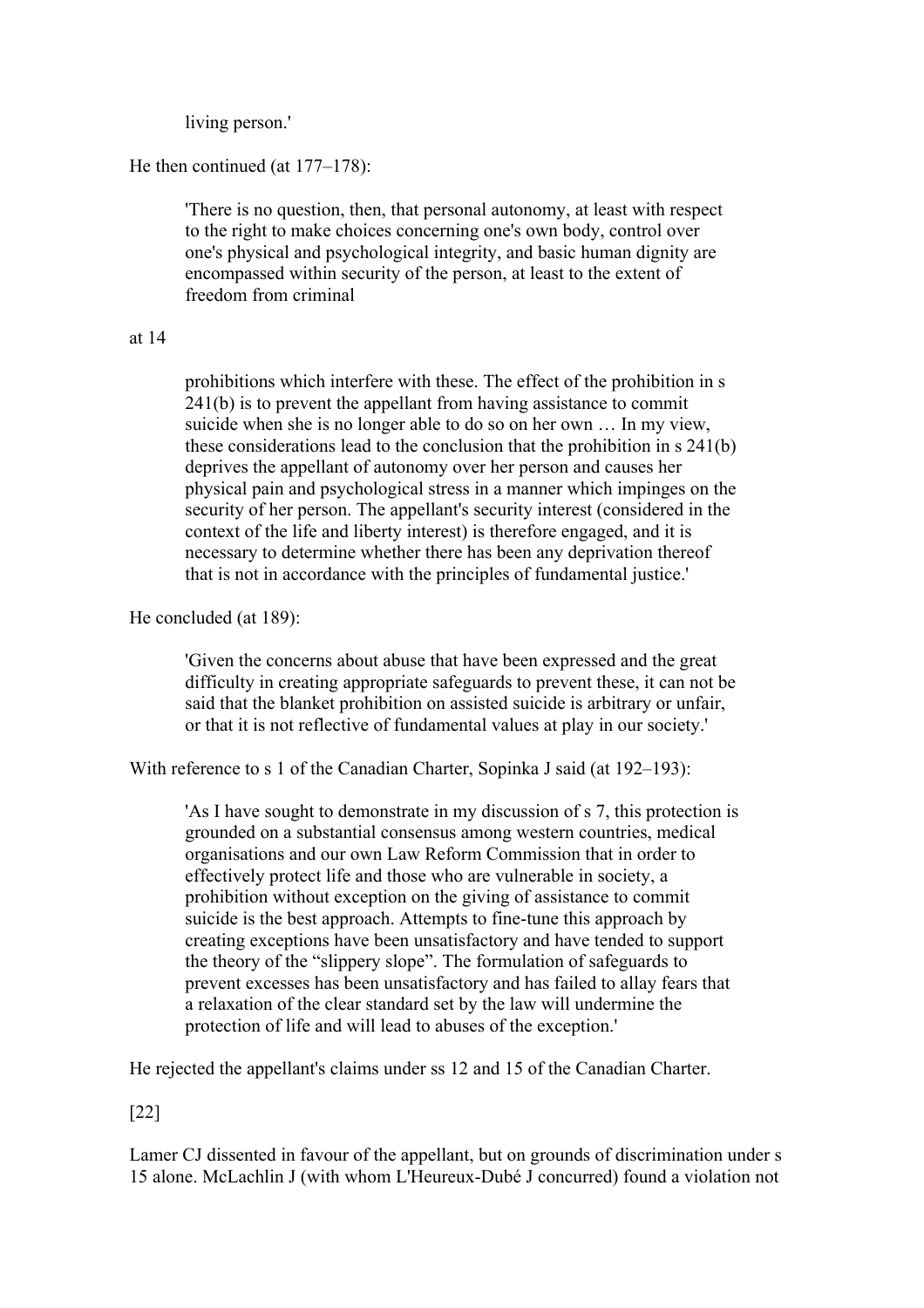of s 15 but of s 7. She saw the case as one about the manner in which the state might limit the right of a person to make decisions about her body under s 7 of the charter (at 194). She said (at 195):

'In the present case, Parliament has put into force a legislative scheme which does not bar suicide but criminalises the act of assisting suicide. The effect of this is to deny to some people the choice of ending their lives solely because they are physically unable to do so. This deprives Sue Rodriguez of her security of the person (the right to make decisions concerning her own body, which affect only her own body) in a way that offends the principles of fundamental justice, thereby violating s 7 of the Charter … It is part of the persona and dignity of the human being that he or she have the autonomy to decided what is best for his or her body.'

#### She held (at 197):

'… it does not accord with the principles of fundamental justice that Sue Rodriguez be disallowed what is available to others merely because it is

#### at 15

possible that other people, at some other time, may suffer, not what she seeks, but an act of killing without true consent.'

Cory J also dissented, agreeing with Lamer CJ and also McLachlin J.

#### [23]

It is evident that all save one of the judges of the Canadian Supreme Court were willing to recognise s 7 of the Canadian Charter as conferring a right to personal autonomy extending even to decisions on life and death. Mrs Pretty understandably places reliance in particular on the judgment of McLachlin J, in which two other members of the court concurred. But a majority of the court regarded that right as outweighed on the facts by the principles of fundamental justice. The judgments were moreover directed to a provision with no close analogy in the convention. In the convention the right to liberty and security of the person appears only in art  $5(1)$ , on which no reliance is or could be placed in the present case. Article 8 contains no reference to personal liberty or security. It is directed to the protection of privacy, including the protection of physical and psychological integrity (X v Netherlands). But art 8 is expressed in terms directed to protection of personal autonomy while individuals are living their lives, and there is nothing to suggest that the article has reference to the choice to live no longer.

#### [24]

There is no Strasbourg jurisprudence to support the contention of Mrs Pretty. In R v UK (1983) 33 DR 270 the applicant had been convicted and sentenced to imprisonment for aiding and abetting suicide and conspiring to do so. He complained that his conviction and sentence under s 2 of the 1961 Act constituted a violation of his right to respect for his private life under art 8 and also his right to free expression under art 10. The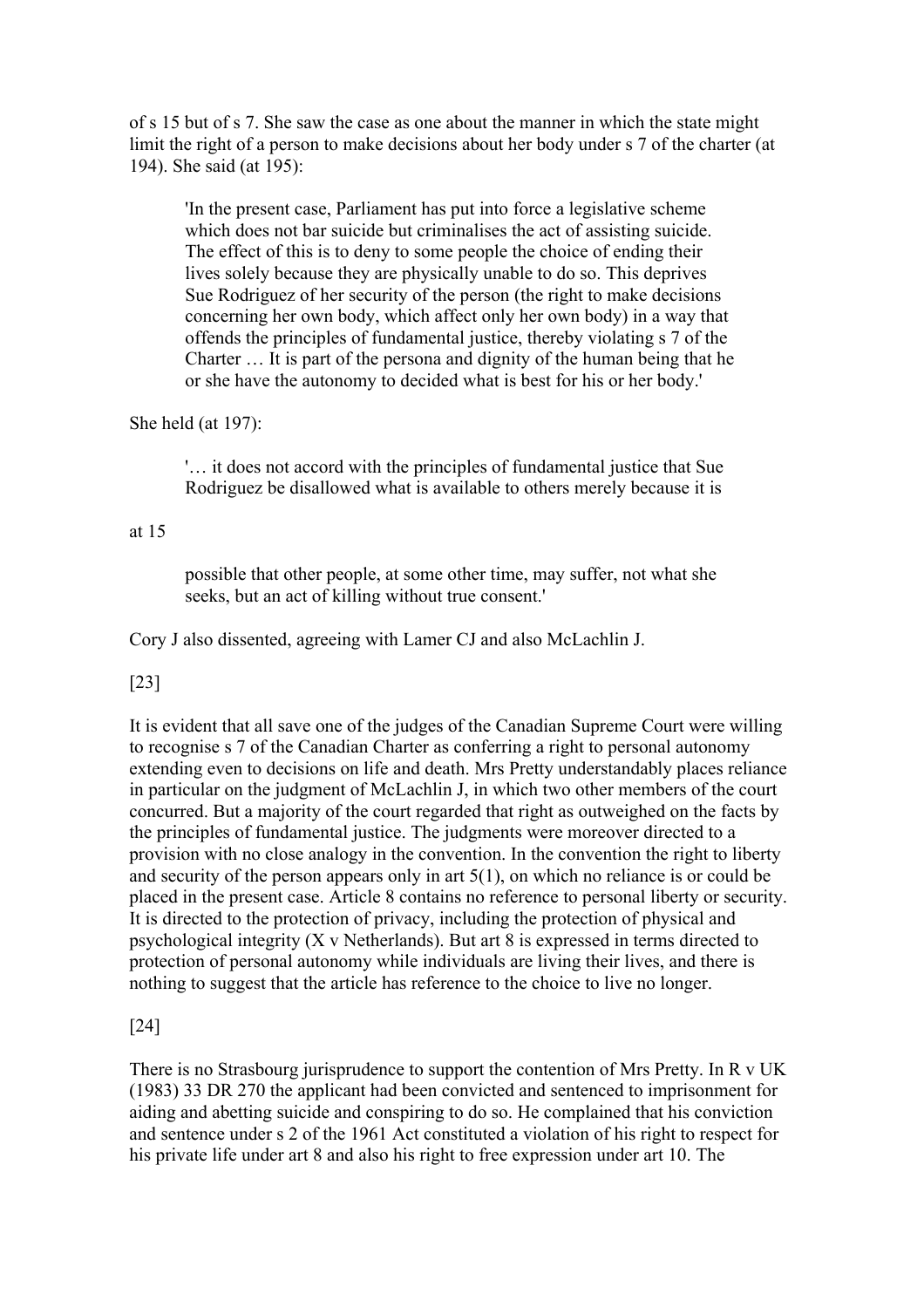European Commission observed (at 271–272):

'13. The Commission does not consider that the activity for which the applicant was convicted, namely aiding and abetting suicide, can be described as falling into the sphere of his private life in the manner elaborated above. While it might be thought to touch directly on the private lives of those who sought to commit suicide, it does not follow that the applicant's rights to privacy are involved. On the contrary, the Commission is of the opinion that the acts aiding, abetting, counselling or procuring suicide are excluded from the concept of privacy by virtue of their trespass on the public interest of protecting life, as reflected in the criminal provisions of the 1961 Act.'

This somewhat tentative expression of view is of some assistance to Mrs Pretty, but with reference to the claim under art 10 the European Commission of Human Rights continued (at 272):

'17. The Commission considers, that, in the circumstances of the case, there has been an interference with the applicant's right to impart information. However, the Commission must take account of the State's legitimate interest in this area in taking measures to protect, against criminal behaviour, the life of its citizens particularly those who belong to especially vulnerable categories by reason of their age or infirmity. It recognises the right of the State under the Convention to guard against the inevitable criminal abuses that would occur, in the absence of legislation, against the aiding and abetting of suicide. The fact that in the present case the applicant and his associate appear to have been well intentioned does not, in the Commission's view, alter the justification for the general policy.'

#### at 16

That conclusion cannot be reconciled with the suggestion that the prohibition of assisted suicide is inconsistent with the convention.

## [25]

Sanles v Spain arose from a factual situation similar to the present save that the victim of disabling disease had died and the case never culminated in a decision on the merits. The applicant was the sister-in-law of the deceased and was held not to be a victim and thus not to be directly affected by the alleged violations. It is of some interest that she based her claims on arts 2, 3, 5, 9 and 14 of the convention but not, it seems, on art 8.

## [26]

I would for my part accept the Secretary of State's submission that Mrs Pretty's rights under art 8 are not engaged at all. If, however, that conclusion is wrong, and the prohibition of assisted suicide in s 2 of the 1961 Act infringes her convention right under art 8, it is necessary to consider whether the infringement is shown by the Secretary of State to be justifiable under the terms of art 8(2). In considering that question I would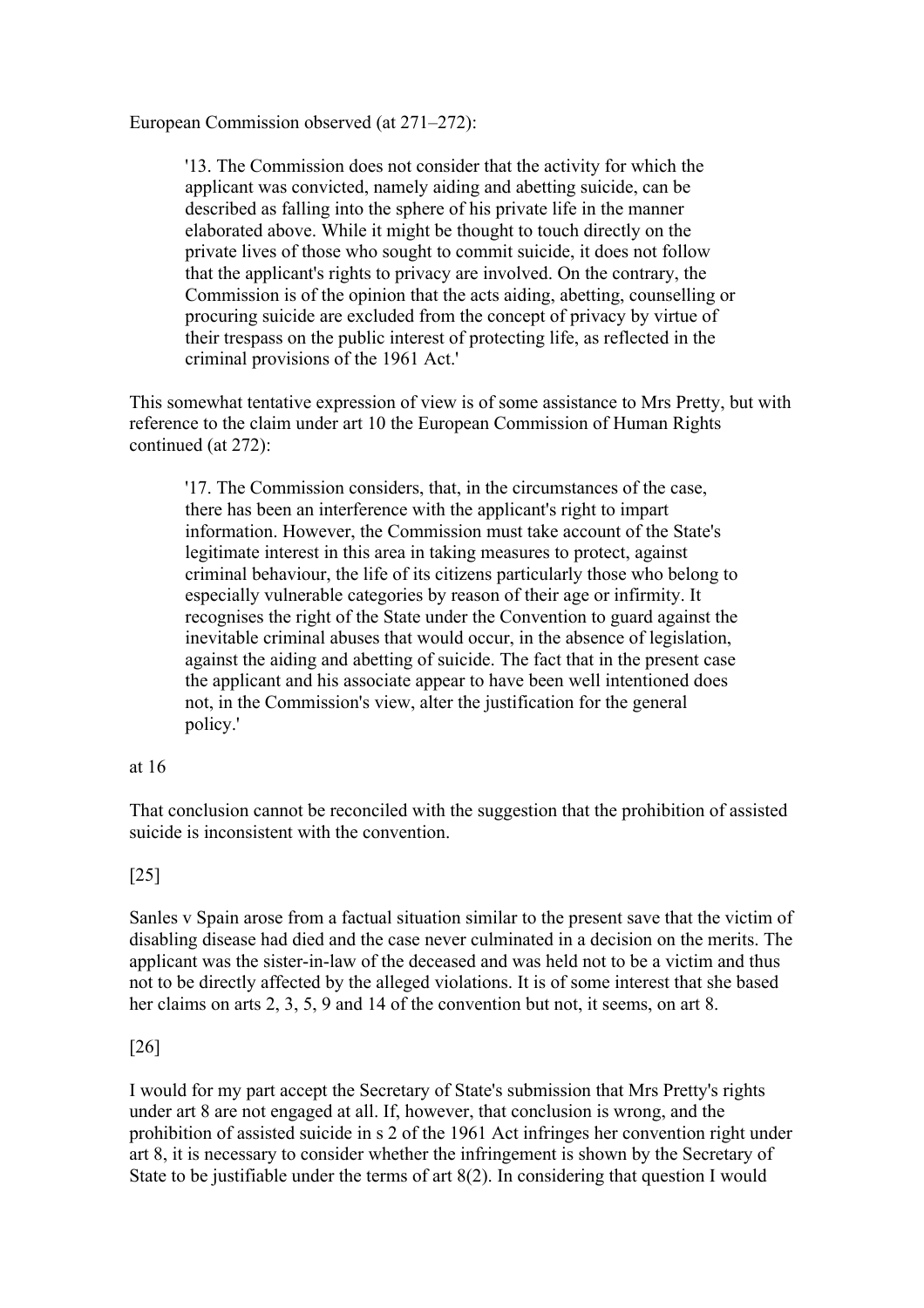adopt the test advocated by counsel for Mrs Pretty, which is clearly laid down in the authorities cited.

### [27]

Since suicide ceased to be a crime in 1961, the question whether assisted suicide also should be decriminalised has been reviewed on more than one occasion. The Criminal Law Revision Committee in its fourteenth report Offences against the Person (Cmnd 7844 (1980)) reported some divergence of opinion among its distinguished legal membership, and recognised a distinction between assisting a person who had formed a settled intention to kill himself and the more heinous case where one person persuaded another to commit suicide, but a majority was of the clear opinion that aiding and abetting suicide should remain an offence (pp 60–61 (para 135)).

### [28]

Following the decision in Bland's case a much more broadly-constituted House of Lords Select Committee on Medical Ethics received extensive evidence and reported. The committee in its report (HL Paper (1993–94) 21–I) drew a distinction between assisted suicide and physician-assisted suicide (p 11 (para 26)) but its conclusion was unambiguous (p 54 (para 262)):

'As far as assisted suicide is concerned, we see no reason to recommend any change in the law. We identify no circumstances in which assisted suicide should be permitted, nor do we see any reason to distinguish between the act of a doctor or of any other person in this connection.'

The government in its response (Government Response to the Report of the Select Committee on Medical Ethics (Cm 2553 (1994))) accepted this recommendation:

'We agree with this recommendation. As the Government stated in its evidence to the Committee, the decriminalisation of attempted suicide in 1961 was accompanied by an unequivocal restatement of the prohibition of acts calculated to end the life of another person. The Government can see no basis for permitting assisted suicide. Such a change would be open to abuse and put the lives of the weak and vulnerable at risk.'

A similar approach is to be found in the Council of Europe's Recommendation 1418 (1999) on the protection of the human rights and dignity of the terminally ill and the dying. This included the following passage (pp 2–4):

'9. The Assembly therefore recommends that the Committee of Ministers encourage the member states of the Council of Europe to respect and protect the dignity of terminally ill or dying persons in all respects … c. by upholding the prohibition against intentionally taking the life of terminally ill or dying

#### at 17

persons, while: i. recognising that the right to life, especially with regard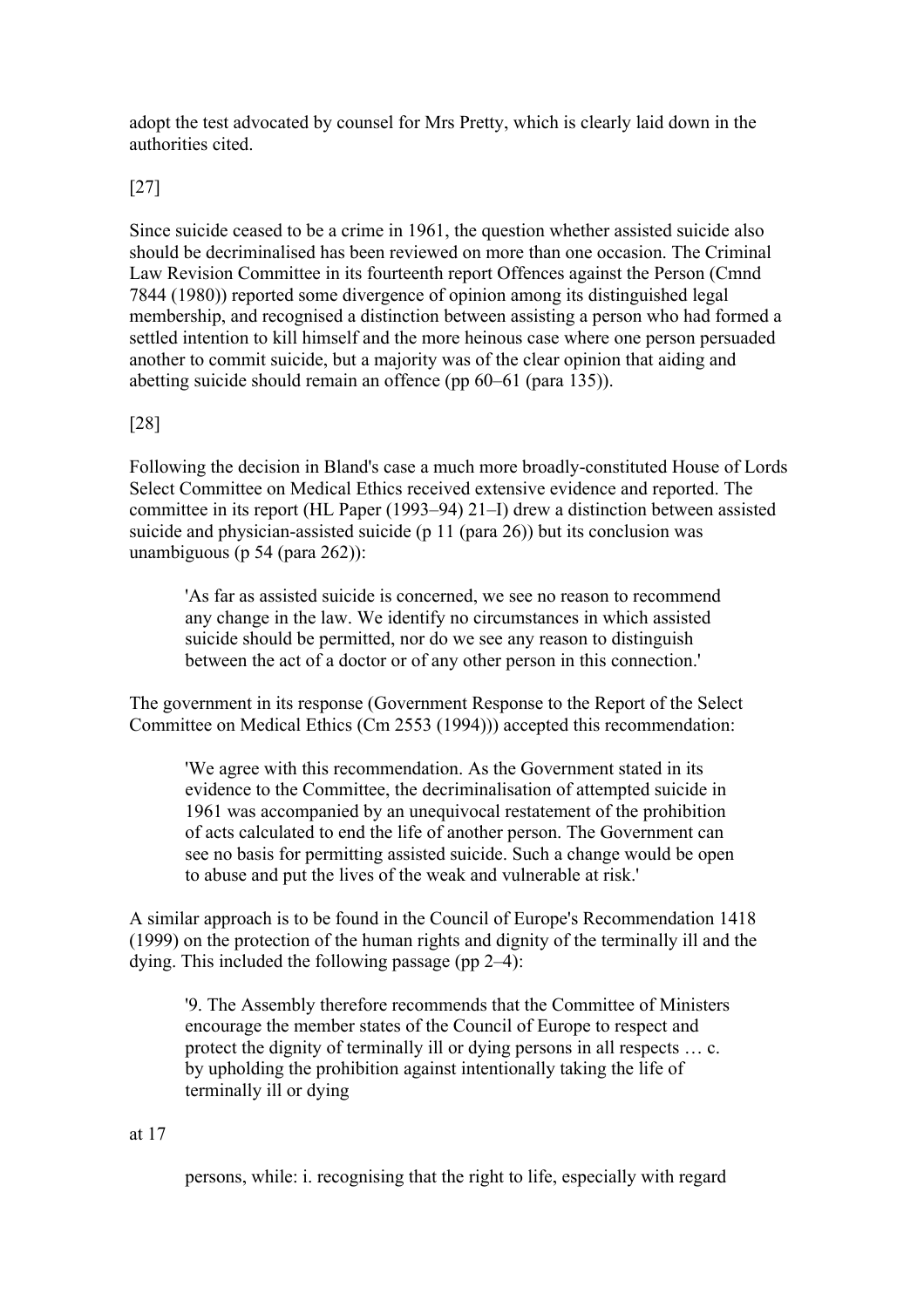to a terminally ill or dying person, is guaranteed by the member states, in accordance with Article 2 of the European Convention on Human Rights which states that "no one shall be deprived of his life intentionally"; ii. recognising that a terminally ill or dying person's wish to die never constitutes any legal claim to die at the hand of another person; iii. recognising that a terminally ill or dying person's wish to die cannot of itself constitute a legal justification to carry out actions intended to bring about death.'

It would be by no means fatal to the legal validity of s 2(1) of the 1961 Act if the response of the United Kingdom to this problem of assisted suicide were shown to be unique, but it is shown to be in accordance with a very broad international consensus. Assisted suicide and consensual killing are unlawful in all convention countries except the Netherlands, but even if the Dutch Termination of Life on Request and Assisted Suicide (Review Procedures) Act 2001 and the Dutch Criminal Code were operative in this country it would not relieve Mr Pretty of liability under art 294 of the Dutch Criminal Code if he were to assist Mrs Pretty to take her own life as he would wish to do.

#### [29]

On behalf of Mrs Pretty counsel disclaims any general attack on s 2(1) of the 1961 Act and seeks to restrict his claim to the particular facts of her case: that of a mentally competent adult who knows her own mind, is free from any pressure and has made a fully informed and voluntary decision. Whatever the need, he submits, to afford legal protection to the vulnerable, there is no justification for a blanket refusal to countenance an act of humanity in the case of someone who, like Mrs Pretty, is not vulnerable at all. Beguiling as that submission is, Dr Johnson gave two answers of enduring validity to it. First, 'Laws are not made for particular cases but for men in general'. Second, 'To permit a law to be modified at discretion is to leave the community without law. It is to withdraw the direction of that public wisdom by which the deficiencies of private understanding are to be supplied' (see Boswell's Life of Johnson (3rd edn, 1970) Oxford University Press, pp 735, 496). It is for member states to assess the risk and likely incidence of abuse if the prohibition on assisted suicide were relaxed, as the commission recognised in its decision in R v UK quoted above at [24]. But the risk is one which cannot be lightly discounted. The Criminal Law Revision Committee recognised how fine was the line between counselling and procuring on the one hand and aiding and abetting on the other (p 61 (para 135)). The House of Lords select committee recognised the undesirability of anything which could appear to encourage suicide (p 49 (para 239)):

'We are also concerned that vulnerable people—the elderly, lonely, sick or distressed—would feel pressure, whether real or imagined, to request early death. We accept that, for the most part, requests resulting from such pressure or from remediable depressive illness would be identified as such by doctors and managed appropriately. Nevertheless we believe that the message which society sends to vulnerable and disadvantaged people should not, however obliquely, encourage them to seek death, but should assure them of our care and support in life.'

It is not hard to imagine that an elderly person, in the absence of any pressure, might opt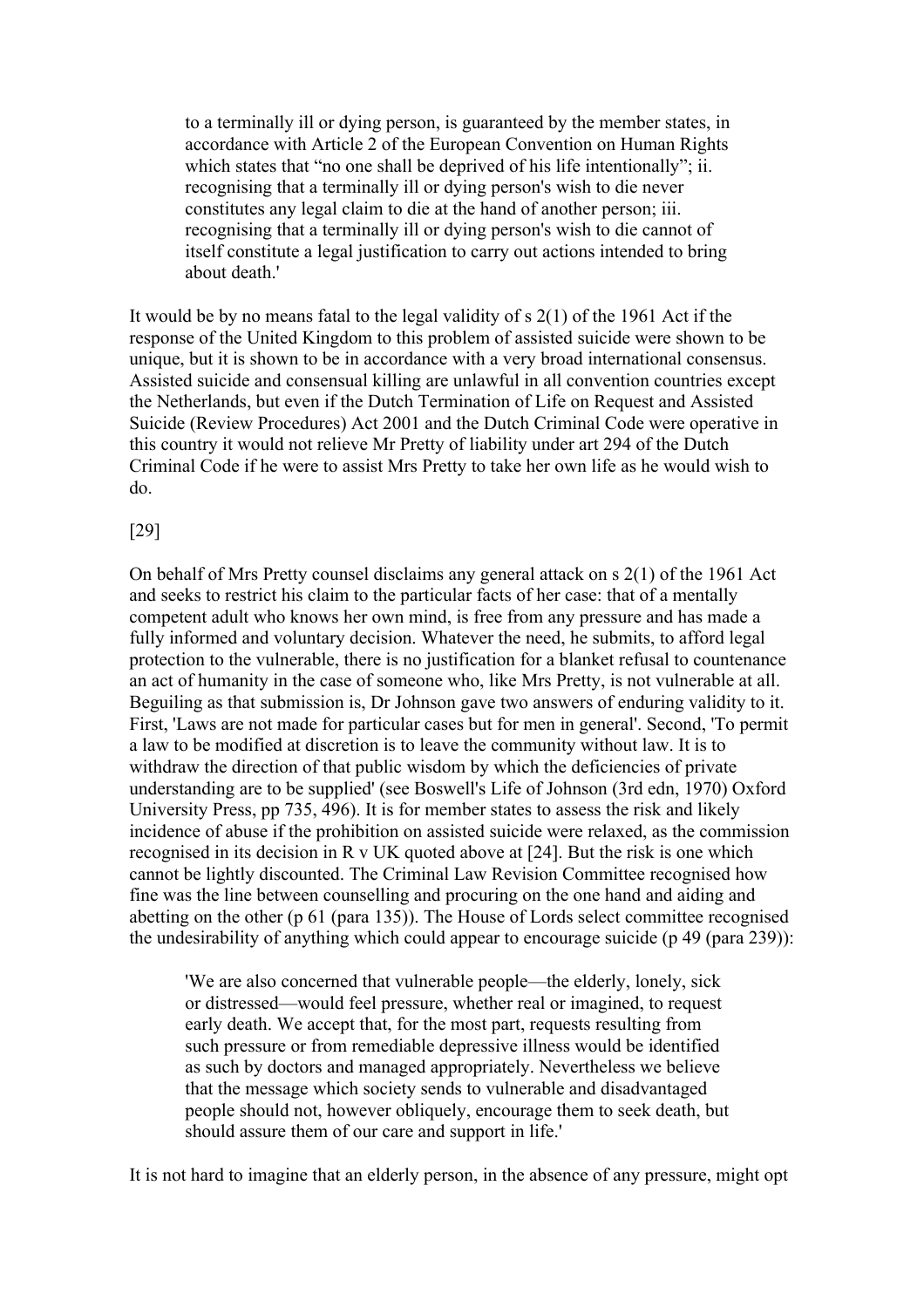for a premature end to life if that were available, not from a desire to die or a willingness to stop living, but from a desire to stop being a burden to others.

at 18

[30]

If s 2(1) of the 1961 Act infringes any convention right of Mrs Pretty, and recognising the heavy burden which lies on a member state seeking to justify such an infringement, I conclude that the Secretary of State has shown ample grounds to justify the existing law and the current application of it. That is not to say that no other law or application would be consistent with the convention; it is simply to say that the present legislative and practical regime do not offend the convention.

Article 9 of the convention

[31]

It is unnecessary to recite the terms of art 9 of the convention, to which very little argument was addressed. It is an article which protects freedom of thought, conscience and religion and the manifestation of religion or belief in worship, teaching, practice or observance. One may accept that Mrs Pretty has a sincere belief in the virtue of assisted suicide. She is free to hold and express that belief. But her belief cannot found a requirement that her husband should be absolved from the consequences of conduct which, although it would be consistent with her belief, is proscribed by the criminal law. And if she were able to establish an infringement of her right, the justification shown by the state in relation to art 8 would still defeat it.

Article 14 of the convention

[32]

Article 14 of the convention provides:

'Prohibition of discrimination

'The enjoyment of the rights and freedoms set forth in this Convention shall be secured without discrimination on any ground such as sex, race, colour, language, religion, political or other opinion, national or social origin, association with a national minority, property, birth or other status<sup>'</sup>

Mrs Pretty claims that s 2(1) of the 1961 Act discriminates against those who, like herself, cannot because of incapacity take their own lives without assistance. She relies on the judgment of the European Court of Human Rights in Thlimmenos v Greece (2000) 9 BHRC 12 at 22 where the court said:

'44. The court has so far considered that the right under art 14 not to be discriminated against in the enjoyment of the rights guaranteed under the convention is violated when states treat differently persons in analogous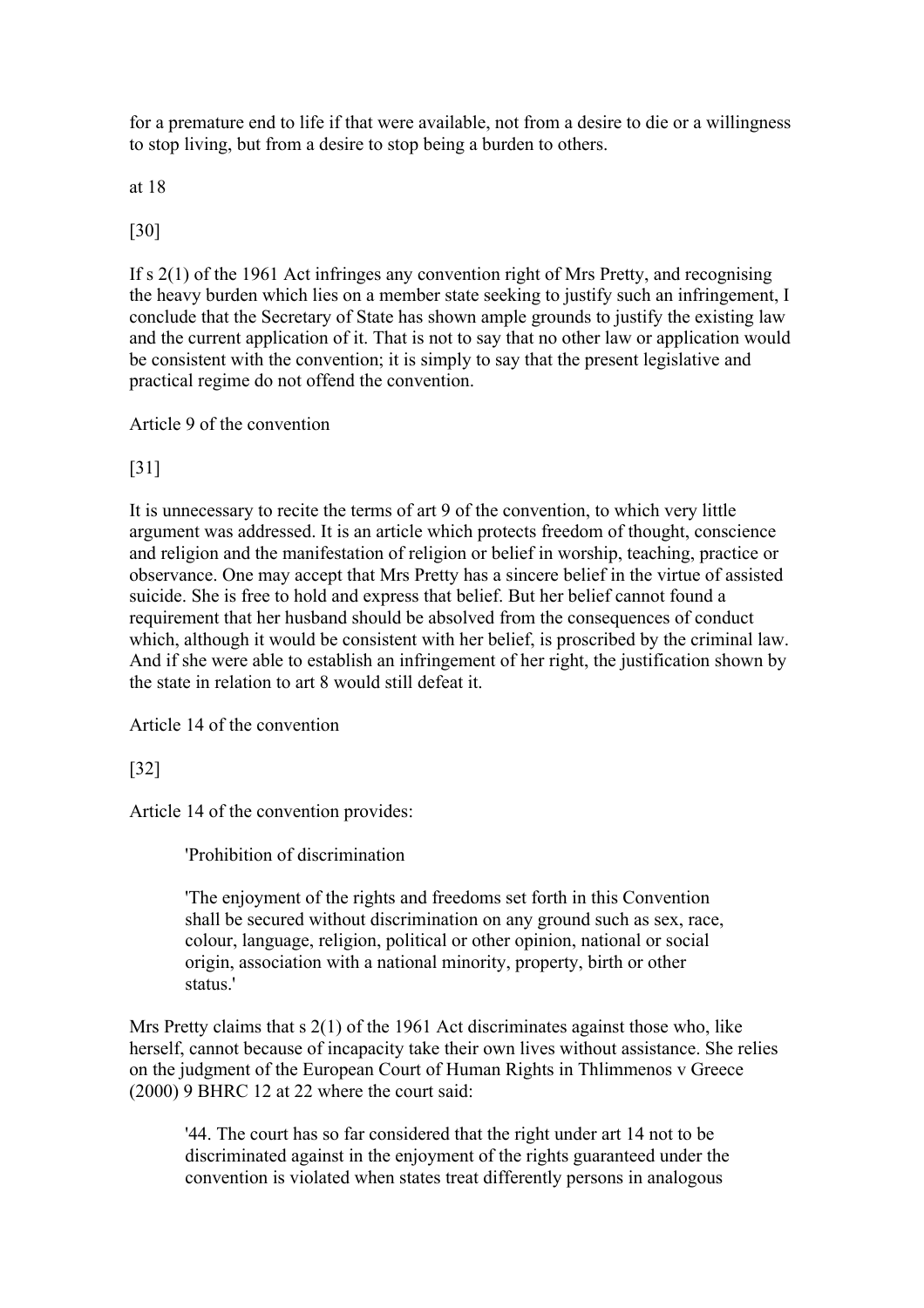situations without providing an objective and reasonable justification … However, the court considers that this is not the only facet of the prohibition of discrimination in art 14. The right not to be discriminated against in the enjoyment of the rights guaranteed under the convention is also violated when states without an objective and reasonable justification fail to treat differently persons whose situations are significantly different.'

## [33]

The European Court of Human Rights has repeatedly held that art 14 is not autonomous but has effect only in relation to convention rights. As it was put in Van Raalte v Netherlands (1997) 24 EHRR 503 at 516–517:

'33. As the Court has consistently held, Article 14 of the Convention complements the other substantive provisions of the Convention and the Protocols. It has no independent existence since it has effect solely in relation to "the enjoyment of the rights and freedoms" safeguarded by those provisions. Although the application of Article 14 does not presuppose a

## at 19

breach of those provisions—and to this extent it is autonomous—there can be no room for its application unless the facts at issue fall within the ambit of one or more of the latter.'

See also Botta v Italy (1998) 4 BHRC 81 at 90 (para 39).

# [34]

If, as I have concluded, none of the articles on which Mrs Pretty relies gives her the right which she has claimed, it follows that art 14 would not avail her even if she could establish that the operation of s 2(1) is discriminatory. A claim under this article must fail on this ground.

# [35]

If, contrary to my opinion, Mrs Pretty's rights under one or other of the articles are engaged, it would be necessary to examine whether s 2(1) of the 1961 Act is discriminatory. She contends that the section is discriminatory because it prevents the disabled, but not the able-bodied, exercising their right to commit suicide. This argument is in my opinion based on a misconception. The law confers no right to commit suicide. Suicide was always, as a crime, anomalous, since it was the only crime with which no defendant could ever be charged. The main effect of the criminalisation of suicide was to penalise those who attempted to take their own lives and failed, and secondary parties. Suicide itself (and with it attempted suicide) was decriminalised because recognition of the common law offence was not thought to act as a deterrent, because it cast an unwarranted stigma on innocent members of the suicide's family and because it led to the distasteful result that patients recovering in hospital from a failed suicide attempt were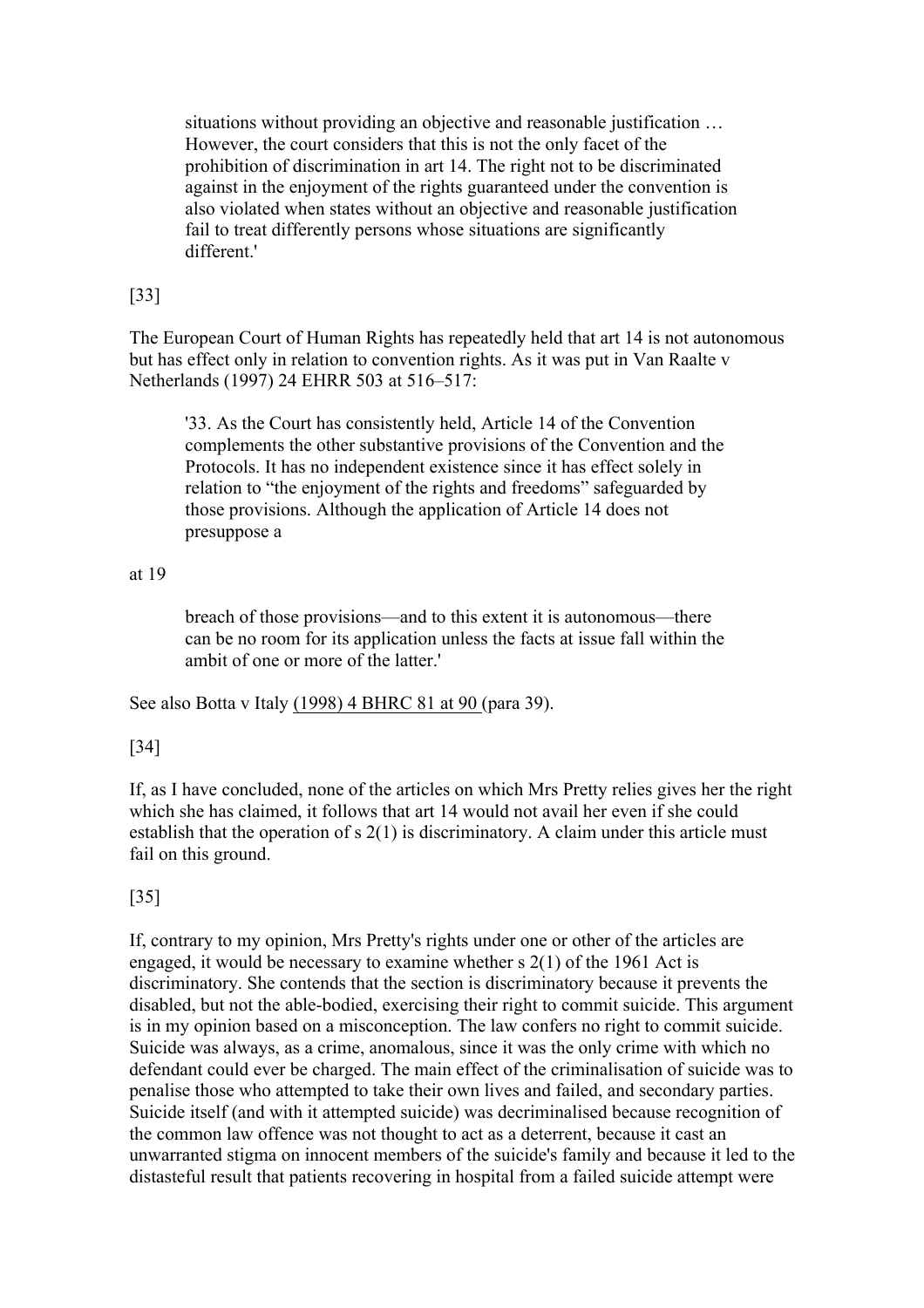prosecuted, in effect, for their lack of success. But while the 1961 Act abrogated the rule of law whereby it was a crime for a person to commit (or attempt to commit) suicide, it conferred no right on anyone to do so. Had that been its object there would have been no justification for penalising by a potentially very long term of imprisonment one who aided, abetted, counselled or procured the exercise or attempted exercise by another of that right. The policy of the law remained firmly adverse to suicide, as s 2(1) makes clear.

# [36]

The criminal law cannot in any event be criticised as objectionably discriminatory because it applies to all. Although in some instances criminal statutes recognise exceptions based on youth, the broad policy of the criminal law is to apply offencecreating provisions to all and to give weight to personal circumstances either at the stage of considering whether or not to prosecute or, in the event of conviction, when penalty is to be considered. The criminal law does not ordinarily distinguish between willing victims and others (Laskey v UK). Provisions criminalising drunkenness or misuse of drugs or theft do not exempt those addicted to alcohol or drugs, or the poor and hungry. 'Mercy killing', as it is often called, is in law killing. If the criminal law sought to proscribe the conduct of those who assisted the suicide of the vulnerable, but exonerated those who assisted the suicide of the non-vulnerable, it could not be administered fairly and in a way which would command respect.

# [37]

For these reasons, which are in all essentials those of the Divisional Court, and in agreement with my noble and learned friends Lord Steyn and Lord Hope of Craighead, I would hold that Mrs Pretty cannot establish any breach of any convention right.

The claim against the Director

# [38]

That conclusion makes it strictly unnecessary to review the main ground on which the Director resisted the claim made against him: that he had no power to grant the undertaking which Mrs Pretty sought.

at 20

[39]

I would for my part question whether, as suggested on his behalf, the Director might not if so advised make a public statement on his prosecuting policy other than in the Code for Crown Prosecutors which he is obliged to issue by s 10 of the Prosecution of Offences Act 1985. Plainly such a step would call for careful consultation and extreme circumspection, and could be taken only under the superintendence of the Attorney General (by virtue of s 3 of the 1985 Act). The Lord Advocate has on occasion made such a statement in Scotland, and I am not persuaded that the Director has no such power. It is, however, unnecessary to explore or resolve that question, since whether or not the Director has the power to make such a statement he has no duty to do so, and in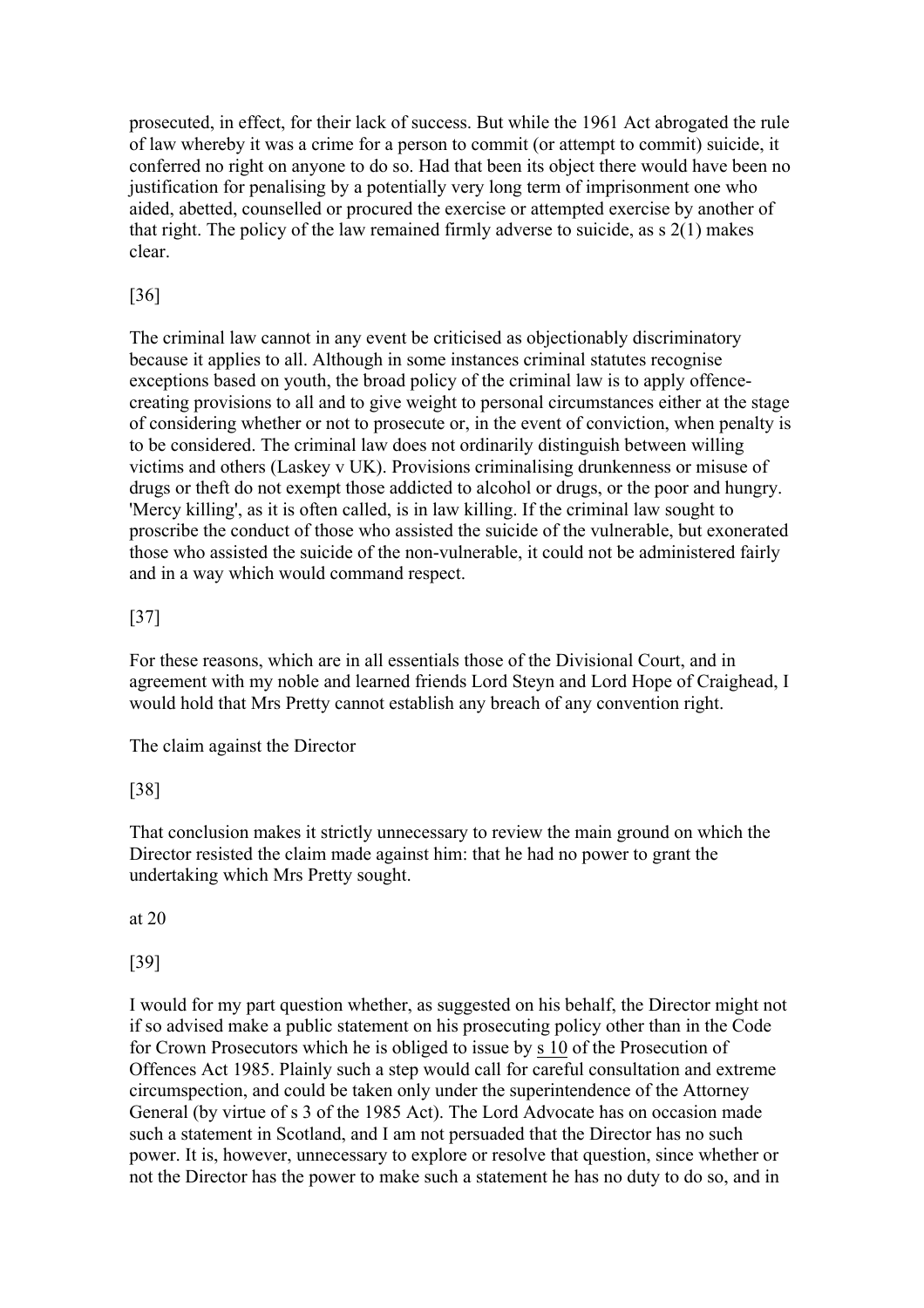any event what was asked of the Director in this case was not a statement of prosecuting policy but a proleptic grant of immunity from prosecution. That, I am quite satisfied, the Director had no power to give. The power to dispense with and suspend laws and the execution of laws without the consent of Parliament was denied to the Crown and its servants by the Bill of Rights 1688. Even if, contrary to my opinion, the Director had power to give the undertaking sought, he would have been very wrong to do so in this case. If he had no reason for doubting, equally he had no means of investigating, the assertions made on behalf of Mrs Pretty. He received no information at all concerning the means proposed for ending Mrs Pretty's life. No medical supervision was proposed. The obvious risk existed that her condition might worsen to the point where she could herself do nothing to bring about her death. It would have been a gross dereliction of the Director's duty and a gross abuse of his power had he ventured to undertake that a crime yet to be committed would not lead to prosecution. The claim against him must fail on this ground alone.

#### [40]

I would dismiss this appeal.

### LORD STEYN.

### [41]

My Lords, this is the first occasion on which the House of Lords has been asked to consider the question of assisted suicide by a terminally ill individual. She suffers from motor neurone disease and she has not long to live. The specific question before the House is whether the appellant is entitled to a declaration that the Director of Public Prosecutions (the Director) is obliged to undertake in advance that, if she is assisted by her husband in committing suicide, he will not be prosecuted under s 2(1) of the Suicide Act 1961. If Mrs Pretty is entitled to this relief, it follows that it may have to be granted to other terminally ill patients or patients suffering excruciating pain as a result of an incurable illness, who want to commit assisted suicide. Her case is squarely founded on the Human Rights Act 1998, which incorporated the European Convention for the Protection of Human Rights and Fundamental Freedoms (Rome, 4 November 1950; TS 71 (1953); Cmd 8969) (as set out in Sch 1 to that Act) into English law. For her to succeed it is not enough to show that the convention allows member states to legalise assisted suicide. She must establish that at least that part of s 2(1) of the 1961 Act which makes aiding or abetting suicide a crime is in conflict with her convention rights. In other words, she must persuade the House that the convention compels member states of the Council of Europe to legalise assisted suicide.

## I. MOTOR NEURONE DISEASE AND ASSISTED SUICIDE

## [42]

Mrs Dianne Pretty is 42 years old and has been married for 25 years. She lives with her husband, daughter and granddaughter. In November 1999 she was diagnosed as having motor neurone disease, a progressive neuro-degenerative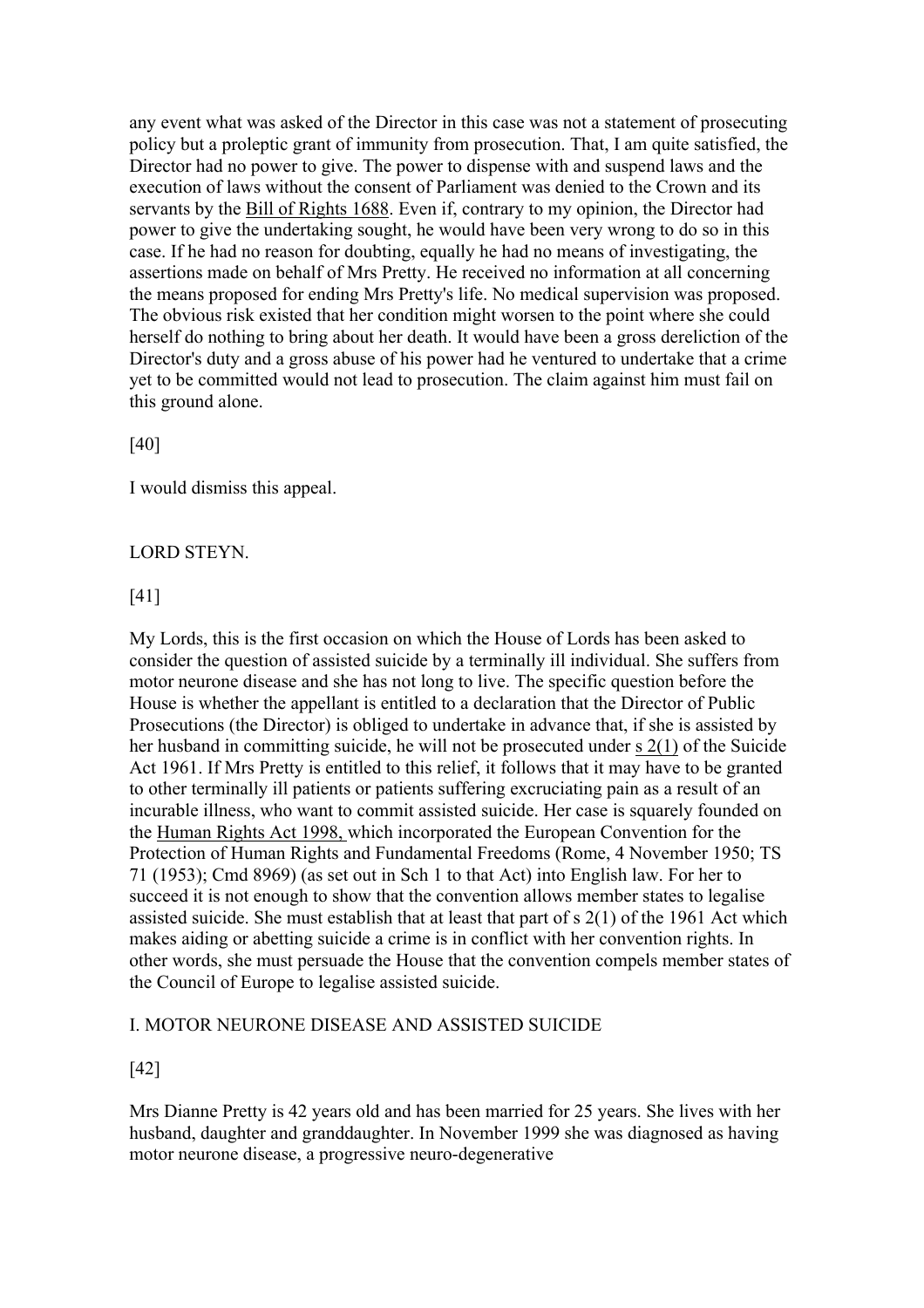### at 21

disease of motor cells within the central nervous system. Its cause is unknown. No treatment can prevent the inevitable progression of this disease. It causes muscular weakness. Weakness of the arms and legs develop. It results in difficulty in swallowing and speaking. Eventually control of breathing deteriorates. Death usually occurs as a result of weakness of the breathing muscles in association with weakness of those muscles controlling speaking and swallowing leading to respiratory failure and pneumonia.

# [43]

In March 2000 Mrs Pretty became confined to a wheelchair. In December 2000 her speech and swallowing became affected. She is paralysed from the neck downwards. She has virtually no decipherable speech. The disease is now at an advanced stage. Her life expectancy is low. She has only months to live. Yet her intellect and her capacity to make decisions is unimpaired. She is able to give instructions to her lawyers and has done so.

# [44]

The suffering of Mrs Pretty is acute and she is frightened and distressed at her short but bleak future. She is in some physical pain but more importantly she is in constant dread of the day when she will no longer be able to swallow or breathe. She wishes to be spared the suffering and loss of dignity which is all that is left of life for her. She wishes to control when and how she dies. But for the disease she would be able to take her own life. The disease has, however, deprived her of the ability to commit suicide. Her solicitor explained in an affidavit that her wishes are that her husband should assist her in committing suicide. The agreed statement of facts and issues states:

'The disease prevents her from committing suicide unaided. Thus she wishes her husband to assist her and he has agreed, if the DPP will undertake not to prosecute him. This proviso arises because absent such undertaking the appellant's husband will be liable to prosecution and imprisonment for the offence of assisting suicide under s 2(1) of the Suicide Act 1961.'

There is, however, no information available as to how it is proposed that her husband would assist her suicide. Moreover, there is no medical evidence showing what Mrs Pretty herself can do to carry out her wish. It has, however, been emphasised on her behalf that the final act of suicide will be carried through by her.

## [45]

The 1961 Act provides as follows:

'1. The rule of law whereby it is a crime for a person to commit suicide is hereby abrogated.

'2.—(1) A person who aids, abets, counsels or procures the suicide of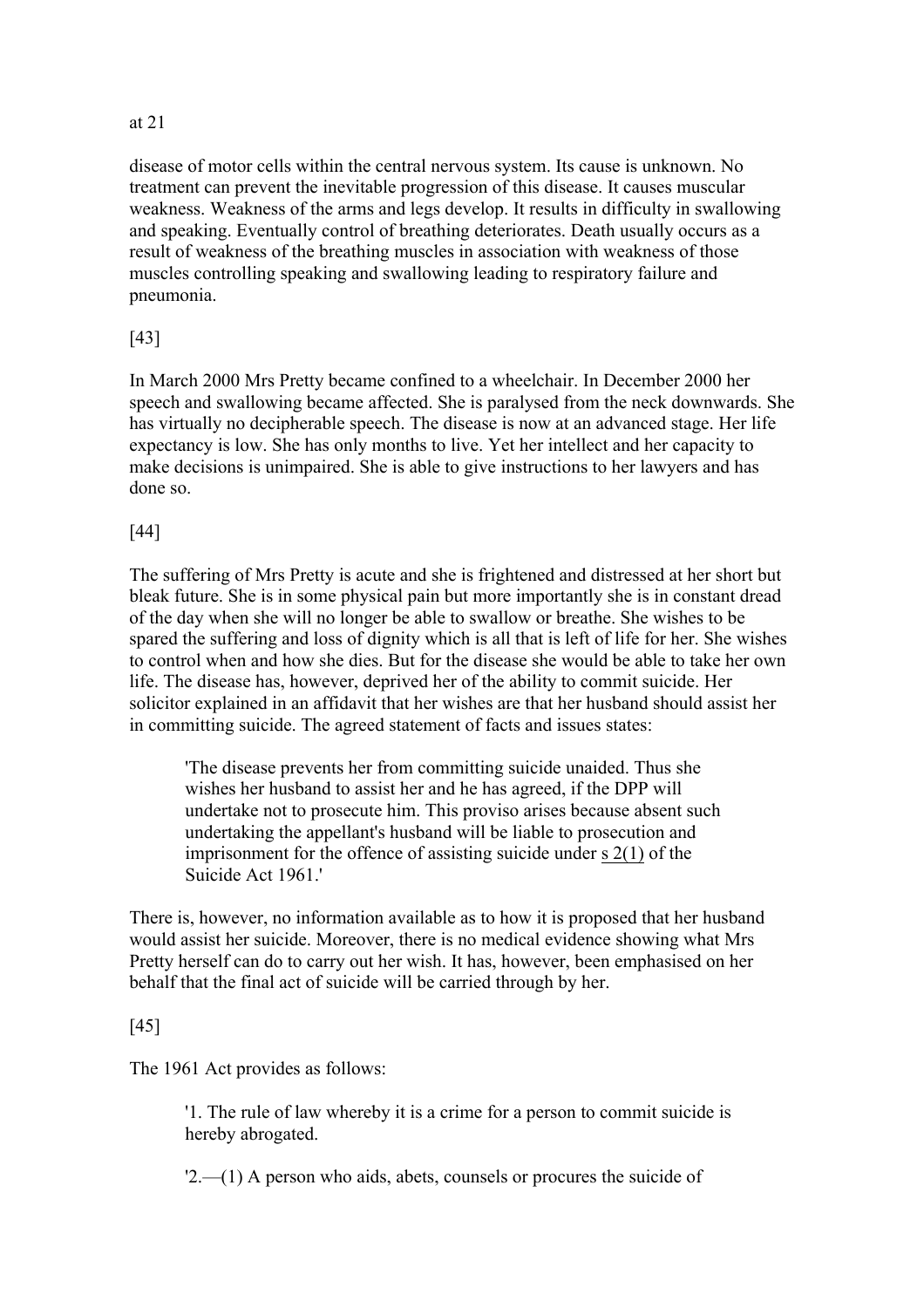another, or an attempt by another to commit suicide, shall be liable on conviction on indictment to imprisonment for a term not exceeding fourteen years.

'(2) If on the trial of an indictment for murder or manslaughter it is proved that the accused aided, abetted, counselled or procured the suicide of the person in question, the jury may find him guilty of that offence …

'(4) No proceedings shall be instituted for an offence under this section except by or with the consent of the Director of Public Prosecutions.'

Counsel explained that the assistance to be given by Mr Pretty to his wife would amount to aiding and abetting within the meaning of s 2(1) but that Mr Pretty's conduct would not extend to counselling and procuring suicide.

[46]

The legal officer of Liberty asked the Director of Public Prosecutions to give an undertaking not to prosecute Mr Pretty if he assists in the suicide of his

#### at 22

wife. The letter described Mrs Pretty's condition and explained what she wanted to do and made a number of legal submissions. It ended by saying:

'We very much hope you can provide us with the undertaking we seek, in view of our client's illness and the distress she is suffering we would be grateful if you would let us have a reply within 7 days of the date of this letter<sup>'</sup>

On 8 August 2001 the Director replied:

'I should like first to express my deepest sympathy to Mrs Pretty and to her family for the terrible suffering that she and they are having to bear. You have asked for an undertaking that the Director would not consent to a prosecution of Mr Pretty under section 2 of the Suicide Act, 1961, were he to assist his wife to commit suicide. You have made a number of points in relation to the European Convention on Human Rights; the Human Rights Act, 1998; and the Code for Crown Prosecutors. I have read your comments with care. Successive Directors—and Attorneys General—have explained that they will not grant immunities that condone, require, or purport to authorise or permit future commission of any criminal offence, no matter how exceptional the circumstances. I must therefore advise you that the Director cannot provide the undertaking that you seek. Whilst I believe that I have no choice but to refuse your request, I deeply regret any further suffering that this refusal may cause.'

Mrs Pretty issued an application for judicial review of the decision by the Director not to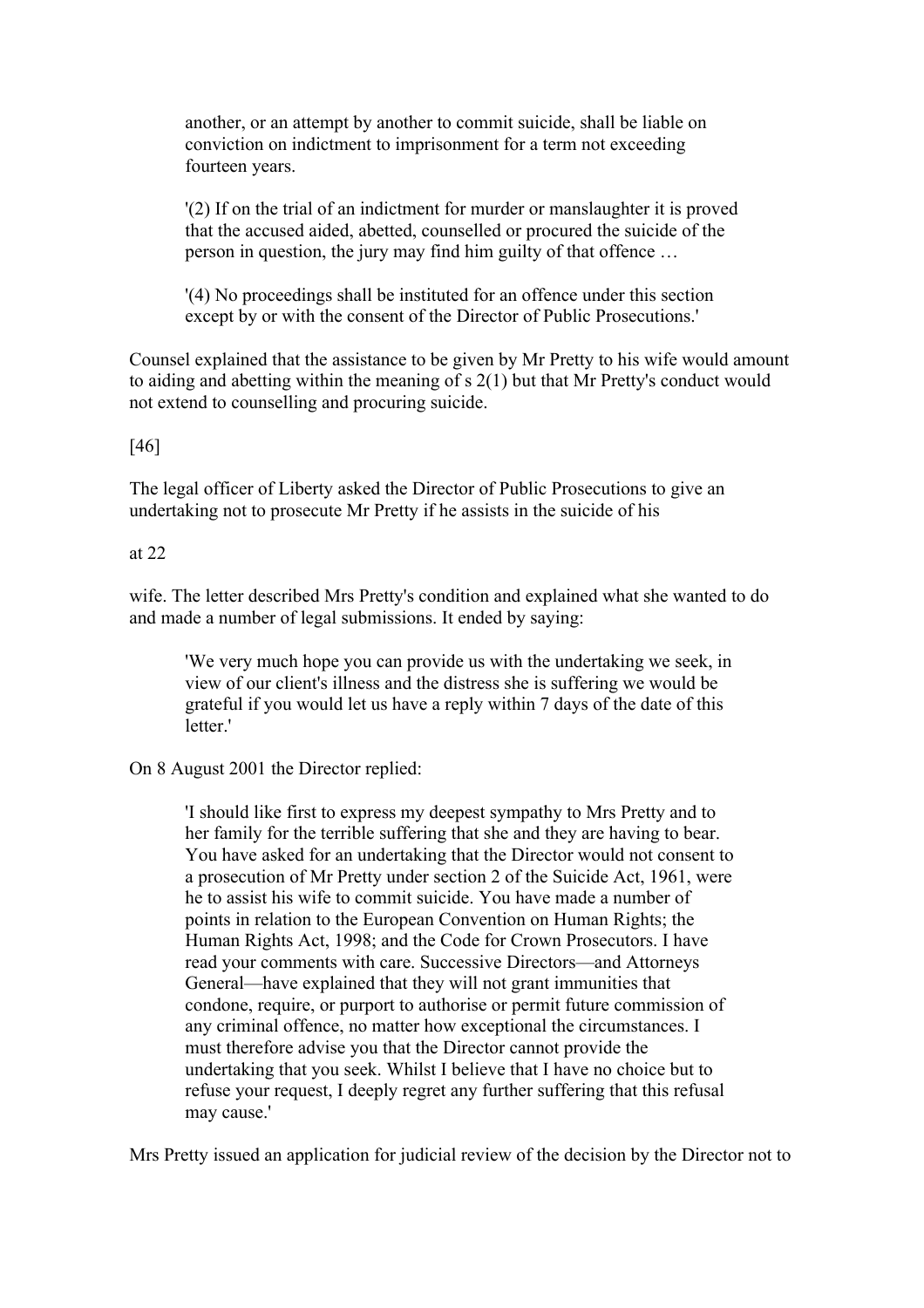## give the undertaking.

[47]

The principal relief sought by Mrs Pretty was a declaration that the Director had acted unlawfully in refusing to give an undertaking that he would not consent to a prosecution of her husband for an offence under s 2(1) of the 1961 Act if he should assist her in committing suicide. The Secretary of State was joined as an interested party because Mrs Pretty also sought in the alternative a declaration that s 2(1) of the 1961 Act is incompatible with s 4 of the 1998 Act.

# II. THE JUDICIAL REVIEW PROCEEDINGS

# [48]

Permission to apply for judicial review was granted. On 18 October 2001 the Divisional Court (Tuckey and Hale LJJ and Silber J) in a detailed judgment of the court dismissed the application ([2001] EWHC Admin 788, [2001] All ER (D) 251 (Oct)). The Divisional Court held: (i) the Director has no power to grant the undertaking sought; (ii) in any event, a decision of the Director to grant or refuse to grant the undertaking would not be amenable to judicial review; (iii) s 2(1) of the 1961 Act is not incompatible with the convention.

# [49]

After giving judgment, the Divisional Court certified three points of general public importance:

'(1) Does the Director of Public Prosecutions have power under s 2(4) of the Suicide Act 1961 or otherwise to undertake not to consent to prosecute in advance of the relevant events occurring? (2) If so, was he required in this case to undertake not to prosecute the appellant's husband, Mr Pretty, if he were to assist his wife to commit suicide having regard to her rights under arts 2, 3, 8, 9, and 14 of the convention and his obligation to act compatibly with the convention? (3) If not, is s 2(1) of the 1961 Act incompatible with arts 2, 3, 8, 9, and/or 14 of the convention?'

at 23

[50]

An Appeal Committee granted leave to appeal. Given the circumstances the appeal was expedited. Subject to three points the shape of the case is very much as it was presented to the Divisional Court. There has inevitably been some deterioration of Mrs Pretty's condition. Secondly, there was a dispute at the hearing of the appeal before the House as to whether Mrs Pretty can correctly be described as vulnerable. It is not possible for the House to express any view on this point. In the context of euthanasia and assisted suicide the report of the House of Lords Select Committee on Medical Ethics (HL Paper (1993– 94) 21-I) there is a relevant passage regarding the class of vulnerable people. Among its reasons for not recommending a relaxation of the existing law regarding euthanasia and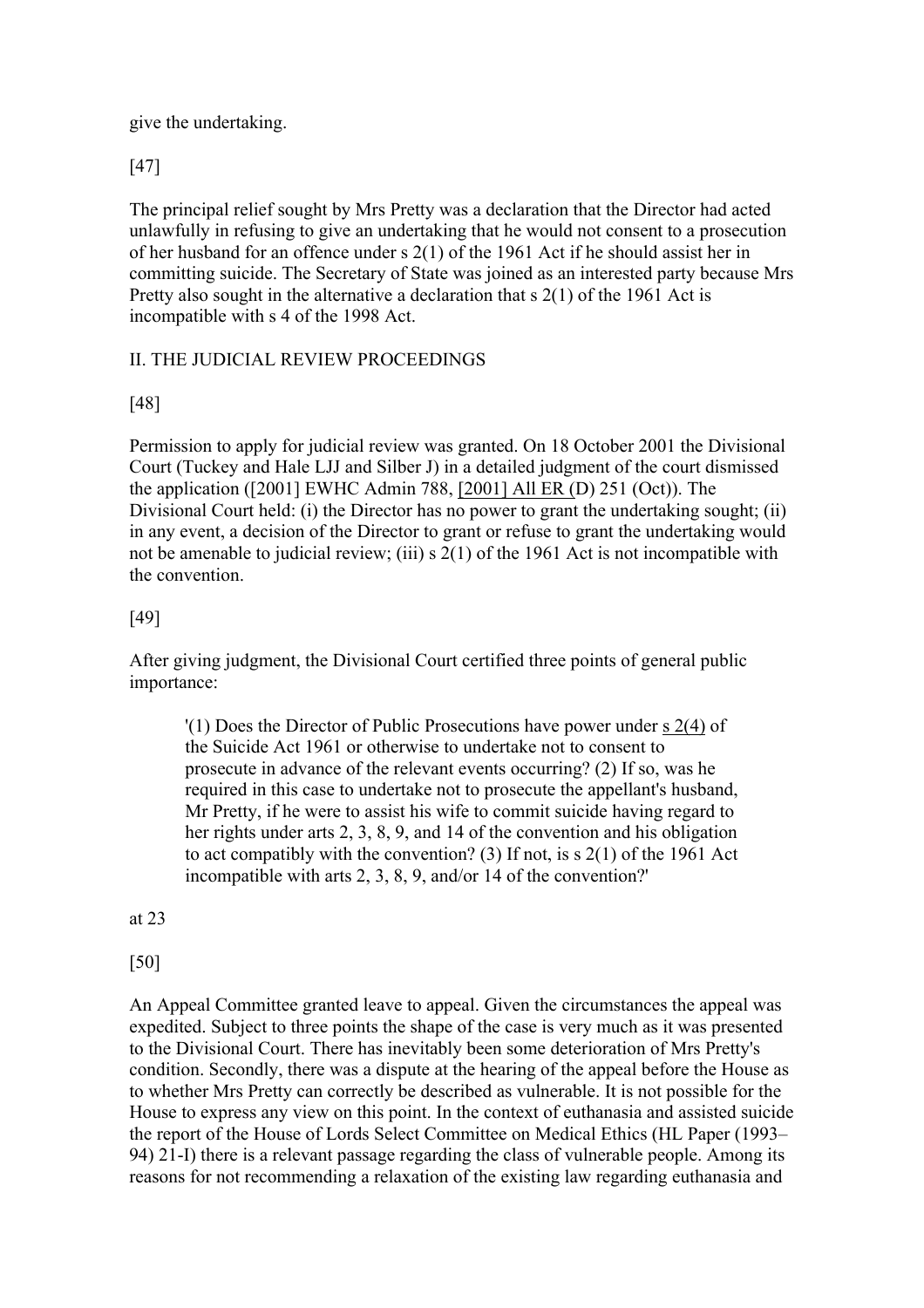assisted suicide, the select committee observed (p 49 (para 239)):

'We are also concerned that vulnerable people—the elderly, lonely, sick or distressed—would feel pressure, whether real or imagined, to request early death. We accept that, for the most part, requests resulting from such pressure or from remediable depressive illness would be identified as such by doctors and managed appropriately. Nevertheless we believe that the message which society sends to vulnerable and disadvantaged people should not, however obliquely, encourage them to seek death, but should assure them of our care and support in life.'

While Mrs Pretty may or may not be vulnerable, there is in the context of euthanasia and assisted suicide undoubtedly a class of vulnerable people to be considered. This is important because the law must be stated for the generality of cases. The third point was a lack of agreement on what palliative care is available to Mrs Pretty. She apparently visits a hospice where she receives some medical and nursing care. In the final stages of the illness she will reside in the hospice and may, in the discretion of a consultant, be sedated. That is all we know. I will return to this point at the end of this judgment.

[51]

On the hearing of the appeal the House heard oral submissions on behalf of Mrs Pretty, the Director and the Home Secretary and received written submissions from a Roman Catholic Archbishop as well as the Medical Ethics Alliance, the Society for the Protection of Unborn Children and Alert. I wish to pay tribute to the quality of the arguments placed before the House.

III. THE FRAMEWORK OF THE CASE

# [52]

It is necessary to explain two preliminary matters. First, terminally ill patients may sometimes be incompetent to take decisions. This is not such a case. Mrs Pretty is fully competent to take decisions about her personal autonomy and in particular about the question whether she wants to commit suicide and when and how. Secondly, there is a distinction between voluntary euthanasia and assisted suicide. Glanville Williams Textbook of Criminal Law (2nd edn, 1983) p 580 illustrates the difference. If a doctor, to speed the dying of his patient, injects poison with the patient's consent, this is voluntary euthanasia and murder. If the doctor places poison by the patient's side, and the patient takes it this will be assisted suicide and amount to the commission of the offence under s 2(1) of the 1961 Act. The arguments before the House are concerned with cases falling in the latter category. But to some extent the arguments about the two concepts are intertwined.

# at 24 IV. THE SCHEME OF THIS JUDGMENT

# [53]

Reversing the order of considering the issues adopted by the Divisional Court, I will first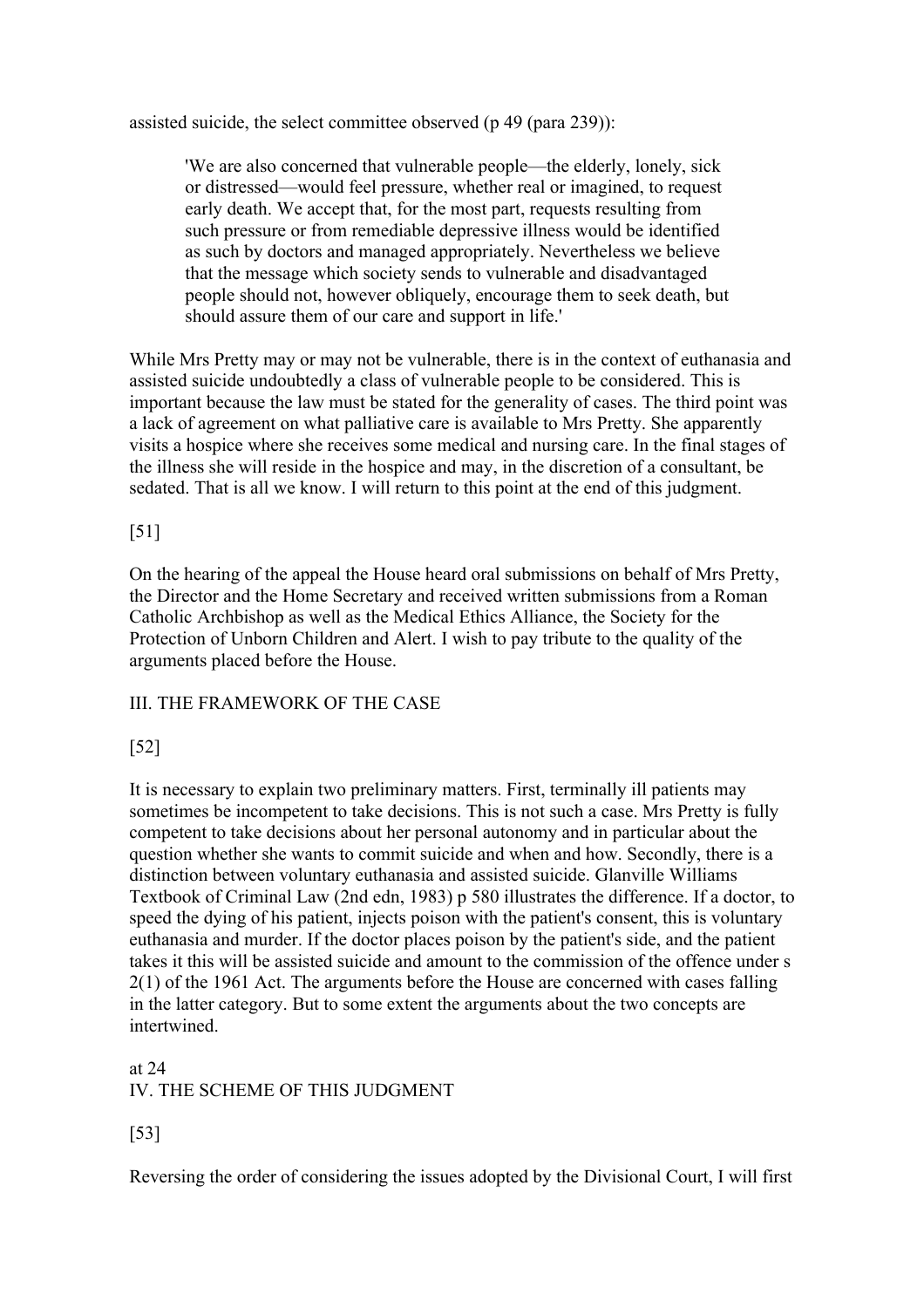examine whether Mrs Pretty has a right to die with the assistance of her husband (or anybody else) enforceable against the state under the convention. In other words, I will consider whether any of the articles of the convention relied on require the state to render lawful assisted suicide by a person in Mrs Pretty's position. It will, however, be necessary to sketch the contextual scene before I consider the specific articles. Thereafter, I will briefly consider the position of the Director in regard to requests for undertakings not to prosecute made in advance of the commission of the criminal act.

V. THE CONTEXTUAL SCENE Controversial questions

#### [54]

The subject of euthanasia and assisted suicide have been deeply controversial long before the adoption of the Universal Declaration of Human Rights in 1948 (Paris, 10 December 1948; UN TS 2 (1949); Cmd 7226), which was followed two years later by the convention. The arguments and counter-arguments have ranged widely. There is a conviction that human life is sacred and that the corollary is that euthanasia and assisted suicide are always wrong. This view is supported by the Roman Catholic Church, Islam and other religions. There is also a secular view, shared sometimes by atheists and agnostics, that human life is sacred. On the other side, there are many millions who do not hold these beliefs. For many the personal autonomy of individuals is predominant. They would argue that it is the moral right of individuals to have a say over the time and manner of their death. On the other hand, there are utilitarian arguments to the contrary effect. The terminally ill and those suffering great pain from incurable illnesses are often vulnerable. And not all families, whose interests are at stake, are wholly unselfish and loving. There is a risk that assisted suicide may be abused in the sense that such people may be persuaded that they want to die or that they ought to want to die. Another strand is that, when one knows the genuine wish of a terminally ill patient to die, they should not be forced against their will to endure a life they no longer wish to endure. Such views are countered by those who say it is a slippery slope or the thin end of the wedge. It is also argued that euthanasia and assisted suicide, under medical supervision, will undermine the trust between doctors and patients. It is said that protective safeguards are unworkable. The countervailing contentions of moral philosophers, medical experts and ordinary people are endless. The literature is vast: see for a sample of the range of views: Glanville Williams The Sanctity of Life and the Criminal Law (1958) ch 8, Ronald Dworkin Life's Dominion: An Argument About Abortion and Euthanasia (1993) ch 7, John Keown (ed) Euthanasia Examined: Ethical, Clinical and Legal Perspectives (1995), Otlowski Voluntary Euthanasia and the Common Law (1997) chs 5–8, Mary Warnock An Intelligent Person's Guide to Ethics (1998) ch 1. It is not for us, in this case, to express a view on these arguments. But it is of great importance to note that these are ancient questions on which millions in the past have taken diametrically opposite views and still do.

The relevance of existing English law

## [55]

Given the fact that Mrs Pretty's arguments are founded on the convention, the existing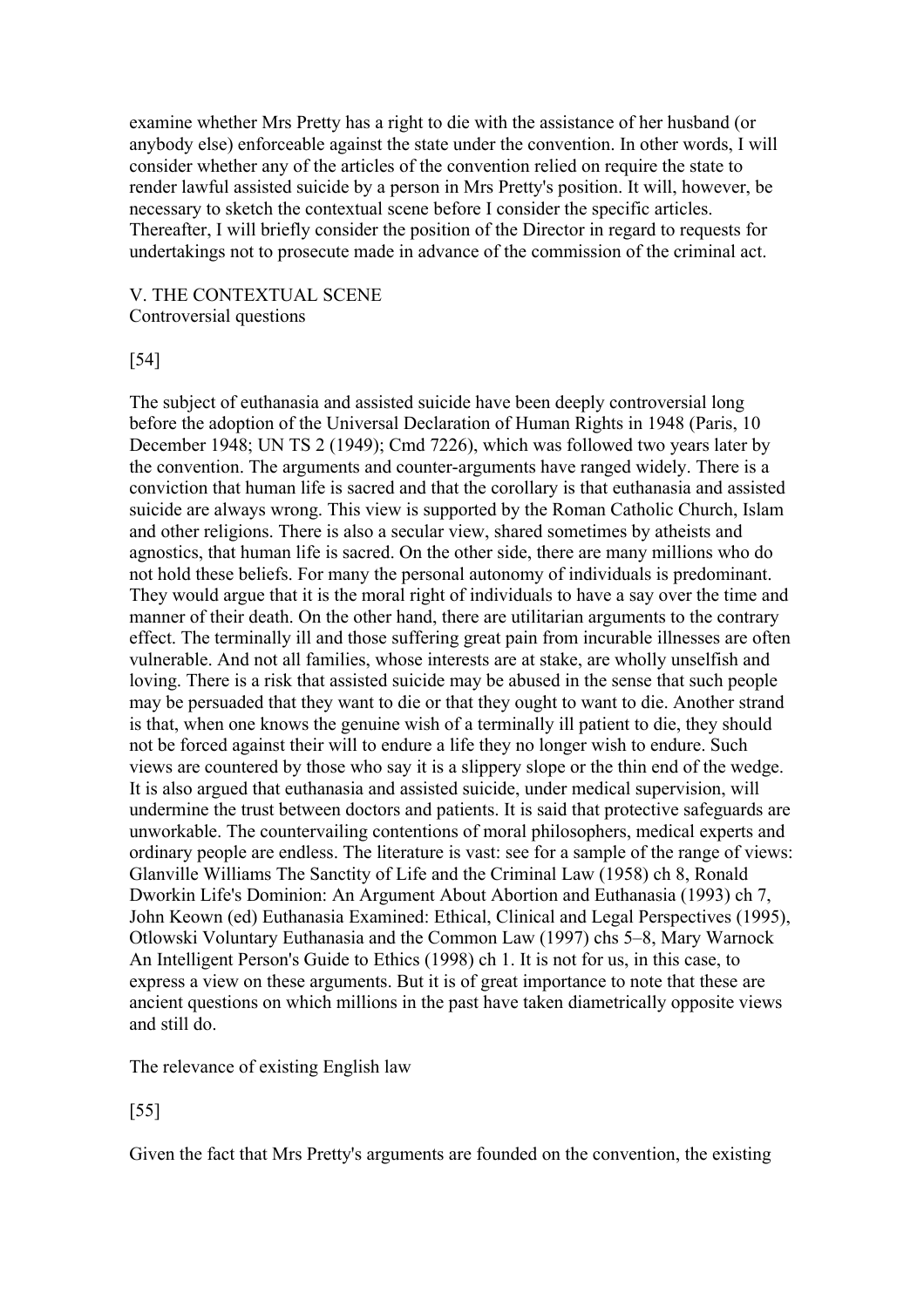position under English law, even if in large measure very similar to

at 25

that under other European legal systems, cannot be decisive. But it demonstrates how controversial the subject of the legalisation of euthanasia and assisted suicide is in Europe. In outline the position in England is as follows. By virtue of legislation suicide is no longer an offence and a suicide pact may result in a verdict of manslaughter. Mercy killing in the form of euthanasia is murder and assisted suicide is a statutory offence punishable by 14 years' imprisonment. A competent patient cannot be compelled to undergo life-saving treatment (St George's Healthcare NHS Trust v S, R v Collins, ex p S [1998] 3 All ER 673, [1999] Fam 26). Under the double effect principle medical treatment may be administered to a terminally ill person to alleviate pain although it may hasten death (Airedale NHS Trust v Bland [1993] 1 All ER 821 at 868, [1993] AC 789 at 867 per Lord Goff of Chieveley). This principle entails a distinction between foreseeing an outcome and intending it (see also Anthony Arlidge 'The trial of Dr David Moor' [2000] Crim LR 31). The case of Bland involved a further step: the House of Lords held that under judicial control it was permissible to cease to take active steps to keep a person in a permanent vegetative state alive. It involved the notion of a distinction between doctors killing a patient and letting him die (see also NHS Trust A v H [2001] 2 FLR 501). These are at present the only inroads on the sanctity of life principle in English law. In this corner of the law England is not an island on its own. It is true that since the Alkmaar decision of the Supreme Court on 27 November 1984 (Alkmaar NJ (1984) No 106, 451) the Dutch courts, relying on the principle of 'noodtoestand' (necessity), relaxed the prohibition on euthanasia and assisted suicide. The perceived necessity was the conflict between a doctor's respect for life and his duty to assist a patient suffering unbearably. The Dutch courts reasoned that it is necessary to be guided by responsible medical opinion. It is important to note that this line of decisions is not based on the convention. See also Otlowski pp 391–450. Earlier this year the Parliament of the Netherlands enacted a statute, viz the Termination of Life on Request and Assisted Suicide (Review Procedures) Act 2001, which formalises a relaxation of the law prohibiting euthanasia and assisted suicide previously by judicial decision. Both the case law and the 2001 statute only permit euthanasia and doctor-assisted suicide under a regime of ascertaining the wishes of the patient and with considerable medical supervision. It is to be noted, however, that the United Nations Human Rights Committee in a report dated 27 August 2001 expressed serious concerns about the operation of the system (CCPR/CO/72/NET, para 5: see also a review of other concerns in Keown, ch 16). The other member states of the Council of Europe have not legalised euthanasia or assisted suicide: compare, however, the position in Switzerland (see Lesley Vickers 'Assisted dying and the laws of three European countries' (1997) 147 NLJ 610). Furthermore, the Parliamentary Assembly of the Council of Europe (the sponsoring body for the convention) has adopted Recommendation 1418 (1999) on the protection of the human rights and dignity of the terminally ill and the dying. In para 9(c), it recommended that the Committee of Ministers should encourage the member states of the council to respect and protect the dignity of terminally ill or dying persons in all respects, by (among other things) 'upholding the prohibition against intentionally taking the life of terminally ill or dying persons', while (at p 4):

'… ii. recognising that a terminally ill or dying person's wish to die never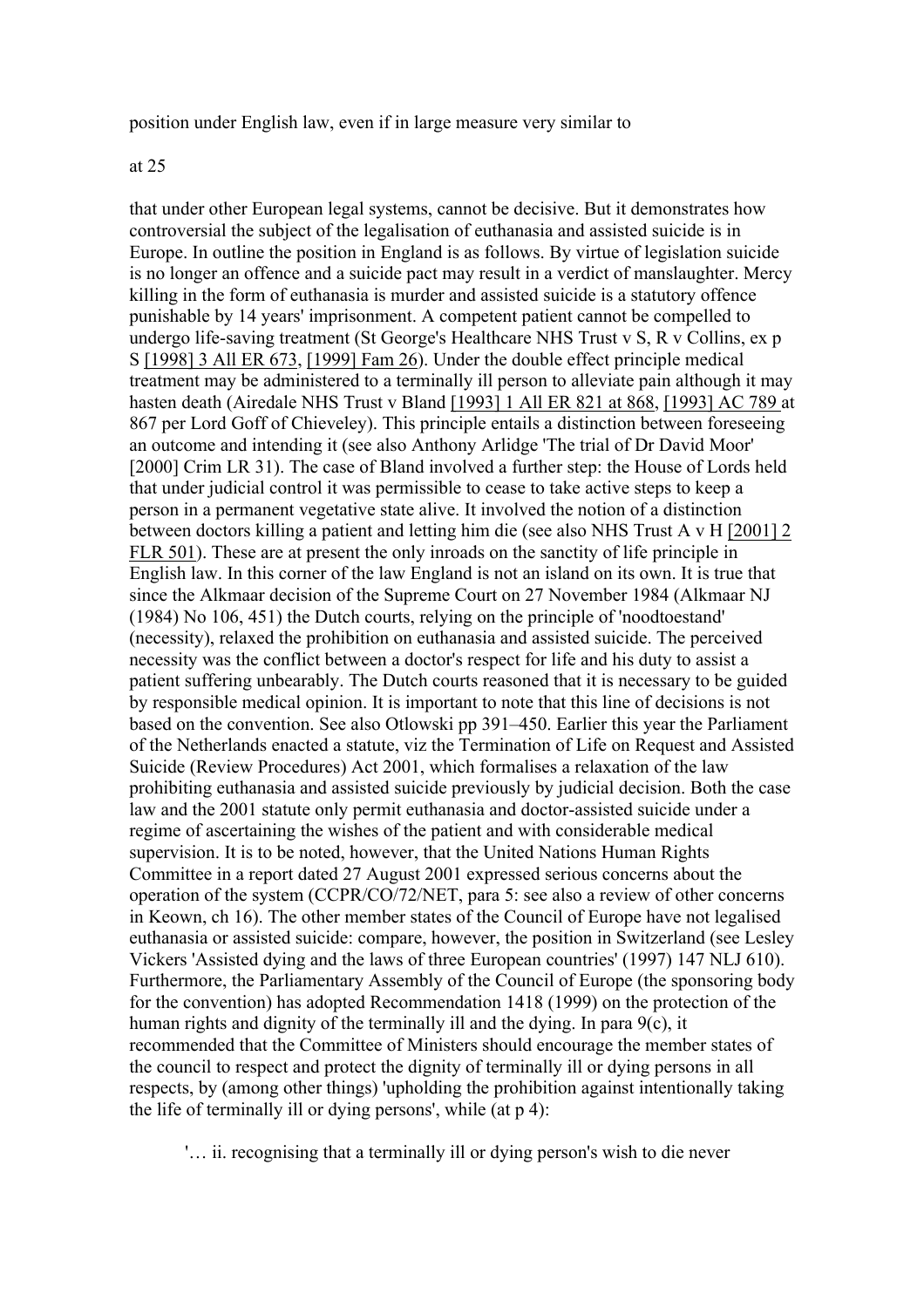constitutes any legal claim to die at the hands of another person;

'iii. recognising that a terminally ill or dying person's wish to die cannot of itself constitute a legal justification to carry out actions intended to bring about death.'

#### at 26

Paragraph 9(c)(iii) plainly covers assisted suicide. This recommendation is testimony of prevailing public opinion in member states. Given the fact that Mrs Pretty's case is based on the convention I have concentrated on European developments. It is, however, noteworthy that in the United States and Canada arguments similar to that of Mrs Pretty ultimately failed (Vacco v Quill (1997) 521 US 793, Washington v Glucksberg (1997) 521 US 702, Rodriguez v A-G of Canada [1994] 2 LRC 136).

The reach of human rights texts

#### [56]

The human rights movement evolved to protect fundamental rights of individuals either universally or regionally. The theme of the declaration of 1948 was universal. It involved a common conception of human rights capable of commanding wide acceptance throughout the world despite huge differences between countries in culture, in religion, and in political systems (Johnson and Symonides The Universal Declaration of Human Rights: A History of its Creation and Implementation: 1948–1998 (1998) p 39, Glendon A World Made New: Eleanor Roosevelt and the Universal Declaration of Human Rights (2001) p 176). Any proposal that the Universal Declaration should require states to guarantee a right to euthanasia or assisted suicide (as opposed to permitting states by democratic institutions so to provide) would have been doomed to failure. The aspirational text of the Universal Declaration was the point of departure and inspiration of the convention which opened for signature in 1950. It is to be noted, however, that the convention embodied in some respects a narrower view of human rights than the Universal Declaration. The framers of the convention required a shorter and uncontroversial text which would secure general acceptance among European nations. Thus the convention contains, unlike the Universal Declaration, no guarantees of economic, social and cultural rights. A further illustration relates to the guarantees of equality in the two texts. The guarantee in the Universal Declaration is free-standing and comprehensive (see art 7). In the convention the provision is parasitic: it is linked with other convention rights (art 14). The language of the convention is often open-textured. In 1950 the Lord Chancellor observed:

'Vague and indefinite terms have been used just because they were vague and indefinite, so that all parties, hoping and expecting that these terms will be construed according to their separate points of view, could be induced to sign them.' (See Cabinet Office memorandum CAB 130/64.)

Sir Hartley Shawcross QC, the Attorney General, attributed the lack of clarity in the drafting to a compromise to accommodate the different legal systems involved (see Geoffrey Marston 'The United Kingdom's Part in the Preparation of the European Convention on Human Rights' (1993) 42 ICLQ 796 at 818, 819). The generality of the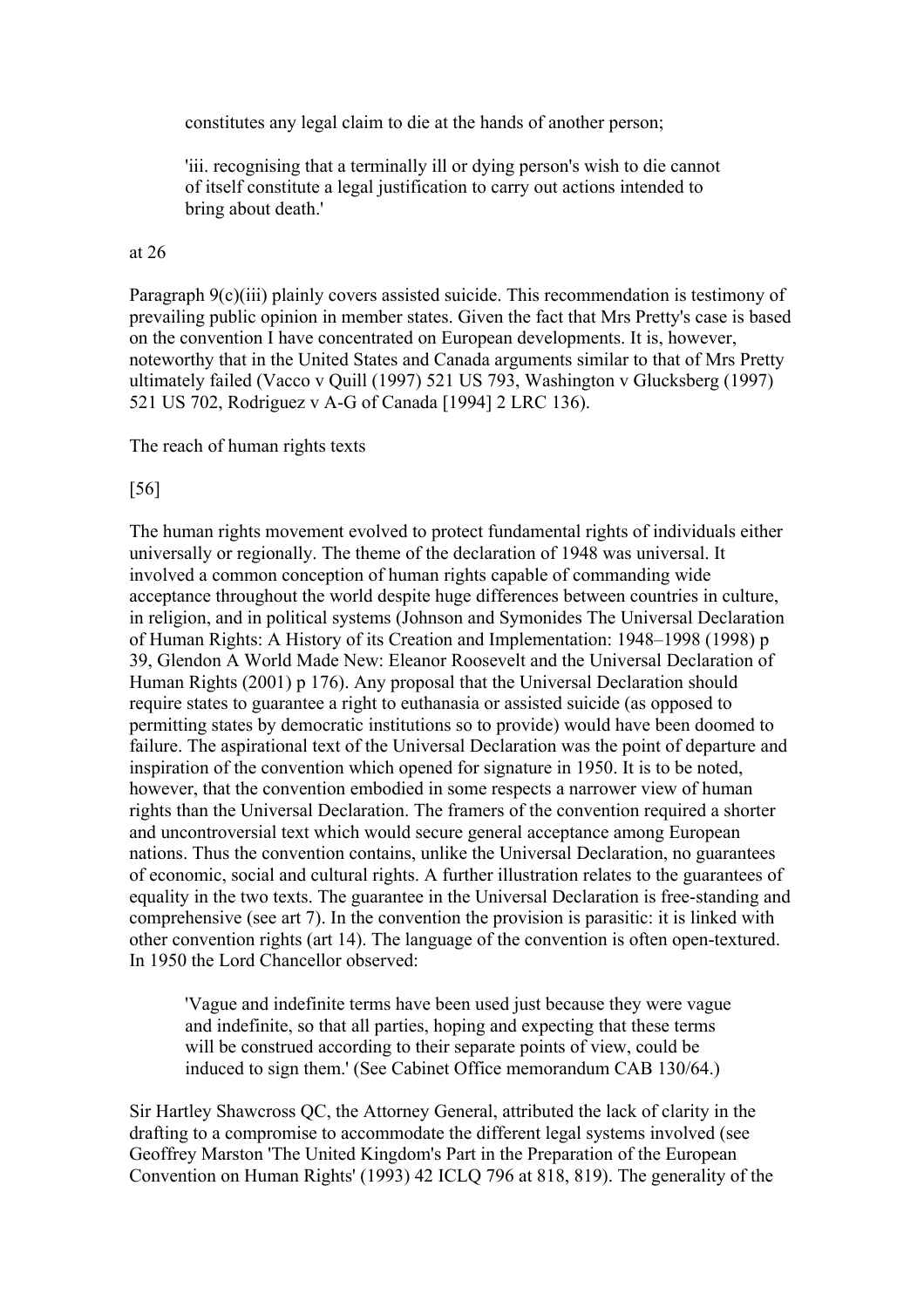language permits adaptation of the convention to modern conditions. It is also, however, necessary to take into account that in the field of fundamental beliefs the European Court of Human Rights does not readily adopt a creative role contrary to a European consensus, or virtual consensus. The fact is that among the 41 member states—north, south, east and west—there are deep cultural and religious differences in regard to euthanasia and assisted suicide. The legalisation of euthanasia and assisted suicide as adopted in the Netherlands would be unacceptable to predominantly Roman Catholic countries in Europe. The idea that the convention requires states to render lawful euthanasia and assisted suicide (as opposed to allowing democratically elected legislatures to adopt measures to that effect) must therefore be approached with scepticism.

### at 27

That does not involve support for the proposition that one must go back to the original intent of the convention. On the contrary, approaching the convention as a living instrument, the fact is that an interpretation requiring states to legalise euthanasia and assisted suicide would not only be enormously controversial but profoundly unacceptable to the peoples of many member states.

### Policy grounds

## [57]

If s 2 of the 1961 Act is held to be incompatible with the convention, a right to commit assisted suicide would not be doctor-assisted and would not be subject to safeguards introduced in the Netherlands. In a valuable essay Professor Michael Freeman trenchantly observed: 'A repeal of Section 2 of the Suicide Act 1961, without more, would not be rational policy-making. We would need a "Death with Dignity" Act to fill the lacuna.' (See 'Death, Dying and the Human Rights Act 1998' (1999) 52 CLP 218 at 237.) That must be right. In our parliamentary democracy, and I apprehend in many member states of the Council of Europe, such a fundamental change cannot be brought about by judicial creativity. If it is to be considered at all, it requires a detailed and effective regulatory proposal. In these circumstances it is difficult to see how a process of interpretation of convention rights can yield a result with all the necessary in-built protections. Essentially, it must be a matter for democratic debate and decision-making by legislatures.

## VI. THE SPECIFIC ARTICLES

# [58]

In combination the contextual factors which I have alluded to justify an initial disbelief that any of the articles of the convention could possibly bear the strong meaning for which counsel for Mrs Pretty must argue. Despite his incisive arguments the position is in my opinion clear. None of the articles can bear the interpretation put forward.

## Right to life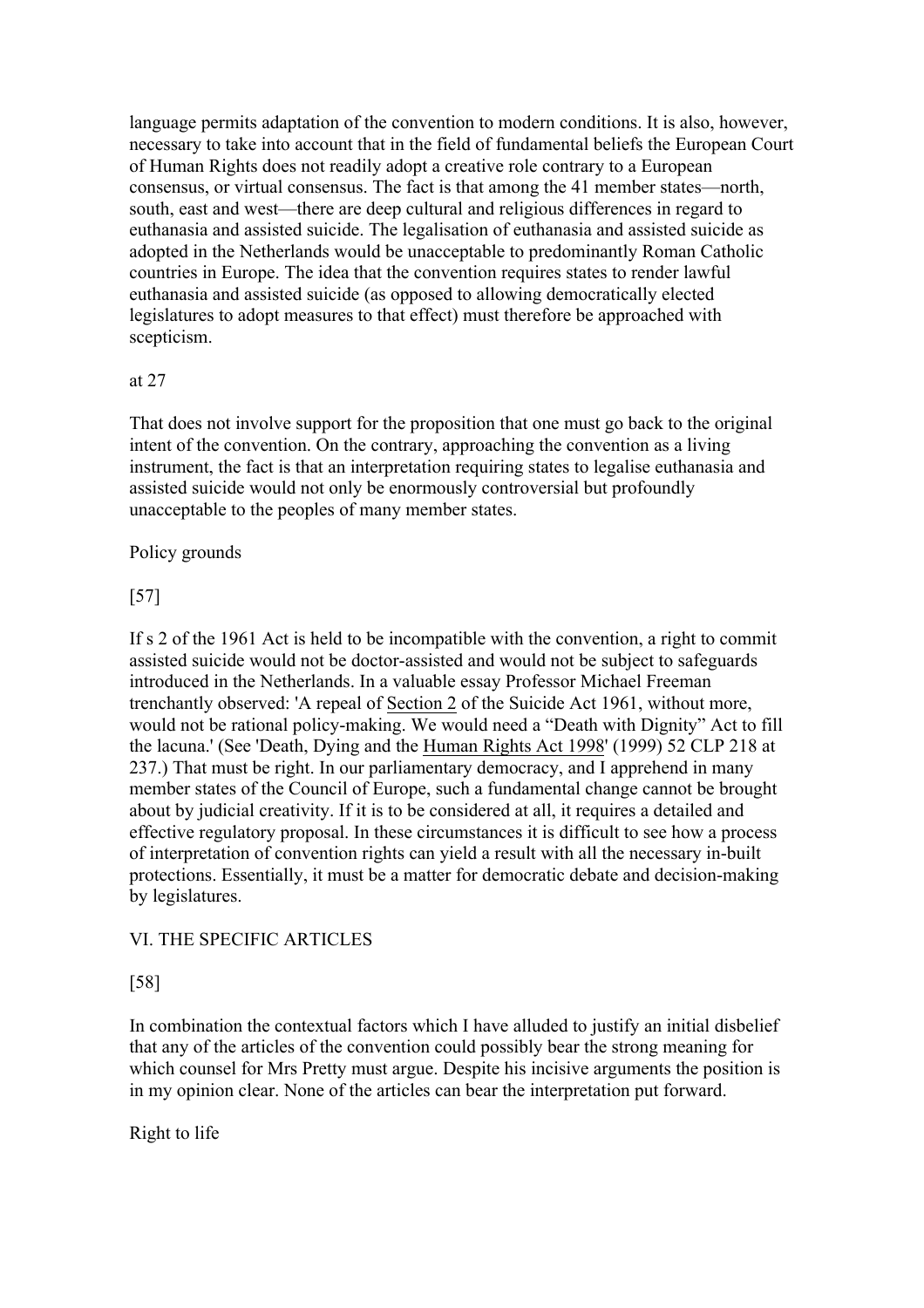#### Article 2 provides:

'1. Everyone's right to life shall be protected by law. No one shall be deprived of his life intentionally save in the execution of a sentence of a court following his conviction of a crime for which this penalty is provided by law.

'2. Deprivation of life shall not be regarded as inflicted in contravention of this Article when it results from the use of force which is no more than absolutely necessary: (a) in defence of any person from unlawful violence; (b) in order to effect a lawful arrest or to prevent the escape of a person lawfully detained; (c) in action lawfully taken for the purpose of quelling a riot or insurrection.'

Counsel for Mrs Pretty argued that art 2 and in particular its first sentence acknowledges that it is for the individual to choose whether to live or die and that it protects her right of self-determination in relation to issues of life and death. This interpretation is not sustainable. The purpose of art  $2(1)$  is clear. It enunciates the principle of the sanctity of life and provides a guarantee that no individual 'shall be deprived of life' by means of intentional human intervention. The interpretation now put forward is the exact opposite, viz a right of Mrs Pretty to end her life by means of intentional human intervention. Nothing in the article or the jurisprudence of the European Court of Human Rights can assist Mrs Pretty's case on this article.

at 28 Prohibition of torture

[60]

Article 3 provides: 'No one shall be subjected to torture or to inhuman or degrading treatment or punishment.' The core of counsel's argument is that under art 3 the state's obligations are to take effective steps to ensure that no one shall be subjected to inhuman or degrading treatment. For my part art 3 is not engaged. The word 'treatment' must take its colour from the context in which it appears. While I would not wish to give a narrow interpretation to what may constitute degrading treatment, the concept appears singularly inapt to convey the idea that the state must guarantee to individuals a right to die with the deliberate assistance of third parties. So radical a step, infringing the sanctity of life principle, would have required far more explicit wording. But counsel argues that there is support for his argument to be found in the jurisprudence of the European Court of Human Rights on the 'positive obligations' of a state to render effective the protection of art 3. For this proposition he cites the decision of the European Court of Human Rights in D v UK (1997) 2 BHRC 273. The case concerned the intended deportation of an individual in the final stages of an incurable disease to St Kitts where there would not be adequate treatment for the disease. The European Court of Human Rights held that in the exceptional circumstances of the case the implementation of the decision to remove the individual to St Kitts would amount to inhuman treatment by the United Kingdom. Unlike D v UK the present case does not involve any positive action (comparable to the

## [59]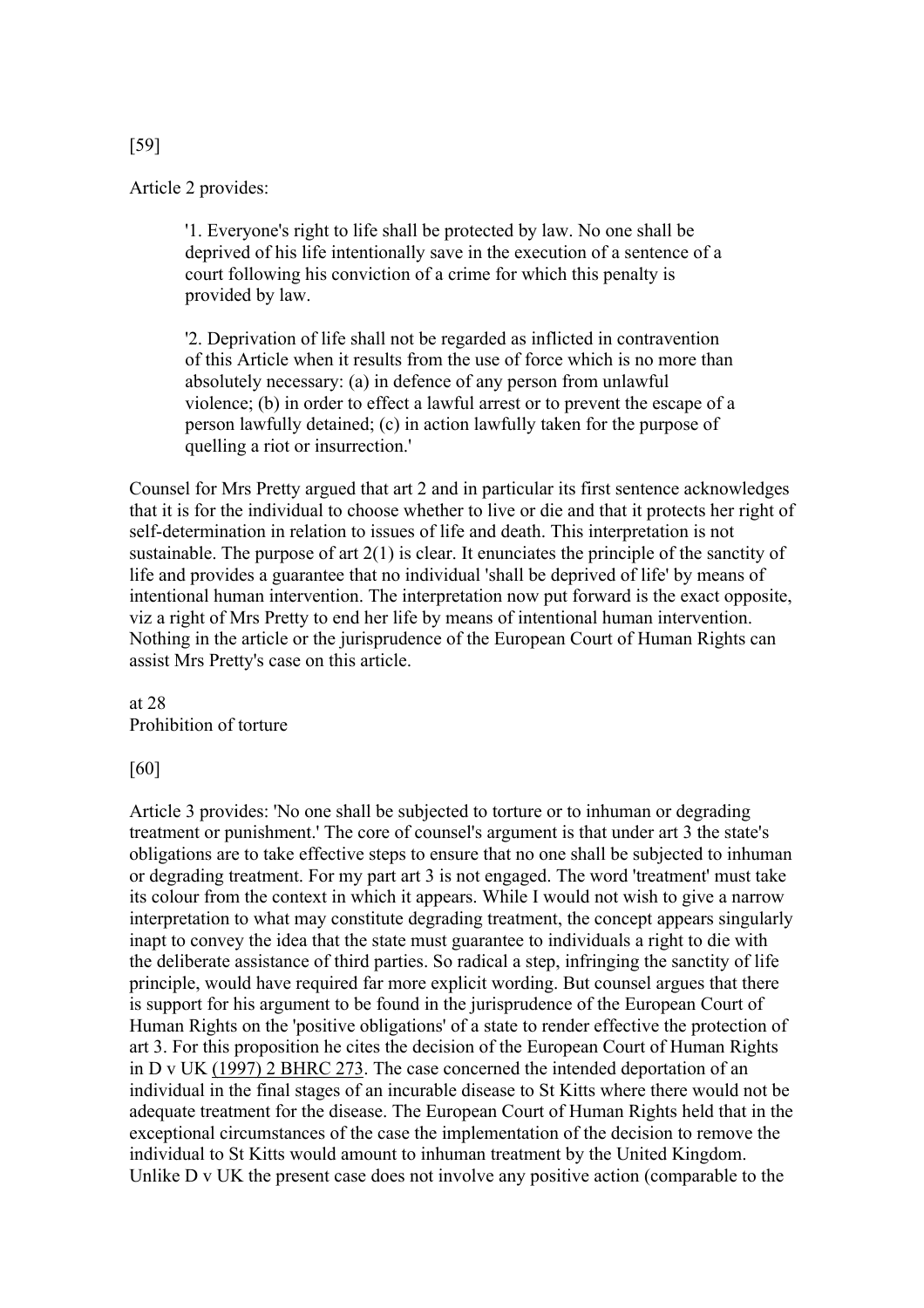intended deportation) nor is there any risk of a failure to treat her properly. Instead the complaint is that the state is guilty of a failure to repeal s 2(1) of the 1961 Act. The present case plainly does not involve 'inhuman or degrading treatment'.

Right to respect for private life and family

# [61]

Article 8 provides:

'1. Everyone has the right to respect for his private and family life, his home and his correspondence.

'2. There shall be no interference by a public authority with the exercise of this right except such as is in accordance with the law and is necessary in a democratic society in the interests of national security, public safety or the economic well-being of the country, for the prevention of disorder or crime, for the protection of health or morals, or for the protection of the rights and freedoms of others.'

Counsel submitted that this article explicitly recognises the principle of the personal autonomy of every individual. He argues that this principle necessarily involves a guarantee as against the state of the right to choose when and how to die. None of the decisions cited in regard to art 8 assist this argument. It must fail on the ground that the guarantee under art 8 prohibits interference with the way in which an individual leads his life and it does not relate to the manner in which he wishes to die.

[62]

If I had been of the view that art 8 was engaged, I would have held (in agreement with the Divisional Court) that the interference with the guarantee was justified. There was a submission to the contrary based on the argument that the scope of  $s$  2(1) is disproportionate to its aim. This contention was founded on the supposition that Mrs Pretty and others in her position are not vulnerable. It is a sufficient answer that there is a broad class of persons presently protected by s 2 who are vulnerable. It was therefore well within the range of discretion of

## at 29

Parliament to strike the balance between the interests of the community and the rights of individuals in the way reflected in s 2(1).

Freedom of thought, conscience and religion

# [63]

Article 9 provides:

'1. Everyone has the right to freedom of thought, conscience and religion; this right includes freedom to change his religion or belief and freedom,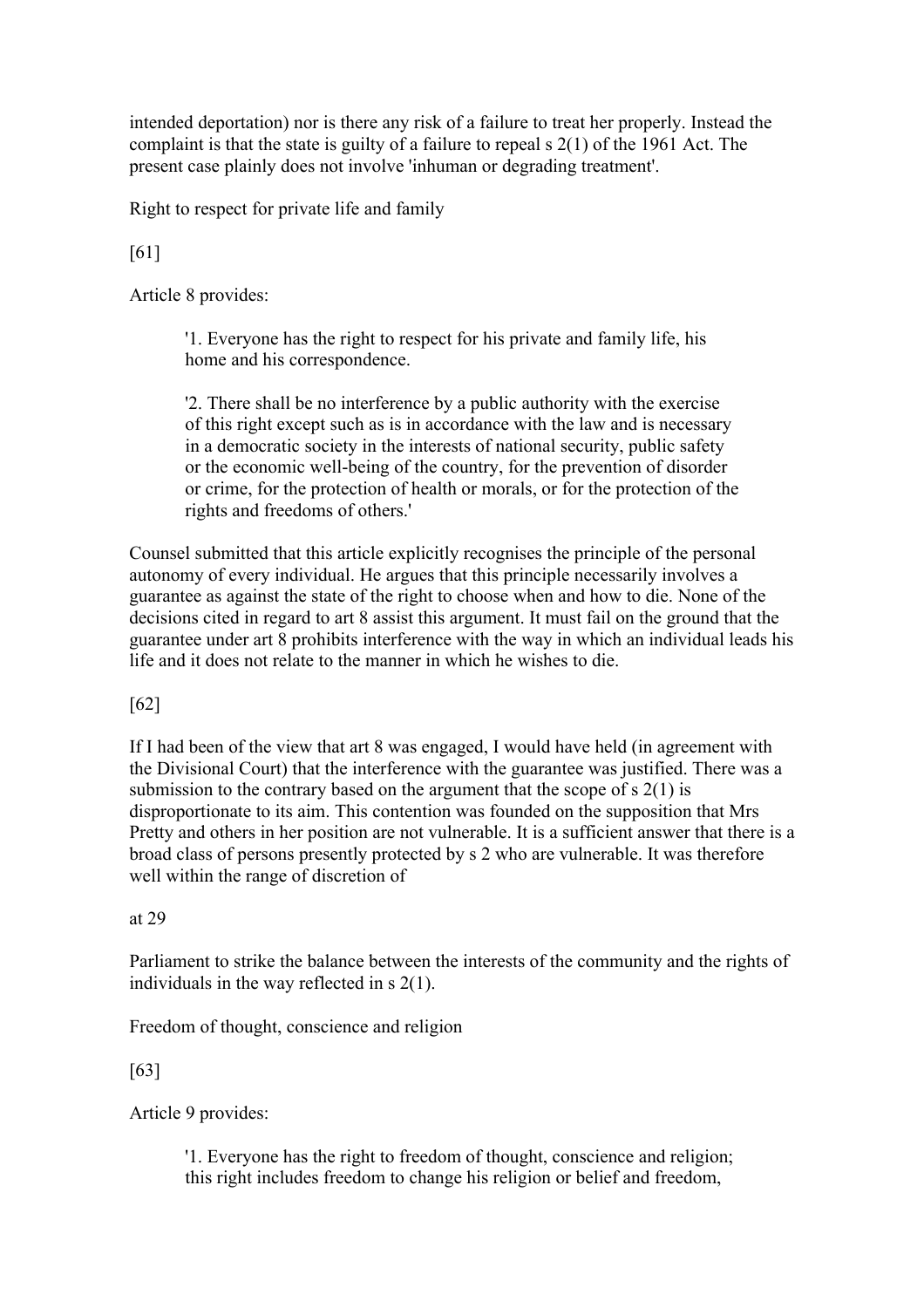either alone or in community with others and in public or private, to manifest his religion or belief, in worship, teaching, practice and observance.

'2. Freedom to manifest one's religion or beliefs shall be subject only to such limitations as are prescribed by law and are necessary in a democratic society in the interests of public safety, for the protection of public order, health or morals, or for the protection of the rights and freedoms of others.'

Counsel submitted that Mrs Pretty is entitled to manifest her belief in assisted suicide by committing it. This cannot be right. This article was never intended to give individuals a right to perform any acts in pursuance of whatever beliefs they may hold, eg to attack places where experiments are conducted on animals. The article does not yield support for the specific proposition for which it is invoked. In any event, for the reasons already discussed, s 2 is a legitimate, rational and proportionate response to the wider problem of vulnerable people who would otherwise feel compelled to commit suicide.

Prohibition of discrimination

[64]

Article 14 provides:

'The enjoyment of the rights and freedoms set forth in this Convention shall be secured without discrimination on any ground such as sex, race, colour, language, religion, political or other opinion, national or social origin, association with a national minority, property, birth or other status.'

Counsel submits that Mrs Pretty is in effect treated less favourably than those who are physically capable of ending their lives. The Divisional Court held that art 14 is not engaged. The alleged discrimination can only be established if the facts of the case fall within arts 2, 3, 8 or 9 (Botta v Italy (1998) 4 BHRC 81 at 90 (para 39)). They do not. This is a sufficient reason to reject this argument. But there is a more fundamental reason. The condition of terminally ill individuals, like Mrs Pretty, will vary. The majority will be vulnerable. It is the vulnerability of the class of persons which provides the rationale for making the aiding and abetting of suicide an offence under s 2(1) of the 1961 Act. A class of individuals is protected by s 2(1) because they are in need of protection. The statutory provision does not therefore treat individuals in a discriminatory manner. There is no unequal treatment before the law. In any event, for reasons already given, s 2(1) is fully justified.

## VII. THE POSITION OF THE DIRECTOR

[65]

This issue centres on the nature of the Director's discretion to grant or refuse his consent to criminal proceedings under s 2(1) of the 1961 Act. This is a provision of primary legislation. The discretion under s 2(4) is contained in a criminal statute. It is concerned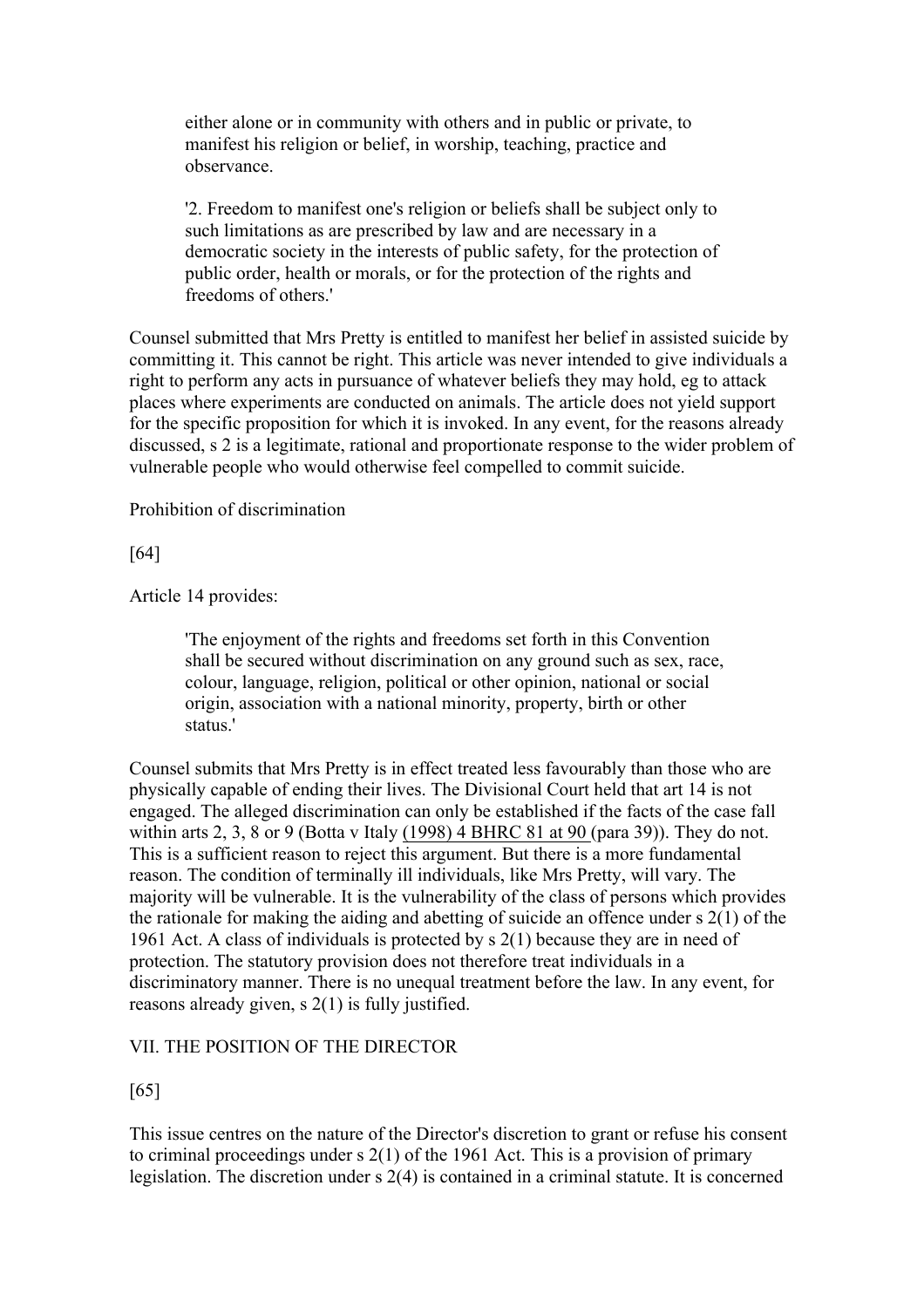with the deep-rooted sanctity of life principle. In this context it is plainly beyond the power conferred by s 2(4) for the Director to

#### at 30

choose not to enforce s 2(1) or to disapply it. These propositions are self-evident and beyond reasonable challenge. The Director may not under s 2(4) exercise his discretion to stop all prosecutions under s 2(1). It follows that he may only exercise his discretion, for or against a prosecution, in relation to the circumstances of a specific prosecution. His discretion can therefore only be exercised in respect of past events giving rise to a suspicion that a crime under s 2(1) has been committed. And then the exercise of this discretion will take into account whether there is a realistic prospect of securing a conviction and whether a prosecution would be in the public interest. To hold that s 2(4) empowers the Director to give the undertaking sought in this case is not justified by the statutory language, and would be contrary to the manifest limited purpose of s 2(4). On this point I am in complete agreement with the careful judgment of the Divisional Court.

#### [66]

It is, however, necessary to consider whether, apart from the terms of the s 2(4) of the 1961 Act, the Director has any power to undertake in advance not to bring criminal proceedings in respect of a contemplated course of action. In agreement with the Divisional Court I would answer this question No. But I would qualify the thrust of the valuable judgment of the Divisional Court in one respect. The fact that there is a duty under s 10 of the Prosecution of Offences Act 1985 on the Director to issue a general code for Crown Prosecutors does not necessarily mean that he may not ever, in his absolute discretion, give guidance as to how the discretion will be exercised in regard to particular offences. It is important to bear in mind what is under consideration, viz the width of the powers of the Director. One should not be over-prescriptive on this subject. An example from Scotland was given of the Crown Agent stating that no proceedings for a contravention of s 6(1)(a) of the Road Traffic Act 1972 would be instituted on the basis of a breath alcohol reading of less than 40 mg. But I envisage that the occasions on which such statements would be appropriate and serve the public interest would be rare. Subject to this narrow qualification I would accept as sound the policy of the Director never to announce in advance, whether he will or will not bring criminal proceedings. Certainly, it is beyond his power to indicate, before the commission of a particular crime, that he will or will not prosecute if it is committed. But I regard this point as a diversion from the issues before the House. The response of the Director in this case cannot be faulted.

#### [67]

There was some debate about the possibility of judicial review of a decision by the Director to refuse or grant consent to a prosecution. If the Director refuses consent, the only remedy is judicial review. On the other hand, if he grants consent a defendant can raise any complaint in the criminal trial or on appeal. Since satellite litigation should be avoided in such cases, I would stand by the rule in R v DPP, ex p Kebeline, R v DPP, ex p Rechachi [1999] 4 All ER 801, [2000] 2 AC 326, that, absent dishonesty, mala fides or an exceptional circumstance, judicial review is not available in such cases.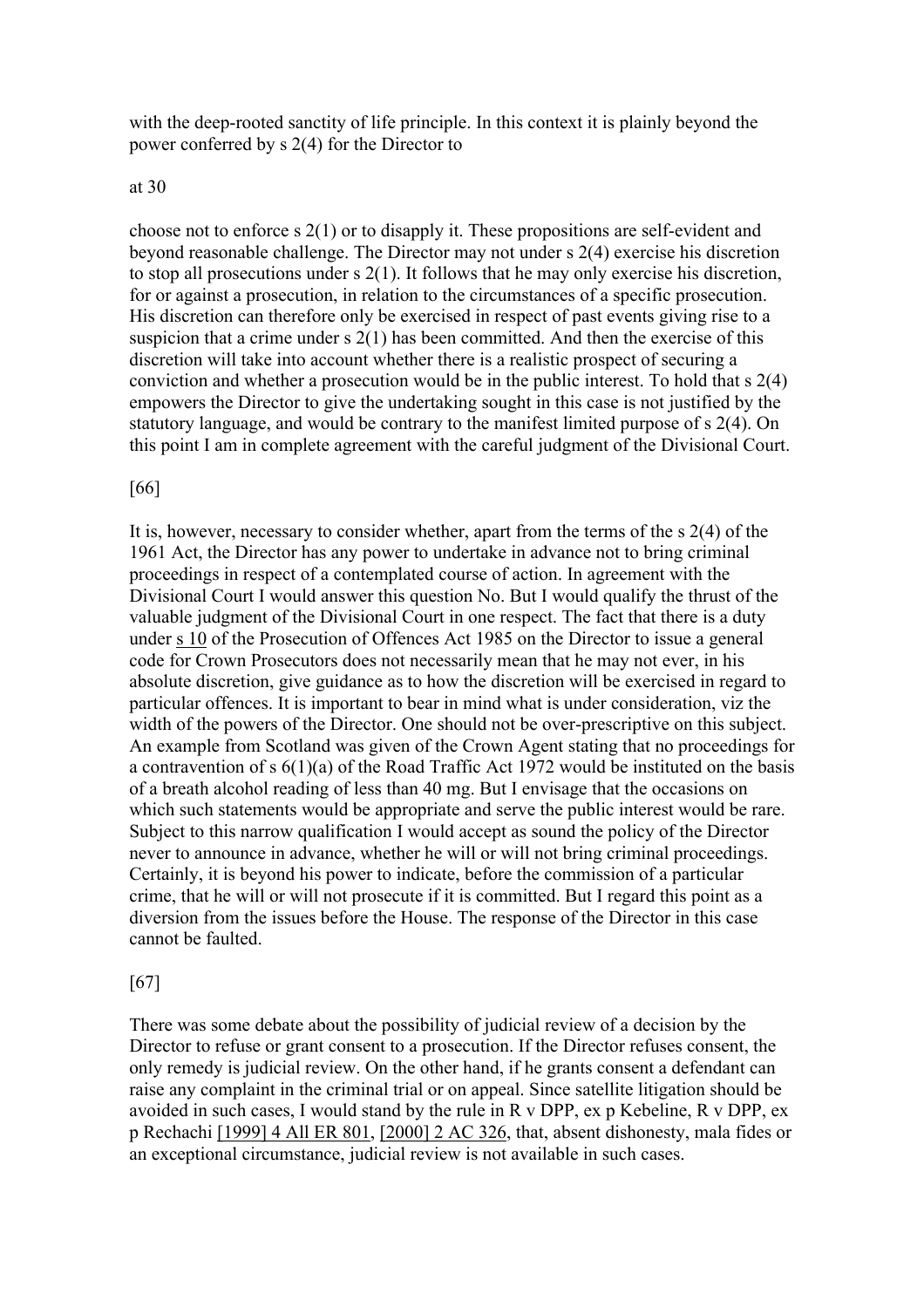# VIII. CONCLUSION

[68]

The logic of the convention does not justify the conclusion that the House must rule that a state is obliged to legalise assisted suicide. It does not require the state to repeal a provision such as s 2(1) of the 1961 Act. On the other hand, it is open to a democratic legislature to introduce such a measure. Our Parliament, if so minded, may therefore repeal s 2(1) and put in its place a regulated system for assisted suicide (presumably doctor-assisted) with appropriate safeguards.

at 31 IX. PALLIATIVE CARE

[69]

The report of the House of Lords Select Committee on Medical Ethics stated in 1994 that in the United Kingdom palliative care has been developed to a high standard by the hospice movement (p 49 (para 239)). The uncertainty in this case about the standard of palliative care which Mrs Pretty is receiving and will be entitled to receive in the last stages of her illness prompts me to express the hope that all is being done for her, and will be done, to make a little more tolerable what remains of her life.

X. DISPOSAL

[70]

In this sad case the Human Rights Act 1998 does not avail Mrs Pretty. For the reasons I have given, as well as the reasons given by Lord Bingham of Cornhill and Lord Hope of Craighead, the appeal must be dismissed.

# LORD HOPE OF CRAIGHEAD.

[71]

My Lords, Mrs Pretty is burdened with a misfortune which has attracted widespread sympathy. She is suffering from a terminal illness which she wishes to bring to an end at a time of her own choosing by committing suicide. But she is unable to commit that act as the same illness has deprived of her of the ability to do it without help. The fact that her illness has driven her to contemplate suicide might be thought to indicate a lack of judgment on her part. But I believe that the decision which she has taken in such extreme circumstances ought not to be criticised. It has been stressed she is well able to make rational decisions as to her own future. I would accept her assurance that she has reached the decision to end her life of her own free will and that she has not been subjected to outside pressure of any kind.

# [72]

Important questions of medical ethics and of morality have been raised by her request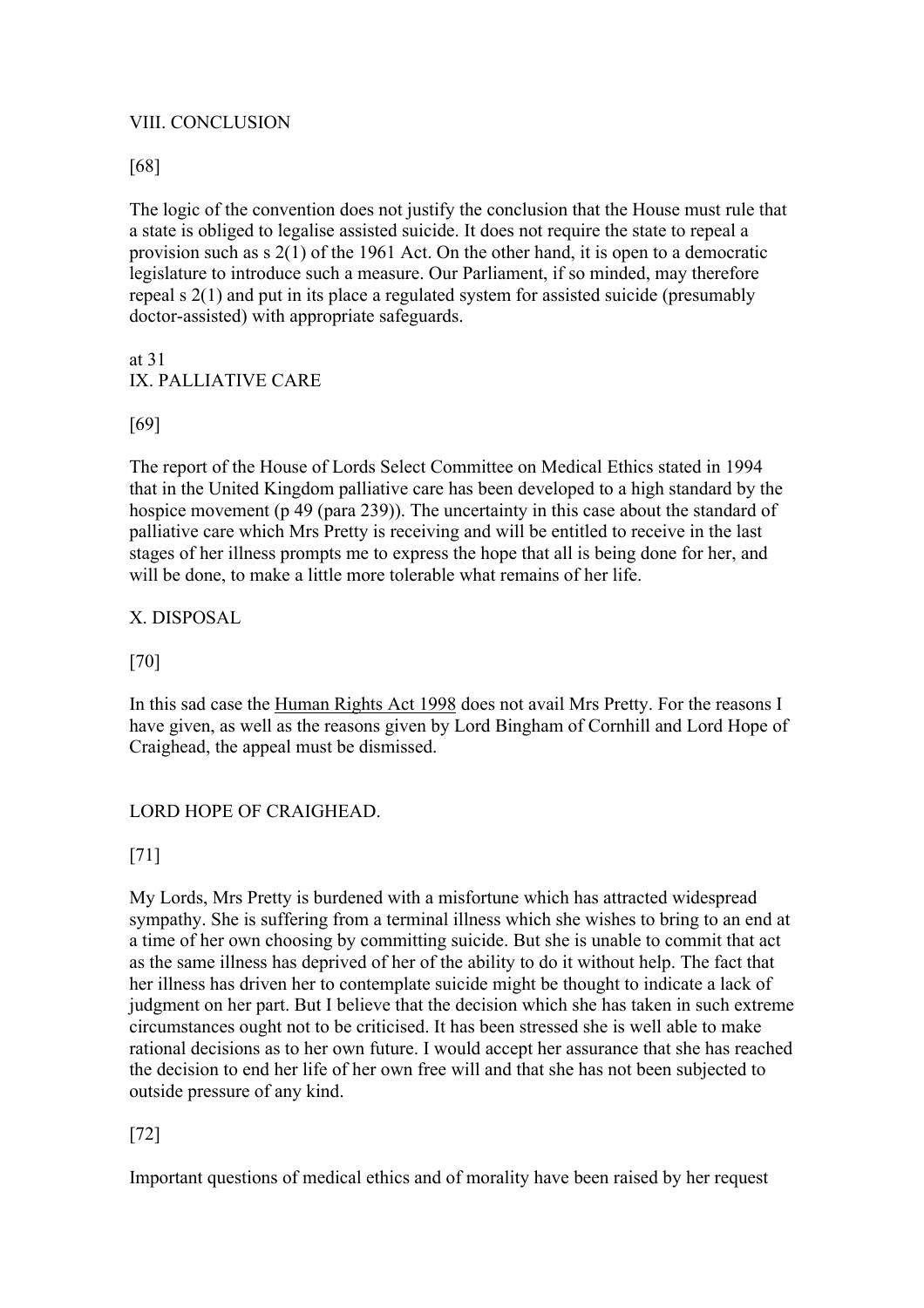that her husband should be allowed to help her to end her own life. They are the subject of detailed comment in the helpful written submissions which have been submitted by the interveners in this appeal. They are of great interest to society. But they are not the questions which have brought this matter before the court. The questions which your Lordships have to decide are questions of law. Mrs Pretty has invoked the Human Rights Act 1998. She is entitled to know where the law now stands on the issue of assisted suicide.

# [73]

The basic framework within which Mr Havers QC developed his arguments is clear. The act of suicide itself, for long a common law crime in English law, is no longer criminal (see Blackstone Commentaries on the Laws of England (1769) vol 4, ch 14, p 189). Section 1 of the Suicide Act 1961 removed it from the criminal law. This means that a person who attempts to commit suicide but survives can no longer be prosecuted. But those who aid, abet, counsel or procure the suicide of another, or an attempt by another, to commit suicide commit an offence. Section 2(1) of the 1961 Act provides that they shall be liable on conviction to imprisonment for a term not exceeding 14 years. That is the sanction which would confront Mr Pretty if in any way he were to help, or attempt to help, his wife to end her life.

# [74]

Proceedings for an offence under that section cannot be brought except by or with the consent of the Director of Public Prosecutions (the Director) (s 2(4)). So Mrs Pretty has asked him to undertake that if Mr Pretty assists her to commit suicide he will not be prosecuted. The Director says that he is unable to give the undertaking which has been sought. The argument has therefore focused on Mrs Pretty's rights under the 1998 Act and on the powers of the Director. It proceeds in this way. Firstly, it is said that the Director has power to give the

# at 32

undertaking which has been sought. Second, there is the fact that s 6(1) of the 1998 Act makes it unlawful for a public authority to act in a way which is incompatible with a convention right. So the argument asserts that the Director is obliged to give the undertaking, because to withhold it would be incompatible with Mrs Pretty's convention rights. Third, it is said that if the Director does not have power to give the undertaking, s 2(1) of the 1961 Act is incompatible with her convention rights as it imposes a blanket and indiscriminate ban on all assisted suicides.

# Section 6(1) of the Human Rights Act 1998

# [75]

Had it not been for the 1998 Act, Mrs Pretty's case that the Director was obliged to give the undertaking would have been unarguable. Section 2(4) of the 1961 Act leaves no room for doubt on this point. It leaves decisions as to whether or not a contravention of s 2(1) of that Act should be prosecuted to the discretion of the Director. But the Director is a public authority for the purposes of s 6(1) of the 1998 Act. It is unlawful for him to act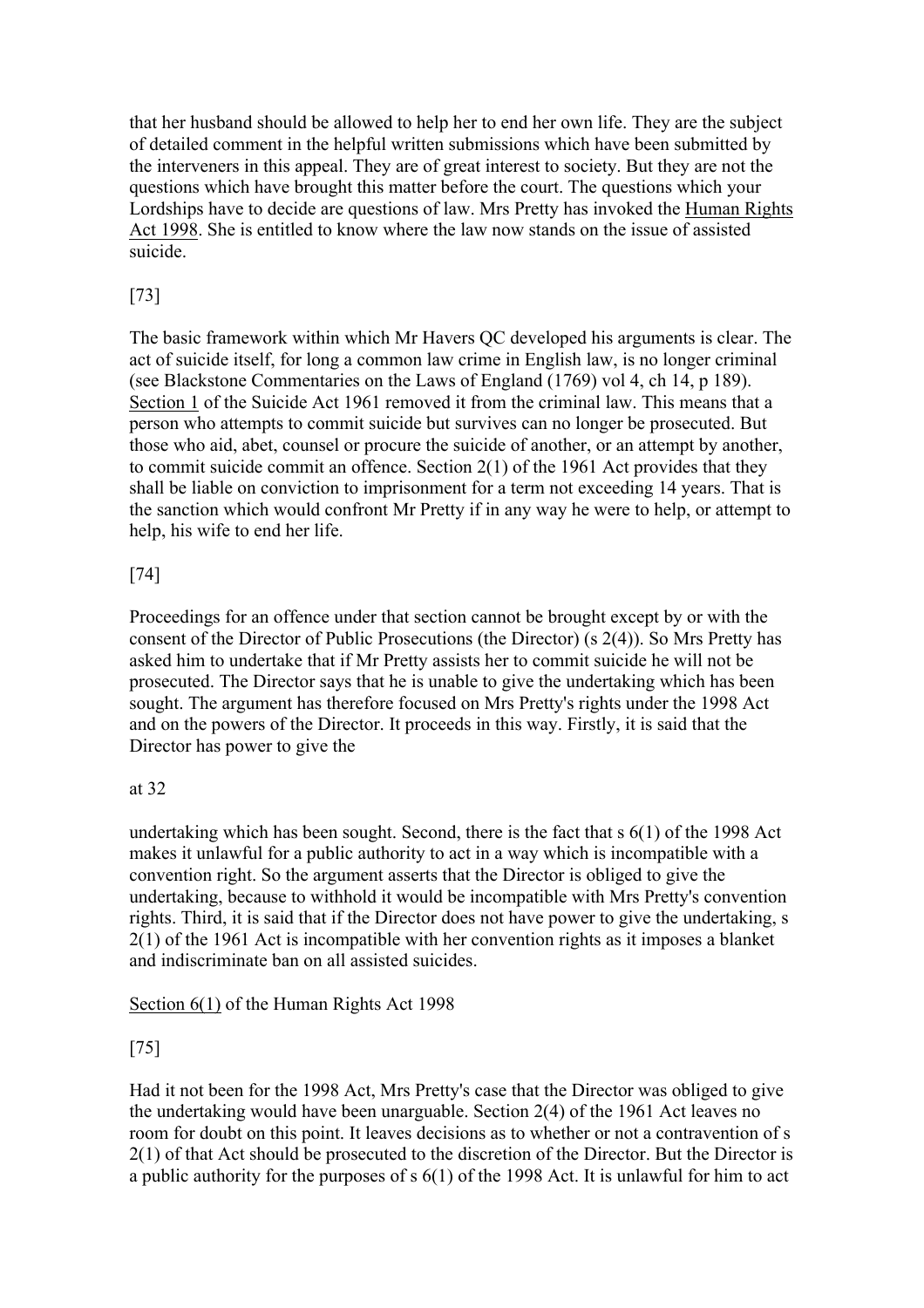in a way which is incompatible with a convention right. Section 6(6) provides that 'An act' for this purpose includes a failure to act. A decision as to whether or not to prosecute has been held to be an act for the purposes of s 57(2) of the Scotland Act 1998 (Brown v Stott (Procurator Fiscal, Dunfermline) [2001] 2 All ER 97, [2001] 2 WLR 817). I see no reason why the word 'An act' in s 6(1) of the 1998 Act, which applies throughout the United Kingdom, should be construed differently. I would hold that a decision by the Director whether or not to prosecute is an act for the purposes of that subsection.

# [76]

Mr Havers seeks to apply s 6(1) to the refusal of the Director to give an undertaking that he would not prosecute Mr Pretty. But in my opinion the words 'An act', construed with the benefit of s 6(6), do not require a public authority to do something which it has no power to do. A refusal by a public authority to do something which it has no power to do is not a failure to act. A public authority can only act within its powers. Section 6(1) is concerned with acts which are otherwise lawful but are made unlawful by the 1998 Act on convention grounds. The Director cannot be held to have acted unlawfully within the meaning of s 6(1) of the 1998 Act when he declined to give the undertaking unless it can be demonstrated that the undertaking was one that he had power to give.

# [77]

In R v DPP, ex p Kebeline, R v DPP, ex p Rechachi [1999] 4 All ER 801, [2000] 2 AC 326 it was held that a decision by the Director to consent to a prosecution was not amenable to judicial review, in the absence of dishonesty, mala fides or an exceptional circumstance. I would approach questions about a refusal by the Director to give an undertaking not to prosecute in the same way. But a sound rule must not be applied so rigidly that it becomes a denial of justice. It is important to observe the assumptions on which the rule that was described in that case by Lord Steyn ([1999] 4 All ER 801 at 835, [2000] 2 AC 326 at 371) was based. They were that to allow challenges to be made by means of the judicial review process would open the door to delay in the conduct of criminal proceedings, and that the challenges could and should take place in the criminal trial or on appeal.

# [78]

The argument in this case assumes that unless the undertaking is given Mr Pretty will not act to help Mrs Pretty to commit suicide. If the undertaking is not given there will be nothing to prosecute. We are not dealing in this case with the straightforward situation in which a person seeks an assurance after the event that he will not be prosecuted. So it is no answer for Mrs Pretty to be told that the matter should be dealt with at a criminal trial or on appeal. There will be no

# at 33

criminal trial in which the issue as to whether the Director is acting compatibly with Mrs Pretty's convention rights can be tested. In my opinion it is open to her to raise the issue by judicial review in these exceptional circumstances.

The Director's powers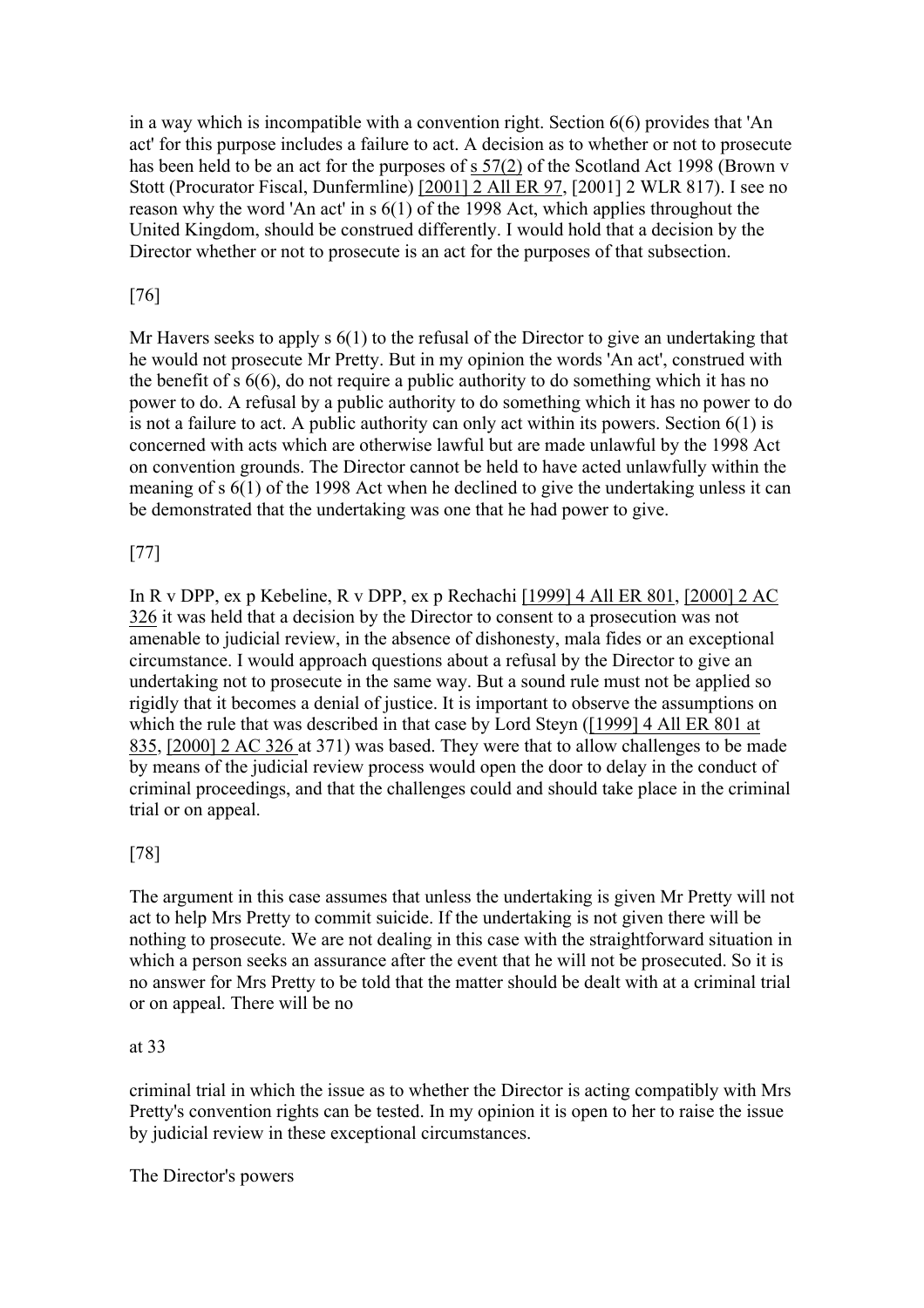## [79]

The question whether or not a law officer (I include in that expression the Director as well as the government law officers) should or should not consent to a prosecution is one which the judiciary must approach with caution and with due deference. Issues of policy may well be involved, and they should be left to the government law officers to answer for in Parliament. The issues of fact will be involved, and they may not be suitable for discussion in open court before trial. In practice therefore our system of public prosecution depends to a large extent on the integrity and judgment of the public prosecutor. He is likely to be in the best position to judge what is in the public interest. His judgment must be respected by the judiciary. It is against that background that I approach the question whether the Director has power to give the undertaking which has been sought.

### [80]

It is important to identify precisely what it is that is being sought from the Director. He is not being asked simply for a statement about the policy which he will follow in cases of assisted suicide. If that was all that was being asked for, I would not regard it as beyond his powers to make the statement. Mr Perry has submitted that he has no such power, but I would not accept that argument. In my opinion the Director is entitled to form a policy as to the criteria which he will apply when he is exercising his discretion under s 2(4) of the 1961 Act. If he has such a policy, it seems to me to follow that he is entitled to promulgate it. I would hold that these matters lie entirely within the scope of the discretion which has been given to him by the Act.

## [81]

Some guidance is to be found in the practice which is followed in Scotland in the exercise of his common law powers by the Lord Advocate. A recent example, following the decision of the Court of Session in Law Hospital NHS Trust v Lord Advocate 1996 SLT 848, is to be found in his statement of policy regarding prosecutions following the withdrawal of life sustaining treatment from patients in a permanent or persistent vegetative state (at 860, 867). Another is the statement issued in September 1983 by the Crown Agent on behalf of the Lord Advocate, following a statement to the same effect issued on 25 March 1983 by the Home Office (Home Office circular 46/1983), as to the policy which would be followed in the prosecution of drivers for drink-driving offences based on evidence produced by a breath testing machine (see Lockhart v Deighan 1985 SLT 549). The Lord Advocate has not issued a statement as to his policy regarding the prosecution of assisted suicide, which in Scotland is a common law crime. He would have power to do so if he thought that in the public interest this was appropriate.

## [82]

But I do not see how the Director could be compelled to issue a statement of policy. In Scotland the question whether such statements should be issued are regarded as being entirely a matter for the Lord Advocate. It has never been suggested that he could be ordered to do this by the court. But in any event it is not as a statement of policy that the undertaking has been sought. What Mrs Pretty seeks is an undertaking, before the event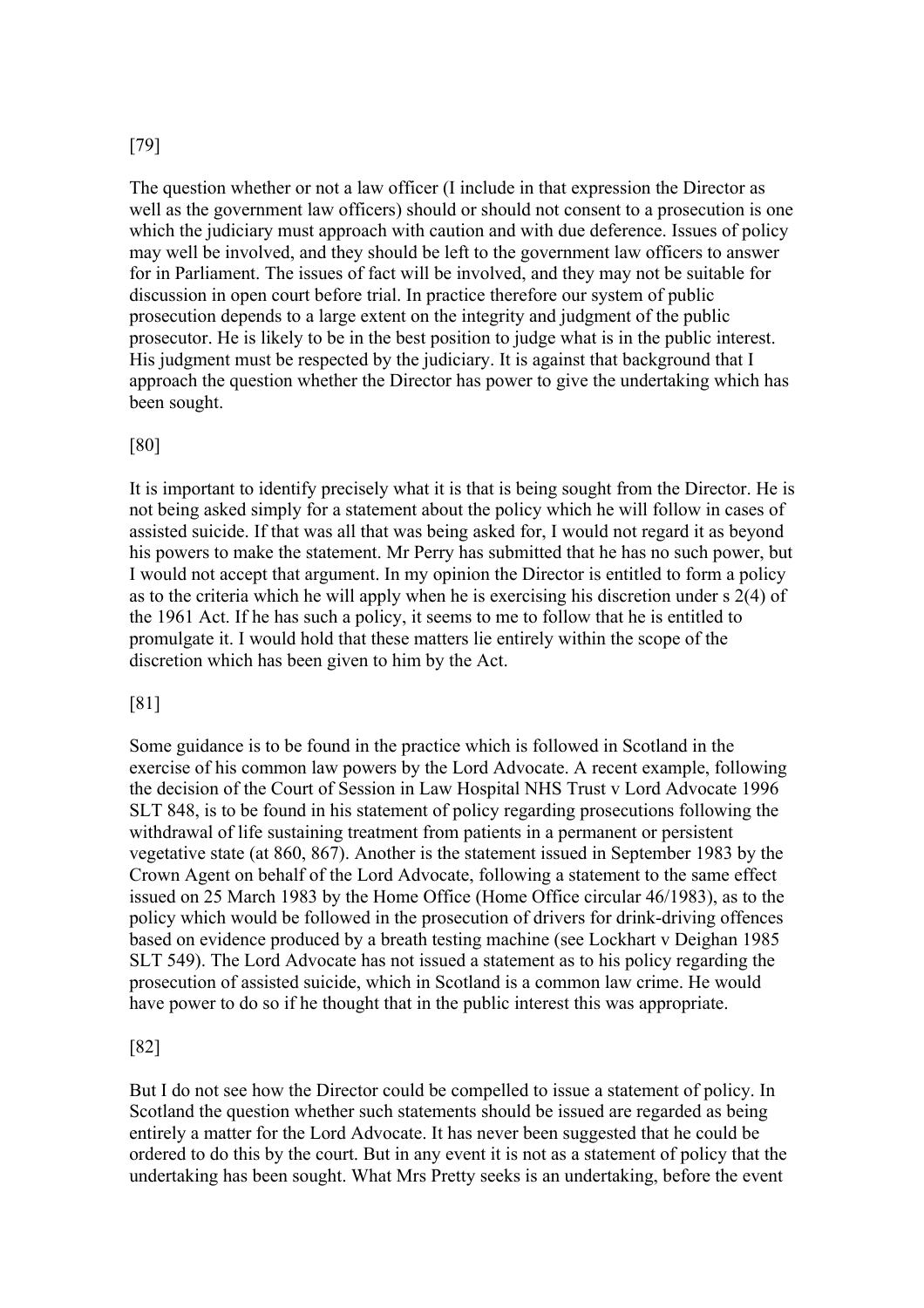occurs, that if her husband helps her to commit suicide he will not be prosecuted. I am not aware of any case where the Lord Advocate has given an undertaking of that kind. It is not his function to permit individuals to commit acts which the law treats as criminal.

### [83]

Mrs Pretty contends that the Director is obliged to give the undertaking because, if he were to decline to give it, he would be acting incompatibly with her

#### at 34

convention rights. As I see it, this argument raises two distinct issues. The first is whether any of Mrs Pretty's convention rights are engaged at all in this case. Unless it can be shown that the Director's refusal is incompatible with at least one of them, the argument that s 6(1) of the 1998 Act makes it unlawful for him to refuse the undertaking disappears. The second is whether, if Mrs Pretty's convention rights are engaged, the undertaking which she has sought is one which the Director is obliged to give to her. I have already indicated that this raises difficult issues of both fact and policy. I shall deal first with Mrs Pretty's convention rights.

The convention rights

## [84]

Mr Havers submitted that Mrs Pretty has a convention right to the assistance of her husband in committing suicide. He was at pains to point out that her case under the European Convention for the Protection of Human Rights and Fundamental Freedoms (Rome, 4 November 1950; TS 71 (1953); Cmd 8969) (as set out in Sch 1 to the 1998 Act) was not that it gave her a right to die. She was asserting a right to control how and when she died as part of her right to life, without being discriminated against on account of her physical disability. She was also asserting a right of self-determination. She had made up her own mind about the course which she wished to follow to end her life. She would, but for her disability, have intended to follow that course without seeking assistance from anybody.

# [85]

As I said earlier, it is not for us to form a judgment on the ethical or moral issues which these submissions have raised. That they have a part to play in the making of our laws is not in doubt (see the report of the House of Lords Select Committee on Medical Ethics (HL Paper (1993–94) 21-I)). The convention too is the product of a broad consensus of international opinion about the core values which demand respect for human life and human dignity. It is against that background that we must answer the question which she has raised, which is a question of law. It is whether the articles of the convention on which she relies confer the rights she needs to demonstrate if she is to make good her argument that the Director's refusal to give the undertaking is unlawful under s 6(1) of the 1998 Act. We must pay close attention to the words used in the convention and, where appropriate, to the jurisprudence of the European Court of Human Rights. Throughout, we must bear in mind that the rights which are in question are rights which the individual has against the state. They do not exist in the abstract. Their function is to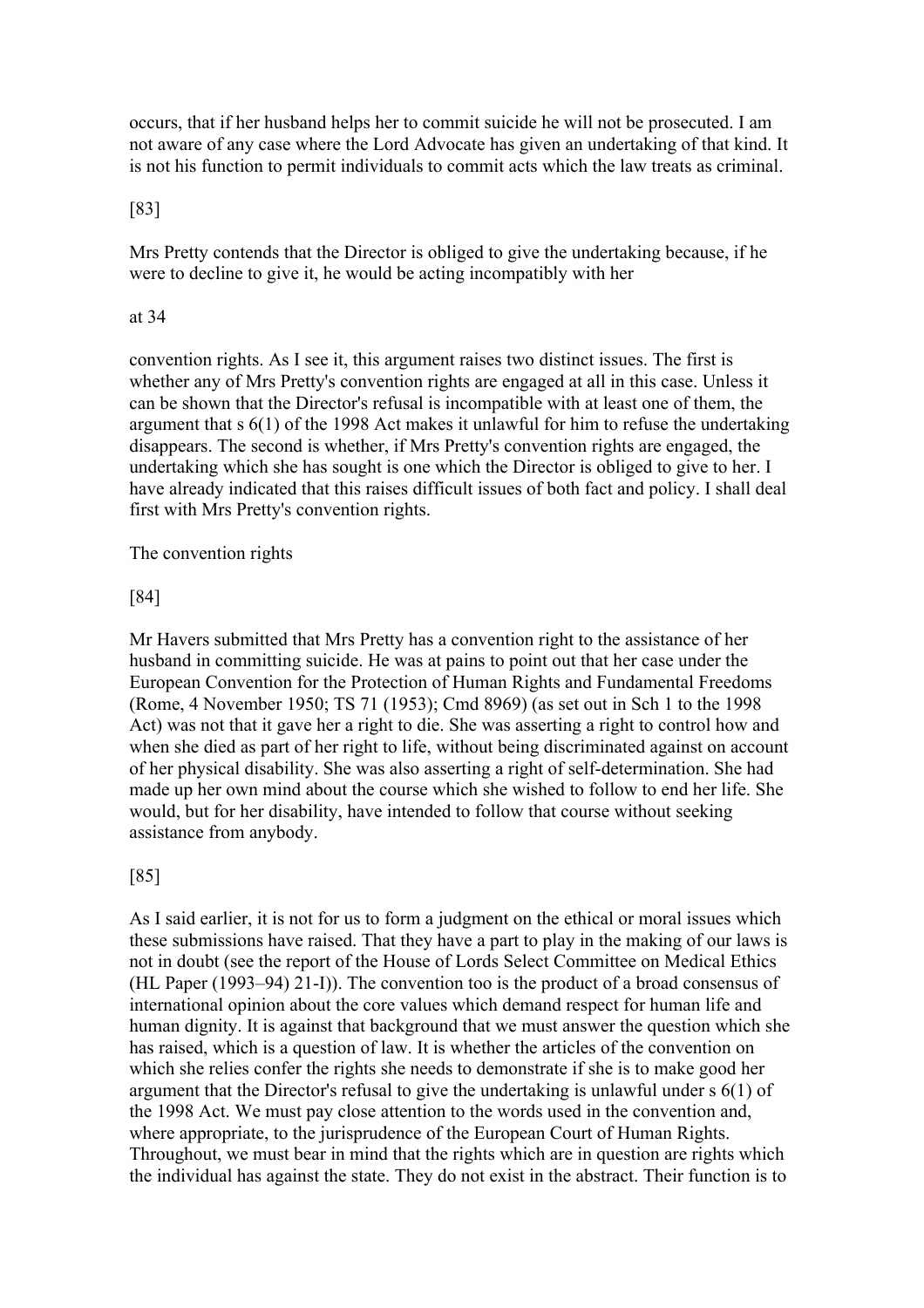control the actions of the state in its relationship with the individual.

(a) Article 2

[86]

The short point here is whether the Director's refusal to give the undertaking is incompatible with the first sentence of this article. It provides that everyone's right to life 'shall be protected by law'. The remaining parts of the article deal with the circumstances in which a person may be deprived of life. They plainly have nothing to do with Mrs Pretty's dispute with the Director.

# [87]

It is important to observe both what the sentence says and what it does not say. The right to which it refers is the right to life. But it does not create a right to life. The right to life is assumed to be inherent in the human condition which we all share. Nor does it create a right to self-determination. It does not say that every person has the right to choose how or when to die. Nor does it say that the individual has a right to choose death rather than life. What the first sentence does—and all it does—is to state that the right to life must be protected

# at 35

by law. This protection operates both negatively and positively. It enjoins the state to refrain from the intentional and unlawful taking of life. It also enjoins the state to safeguard lives (Osman v UK (1998) 5 BHRC 293 at 321 (para 115)). But the protection of human life is its sole object.

# [88]

The Director's refusal to give the undertaking has not disturbed or interfered with Mrs Pretty's right to life. Nothing that he has done in response to her request is contrary to any law which is designed to safeguard life. On the contrary, his act in declining to give the undertaking to enable Mr Pretty to assist in his wife's suicide is compatible with the opening words of the second sentence of the article. It provides that no one shall be deprived of his life intentionally. As the Divisional Court pointed out ([2001] EWHC Admin 788 at [41], [2001] All ER (D) 251 (Oct) at [41]), for a third person to take active steps deliberately to deprive another of life, even with the consent of the person thus deprived, is forbidden by the article. The article is all about protecting life, not bringing it to an end. It is not possible to read it as obliging the state to allow someone to assist another person to commit suicide. I would hold that her claim does not engage any of her rights under this article.

(b) Article 3

[89]

The argument with regard to this article is that Mrs Pretty will inevitably suffer inhuman or degrading treatment if the disease is allowed to run its course. It is not suggested that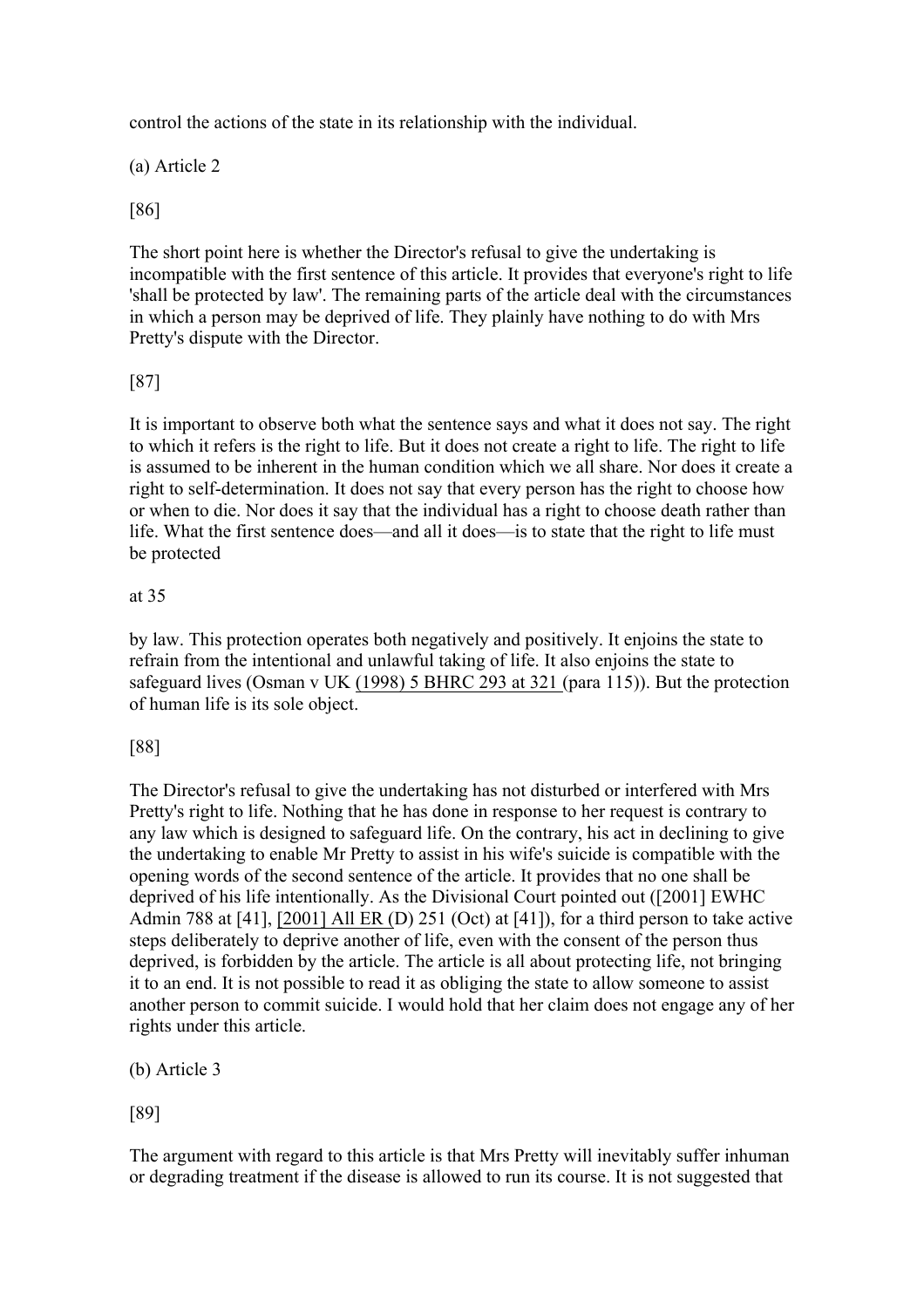the Director has done anything which is directly prohibited by the article. The argument concentrates on its positive effects— what the state must do to ensure that the individual does not suffer treatment of the kind that it prohibited. The terminal stages of motor neurone disease provide the background. The inability to swallow leads to breathlessness and to the sensation of choking, as muscle power in the mouth and throat degenerates. But awareness and mental function is usually unimpaired. The patient can be expected to suffer increasing anxiety and mental anguish, as she succumbs to the symptoms of the disease. Death usually results from respiratory failure and pneumonia. Mrs Pretty says that by declining to give the undertaking the Director has taken a decision which will subject her to these tragic consequences. She says that he has subjected her to inhuman and degrading treatment within the meaning of the article.

### [90]

The European Court of Human Rights has repeatedly said that art 3 prohibits torture or inhuman or degrading treatment or punishment in terms which are absolute (Chahal v UK (1996) 1 BHRC 405 at 424 (para 79), D v UK (1997) 2 BHRC 273 at 283–284 (paras 47, 49)). From this proposition two things follow. First, only serious ill treatment will be held to fall within the scope of the expression 'inhuman or degrading treatment or punishment'. The court said in A v UK (1998) 5 BHRC 137 at 141 (para 20) that ill treatment must attain a minimum level of severity if it is to fall within the scope of the article. It also said that the assessment of this minimum is relative, as it depends on all the circumstances of the case such as the nature and context of the treatment which is in issue. Second, although the absolute prohibition is not capable of modification on grounds of proportionality, issues of proportionality will arise where a positive obligation is implied. The jurisprudence of the European Court of Human Rights shows that where positive obligations arise they are not absolute. In Osman v UK (1998) 5 BHRC 293 at 321 (para 116) the court recognised that such obligations must be interpreted in a way which does not impose an impossible or disproportionate burden on the authorities. This approach is consistent with that which the court takes where

#### at 36

other rights than those expressly stated are read into an article as implied rights (see Brown v Stott [2001] 2 All ER 97 at 129, [2001] 2 WLR 817 at 851). This makes it necessary to pay close attention to the question whether the act in question is one which is expressly prohibited or is based upon a positive obligation which is implied into the article.

## [91]

As for the question whether the consequences of not giving the undertaking will attain the required minimum level of severity, the facts must be seen in their whole context. Mrs Pretty cannot be forced to accept medical treatment for her condition as it reaches the terminal stages, but it is relevant to her case to see what is on offer. In its Response to the Report of the Select Committee on Medical Ethics (Cm 2553 (1994)) the government stated (at p 2), in its comment on para 288 of the report of the select committee, that it would encourage the development of palliative care in all settings to ensure that patients received sensitive care and relief from pain and other distressing symptoms. Your Lordships were informed that nursing care and palliative treatment is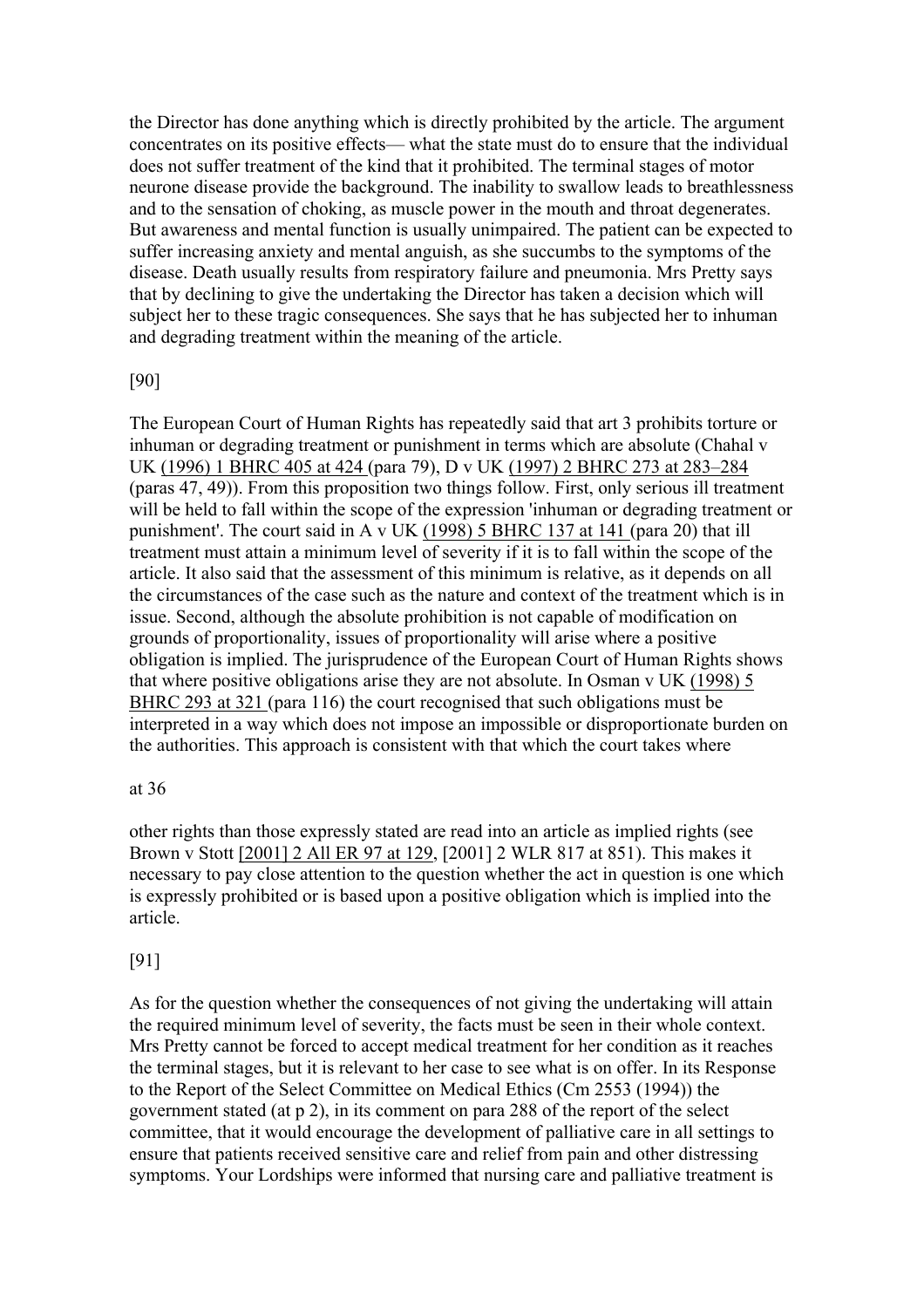already being provided to Mrs Pretty and that it will continue to be available. The use of drugs such as opiates in the form of morphine may be helpful in the terminal stages in relieving the distress of breathlessness and the sensation of choking. It has not been possible in these proceedings to examine the facts in detail. But there is enough information available to us to cast serious doubt on the question whether the consequences of the refusal, taken as a whole in the context of the treatment which is available, attain the minimum level of inhuman or degrading treatment within the meaning of the article.

# [92]

Then there is the nature of the Director's act. It is clear that he is not directly responsible for the disease or for its consequences. Nothing has been identified that he has done and should be restrained from doing in order to remove or alleviate these consequences. I would conclude that we are not dealing here with a case with an act which is expressly prohibited. The argument is that the article applies positively, as it requires the Director to do something to avoid the incompatibility. This raises the question whether the Director's refusal to give the undertaking is incompatible with art 3 because it is disproportionate.

## [93]

Three matters fall to be considered where questions arise as to whether an interference with a convention right is proportionate. In De Freitas v Permanent Secretary of Ministry of Agriculture, Fisheries, Lands and Housing [1999] 1 AC 69, [1998] 3 WLR 675, Lord Clyde adopted the analysis of Gubbay CJ in Nyambirai v National Social Security Authority [1996] 1 LRC 64 drawing on jurisprudence from South Africa and Canada (see also Rodriguez v A-G of Canada [1994] 2 LRC 136 at 161 per Lamer CJ). The first is whether the objective which is sought to be achieved is sufficiently important to justify limiting the fundamental right. The second is whether the means chosen are rational, fair and not arbitrary. The third is whether the means used impair the right as minimally as is reasonably possible.

# [94]

As to these issues, the following points seem to me to point conclusively in favour of the Director. First, there is the objective. The Director is entitled to regard the purpose of s 2(1) of the 1961 Act as being to protect the vulnerable from pressure to end their own lives. In its response to para 295 of the report of the select committee the government stated (at p 5) that it could see no basis for permitting assisted suicide as this would be open to abuse and would put the lives of the weak and vulnerable at risk. So the decriminalisation of attempted suicide in 1961 was accompanied by an unequivocal statement of the prohibition of acts calculated to end another person's life.

# at 37

[95]

Then there is the question whether the Director's refusal is rational, fair and not arbitrary. In my opinion he is entitled to take into account the nature of the act which he was asked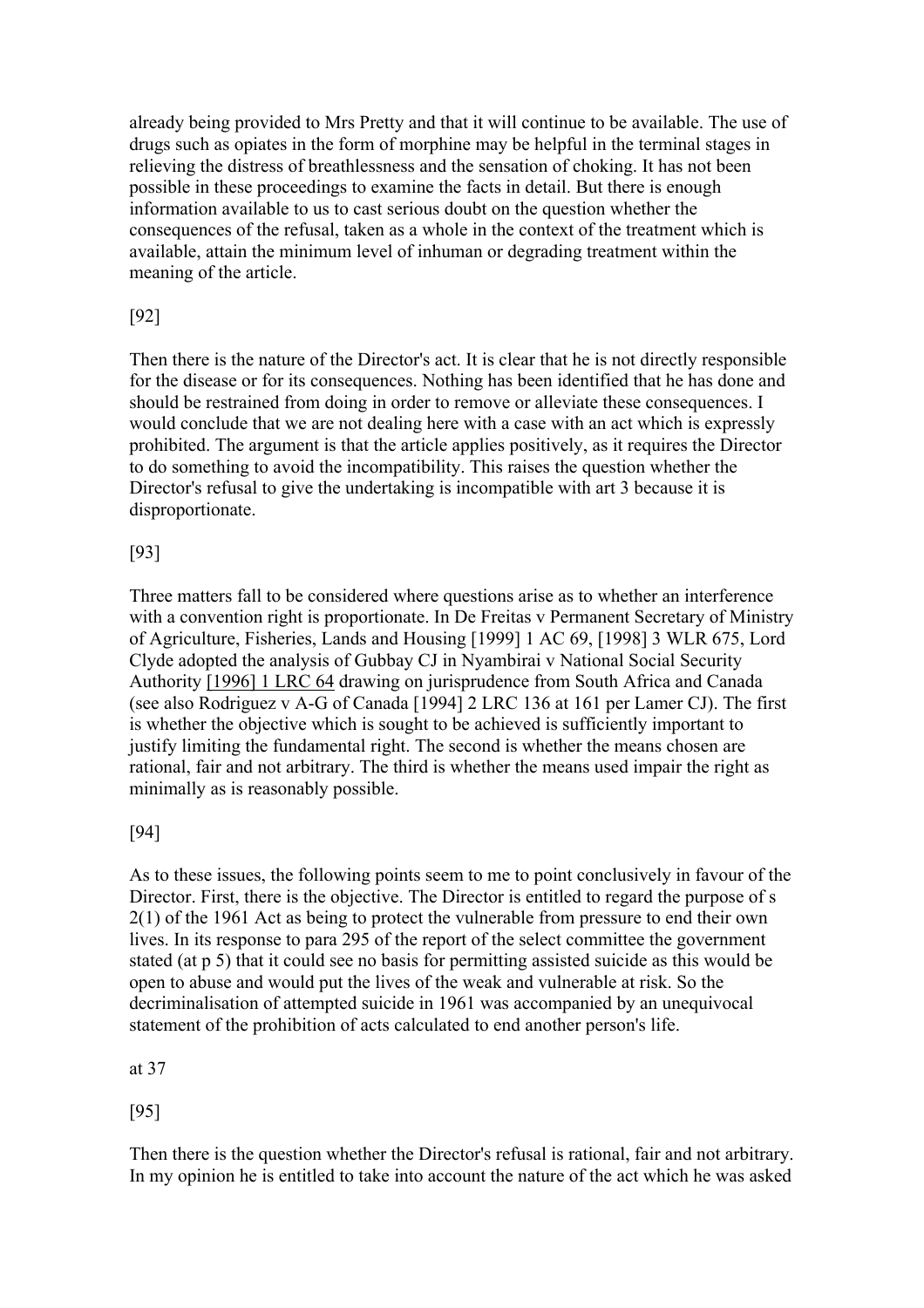to sanction in this case. All he was told was that Mrs Pretty would be helped by her husband to commit suicide. Where, when and how this was to be done was not and probably cannot at this stage be specified. There is no suggestion that medical assistance will be available or that the act will be supervised by anybody. Sopinka J observed in Rodriguez' case (at 189) that the official position of various medical associations, including the British Medical Association, is against decriminalising assisted suicide. It is common knowledge that most members of the medical profession are opposed to any involvement in this activity. A clear distinction is preserved between the withdrawal of treatment and palliative care on the one hand and acts on the other whose sole purpose is to destroy life. Moreover, the margin between assisting suicide and euthanasia is so slender in Mrs Pretty's case as to be impossible to determine in the absence of a detailed account of the proposed act. All of this points to the conclusion that the Director is entitled to take the view that it is impracticable for him to give an undertaking in advance of the event that he will not prosecute.

#### [96]

Then there is the third issue, which is whether the means used to achieve the objective are proportionate. The object of s 2(1) of the 1961 Act is to avoid an abuse which would put the lives of the weak and vulnerable at risk. In this way it seeks to preserve life. I would be willing to give full weight to Mrs Pretty's assertion that she is not weak or vulnerable in this sense—that she has sufficient mental strength not to be vulnerable to pressure to commit suicide. I can appreciate her objection that vulnerability should not be imposed upon her simply because her physical condition prevents her from doing so. But this does not meet the Director's argument. It is not unreasonable for him to think that, if he were to sanction one act of assisted suicide, this might lead to requests from others less well equipped to stand up to the unscrupulous. Separating out the good from the bad would be an impossible task for him, as he lacks the resources that would be needed to conduct the exercise. He is entitled to think that the public interest is best served by holding the line against granting undertakings of this kind. In the present uncertain climate of public opinion, where there is no consensus in favour of assisted suicide and there are powerful religious and ethical arguments to the contrary, any change in the law which would make assisted suicide generally acceptable is best seen as a matter for Parliament.

## [97]

I would hold therefore that the object which s 2(1) was designed to achieve struck the right balance between the interests of the individual and the public interest which seeks to protect the weak and vulnerable. Great weight must be attached to the state's interest in protecting the lives of its citizens. It was a proportionate response for Parliament to conclude that that interest could only be met by a complete prohibition on assisted suicide. I would also hold that, although the effect of the Director's decision that he had no power to give the undertaking is likely to be to expose Mrs Pretty to acute distress as she succumbs to her illness, his act cannot be said to be unfair or arbitrary or to have impaired her convention right more than is reasonably necessary. It was not disproportionate to the object of s 2(1).

#### (c) Articles 8 and 9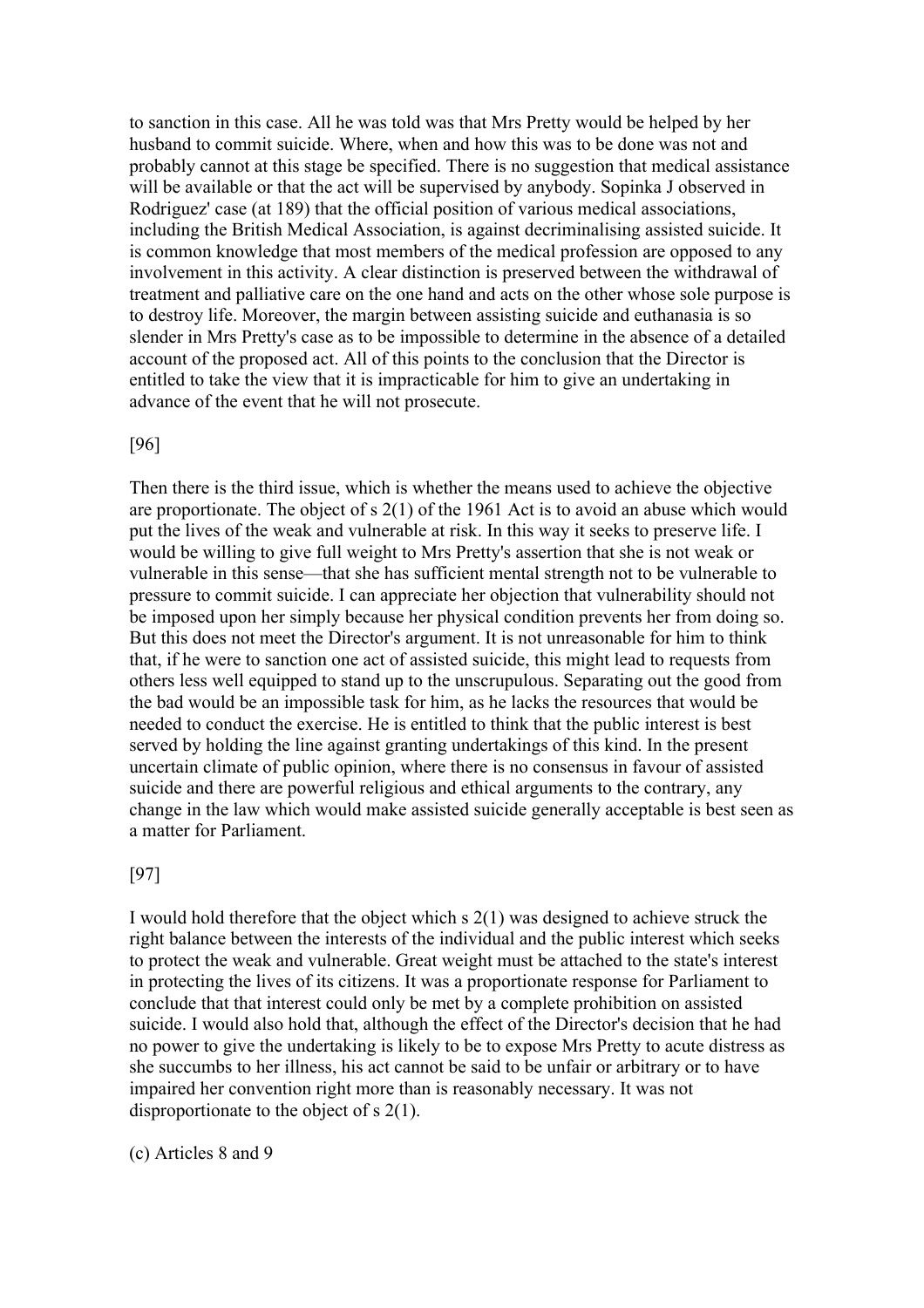# [98]

I take these two articles together, as they are both invoked in support of the same argument. This is that they confer a right to self-determination through

## at 38

the right to private life and the right to freedom of expression which prohibits a blanket ban on assisted suicide. The object of these articles is to protect the individual against arbitrary interference by the public authorities. They compel the state to abstain from acts which are incompatible with the convention rights. But, in addition to the negative undertaking, here too positive obligations may be implied into them (see X v Netherlands (1985) 8 EHRR 235 at 239–240 (para 23)).

# [99]

The first question is whether these articles are engaged at all by Mrs Pretty's claim that she is entitled to her husband's assistance in committing suicide. Can her claim be said to be based on her right to respect for her private and family life, her home and her correspondence in art 8? Can it be said to be based on her right to freedom of thought, conscience and religion in art 9?

# [100]

No authority has been cited in support of either proposition. The wording of the articles does not help either. Respect for a person's 'private life', which is the only part of art 8(1) that is in play here, relates to the way a person lives. The way she chooses to pass the closing moments of her life is part of the act of living, and she has a right to ask that this too must be respected. In that respect Mrs Pretty has a right of self-determination. In that sense, her private life is engaged even where in the face of a terminal illness she seeks to choose death rather than life. But it is an entirely different thing to imply into these words a positive obligation to give effect to her wish to end her own life by means of an assisted suicide. I think that to do so would be to stretch the meaning of the words too far.

# [101]

A strained reading might have been appropriate if there was evidence of a consensus of international opinion in favour of assisted suicide. But there is none. As Sopinka J said in Rodriguez' case (at 176) no new consensus has emerged in society opposing the right of the state to regulate the involvement of others in exercising power over individuals ending their lives. The right to freedom of thought, conscience and religion includes the right to manifest one's religion or beliefs without interference save as provided for in art 9(2). But here again it strains the wording of the article too far to say it gives the person a right to do whatever her beliefs allow her to do. Yet that precisely is her claim under this article.

[102]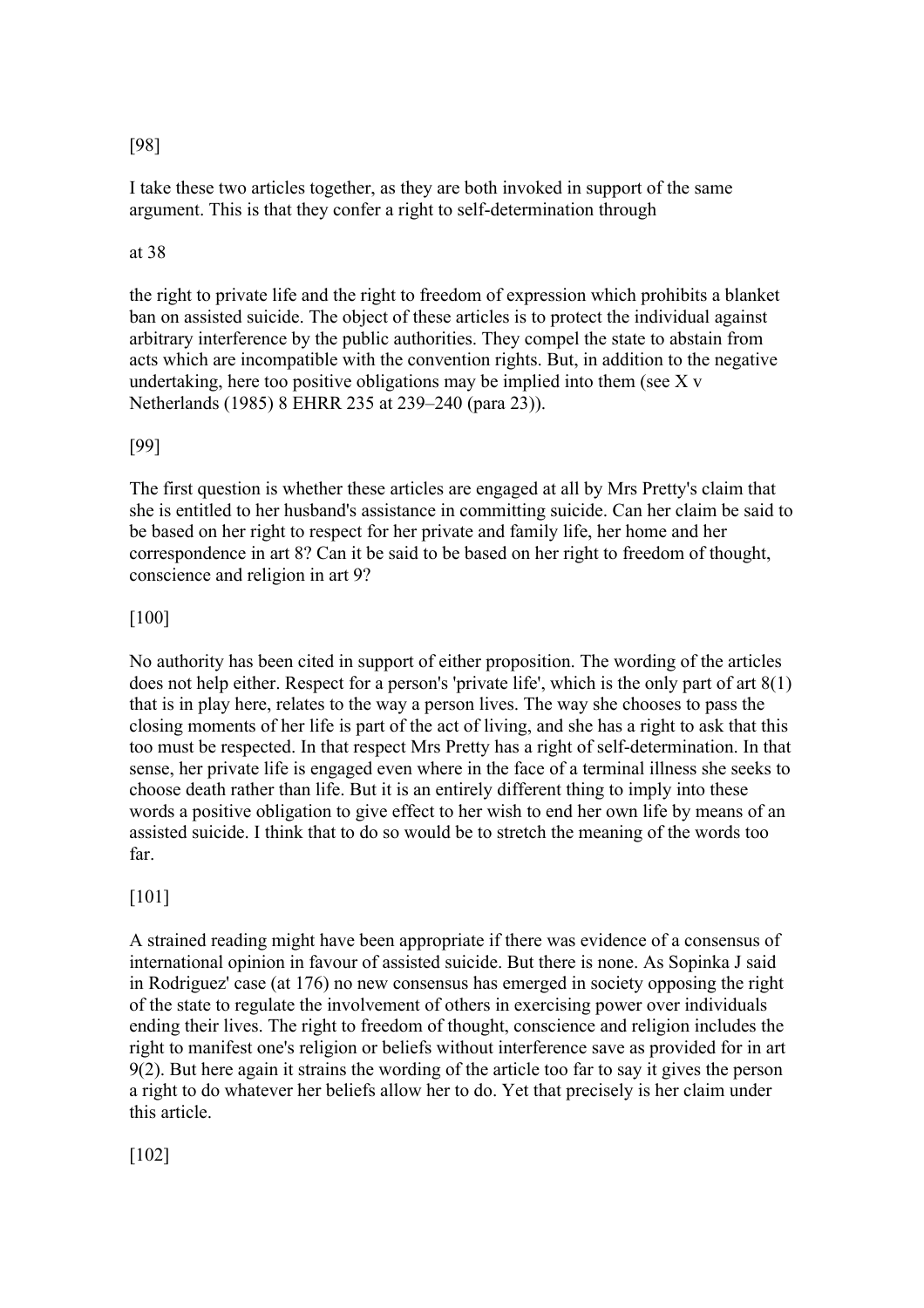In any event, for the reasons already indicated, I would hold that the Director's refusal to give the undertaking was not disproportionate to the object of s 2(1), which is to avoid abuse and to protect the weak and the vulnerable.

(d) Article 14

[103]

This article prohibits discrimination in the enjoyment of the rights and freedoms set forth in the convention. These rights are to be secured without discrimination on any ground such as sex, race, colour and the various other grounds which are expressly mentioned in the article. The European Court of Human Rights has held that the right not to be discriminated against in the enjoyment of the rights guaranteed under the convention is violated when states without an objective and reasonable justification fail to treat differently persons whose situations are significantly different (Thlimmenos v Greece (2000) 9 BHRC 12 at 22 (para 44)).

## [104]

Two issues arise here. The first is whether the article is engaged at all. Does it extend to the ground of discrimination on which Mrs Pretty founds her claim? The second is whether, if it does, she can point to any right or freedom which is engaged by the convention to which art 14 can be attached.

at 39

[105]

As to the first point, it is clear that the list of grounds for discrimination set out in the article is not closed. This is made clear by the words 'such as' which precede the list. I would hold that the article is capable of extending to discrimination in the enjoyment of the convention rights on the grounds of physical or mental capacity. Section 15(1) of the Canadian Charter of Rights and Freedoms recognises that discrimination on these grounds is contrary to fundamental rights. I see no difficulty in recognising that art 14 of the convention has that effect too. Mrs Pretty can reasonably claim that her physical situation is significantly different from that of others who wish to commit suicide, as she cannot take her own life without another person's assistance. The difficulty which she faces is that, for the reasons already stated, her case does not engage any of the other articles on which she relies. It was with reference to this second point that Mr Havers said that Mrs Pretty was entitled under art 14 not to be discriminated against in the exercise of what he described as her right under s 1 of the 1961 Act to commit suicide.

# [106]

The argument that art 14 prohibits discrimination in the enjoyment of a right to commit suicide would, if sound, have disturbing and far-reaching consequences. It would make it impracticable for the state to intervene to prevent people from taking their own lives, whether by removing them from places or equipment which could be used for the purpose or by rendering medical assistance to prevent death. But there is as yet no freestanding right under the convention not to be discriminated against. So I am far from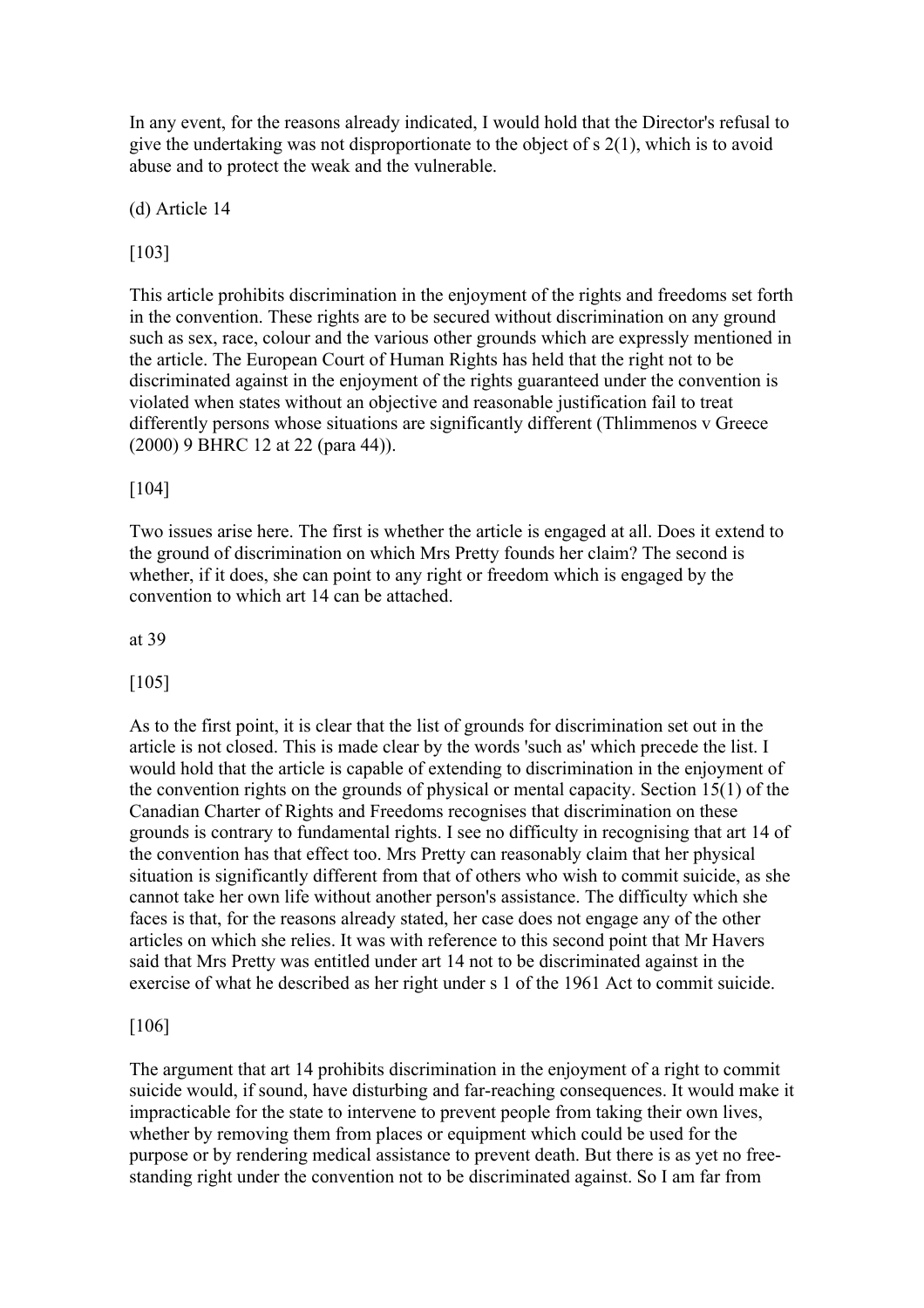being persuaded that s 1 provides a basis for invoking art 14. In any event I would reject the argument on a more fundamental ground. Section 1 of the 1961 Act did not create a right to commit suicide. All it did was to abrogate the rule of law which had previously made it a crime to commit suicide. The fact that it provided in s 2(1) that a person who aids or abets another to commit suicide points clearly to the conclusion that decriminalisation, not the creation of a right, was what was intended. There were good reasons for wishing to decriminalise the act itself. The removal of the fear of prosecution and of the stigma was likely to make it easier to deter those who were planning or attempting suicide. Broadly speaking, it was a measure in favour of saving life, with which the provisions of s 2 are entirely in sympathy. In my opinion the argument that art 14 is engaged by a right to commit suicide which is to be found in s 1 of the 1961 Act must be rejected.

Conclusion

#### [107]

It has not been shown that any of the convention rights on which Mrs Pretty relies have been infringed by the Director's act when he said that he had no power to give the undertaking which she requested. So it cannot be said that his act was unlawful within the meaning of s 6(1) of the 1998 Act or that he was obliged by that Act to give the undertaking. Nor can it be said that the blanket ban which s  $2(1)$  of the 1961 Act imposes on assisted suicide is incompatible with any of Mrs Pretty's convention rights.

#### [108]

For these reasons and for those given by Lord Bingham of Cornhill and Lord Steyn I agree with the Divisional Court that the conclusions which it reached in this sad case are inescapable. I would dismiss the appeal.

#### LORD HOBHOUSE OF WOODBOROUGH.

#### [109]

My Lords, this appeal concerns the sanctity of human life. The sanctity of human life is probably the most fundamental of the human social values. It is recognised in all civilised societies and their legal systems and by the

#### at 40

internationally recognised statements of human rights. In English law it is given effect to by the criminalisation of murder and manslaughter. In the European Convention for the Protection of Human Rights and Fundamental Freedoms (Rome, 4 November 1950; TS 71 (1953); Cmd 8969) (as set out in Sch 1 to the Human Rights Act 1998) it is reflected by art 2, the right to life:

'1. Everyone's right to life shall be protected by law. No one shall be deprived of his life intentionally save in the execution of a sentence of a court following his conviction of a crime for which this penalty is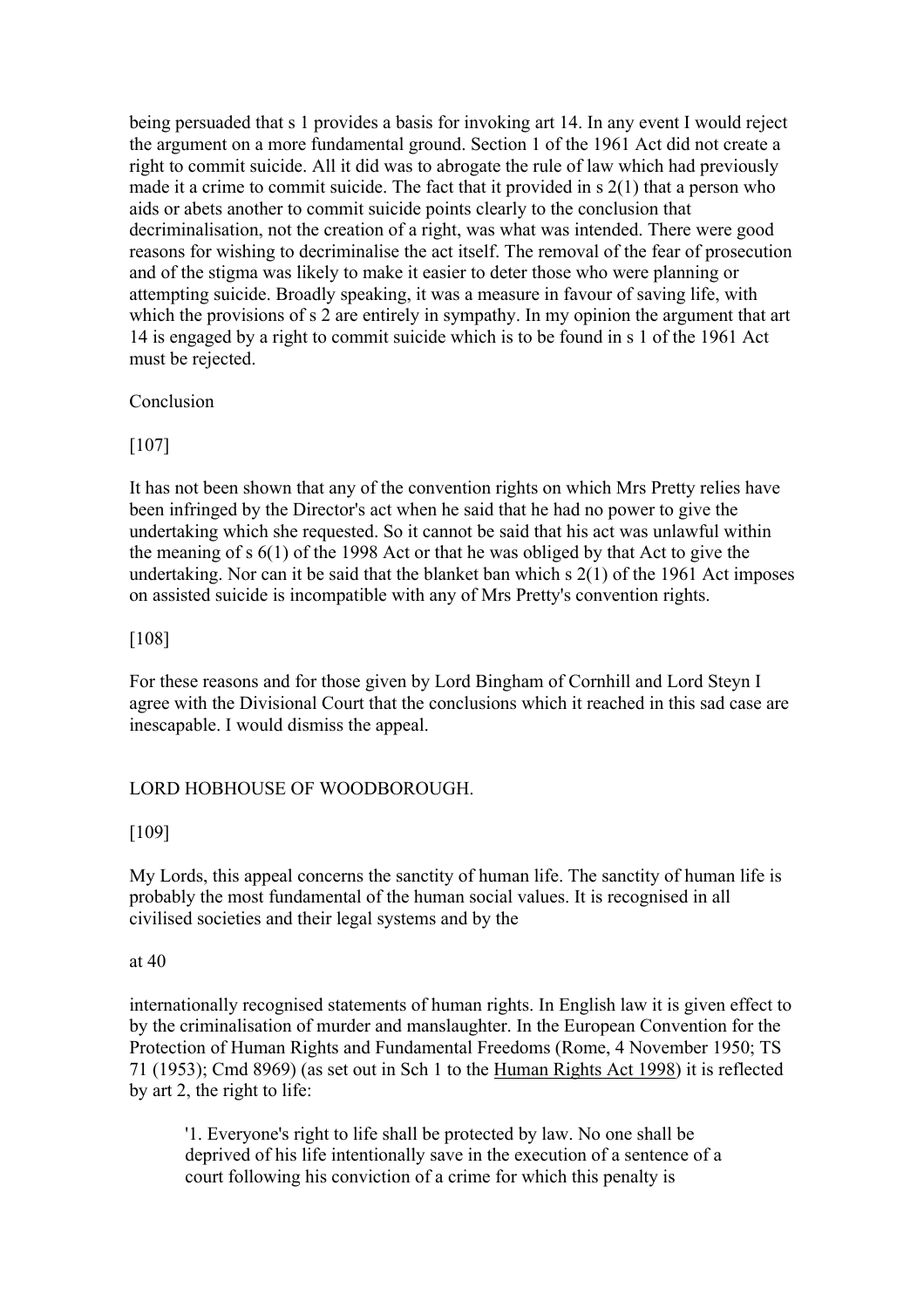provided by law.'

The Parliamentary Assembly of the Council of Europe on 25 June 1999 adopted a text which addressed the need to protect the dignity and quality of life of the terminally ill and the dying and called upon states to respect and protect this dignity by providing palliative care, by protecting the terminally ill or dying person's right to selfdetermination through the availability of truthful and comprehensive information and respect for his expressed wishes as to the forms of treatment he is willing to receive, provided that they do not violate human dignity, and—

'by upholding the prohibition against intentionally taking the life of terminally ill or dying persons, while: i. recognising that the right to life, especially with regard to a terminally ill or dying person, is guaranteed by the member states, in accordance with Article 2 of the European Convention on Human Rights which states that "no one shall be deprived of his life intentionally"; ii. recognising that a terminally ill or dying person's wish to die never constitutes any legal claim to die at the hand of another person; iii. recognising that a terminally ill or dying person's wish to die cannot of itself constitute a legal justification to carry out actions intended to bring about death.' (See Recommendation 1418 (1999) on the protection of the human rights and dignity of the terminally ill and the dying,  $p \, 4 \, (para \, 9(c))$ .

In the Court of Appeal in Airedale NHS Trust v Bland [1993] 1 All ER 821 at 855, [1993] AC 789 at 831, Hoffmann LJ said:

'… the sanctity of life entails its inviolability by an outsider. Subject to exceptions like self-defence, human life is inviolate even if the person in question has consented to its violation. That is why although suicide is not a crime, assisting someone to commit suicide is.'

## [110]

There are two salient features of these statements of principle. One is that the consent of the deceased is no justification or defence to a charge of having acted with the intention of causing the deceased's death. A similar principle has been recognised in certain other aspects of the criminal law where the protection of the public order and the health of the society are considered to require it as, for example, in relation to the criminal offence of inflicting of grievous bodily harm. The consent of the injured person to an unlawful wounding is not a defence (R v Brown [1993] 2 All ER 75, [1994] 1 AC 212, upheld by the European Court of Human Rights in Laskey v UK (1997) 24 EHRR 39). Assisted suicide and voluntary euthanasia have the same criminality as murder notwithstanding the consent of the deceased.

# [111]

The other feature is that the involvement of a second party in the relevant conduct puts the conduct into a different category from conduct which has involved the deceased alone. Joining in bringing about the intentional death of another person is in principle the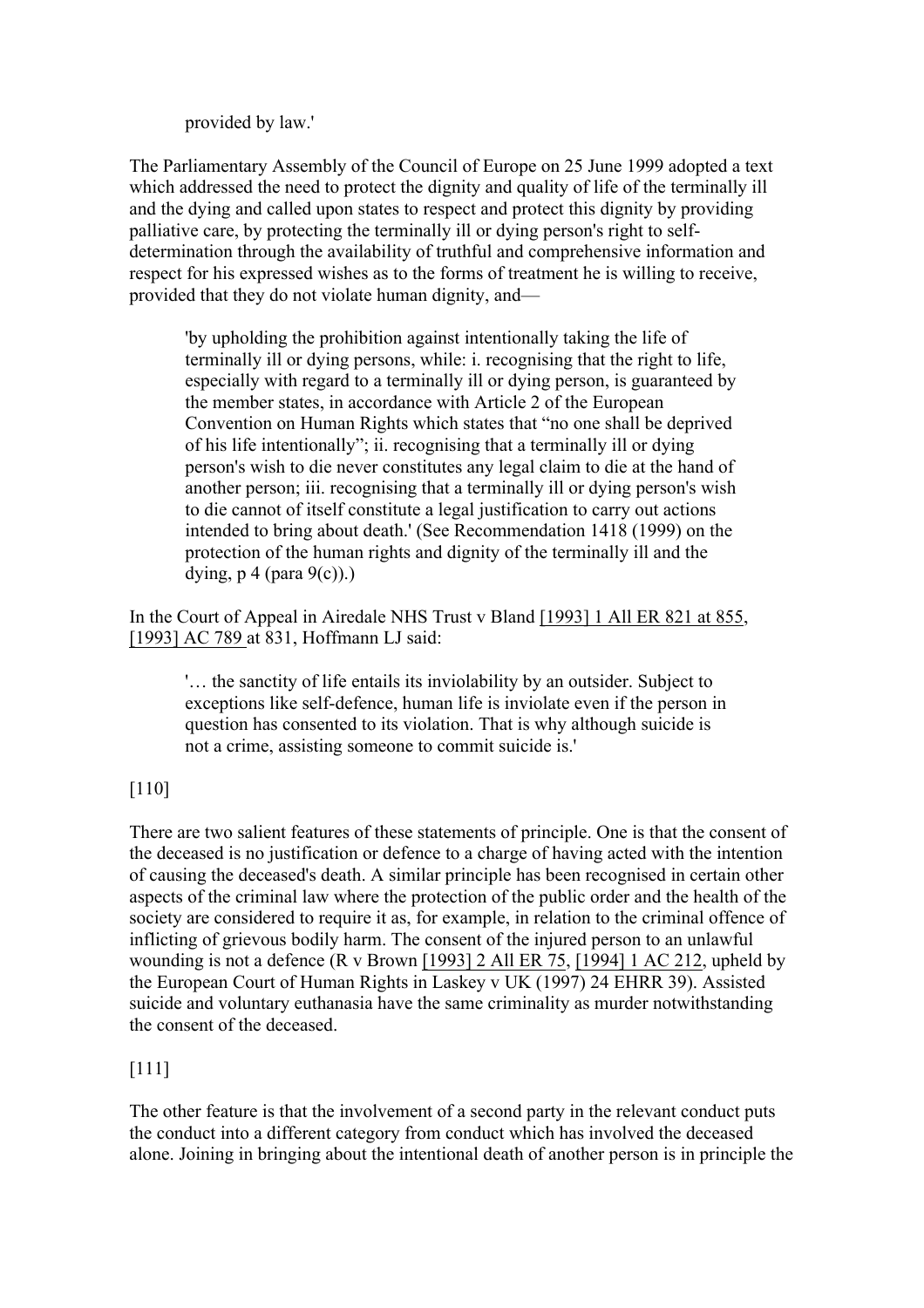crime of murder. That the deceased wished

#### at 41

to die and was, so far as he was concerned, committing suicide did not prevent the other from being convicted as a principal or accessory to the crime of murder. Thus, a party to a suicide pact, who was absent at the time the other party killed himself, could be convicted of murder as an accessory before the fact (see R v Croft [1944] 2 All ER 483, [1944] KB 295). In law, quite minor acts of encouragement can render a defendant liable to be convicted of murder as an accessory. (See for example R v Giannetto [1997] 1 Cr App R 1.) Where there was a suicide pact to which the defendant was a party and which was to include his death, this consequence was mitigated by s 4 of the Homicide Act 1957 which reduced the offence, whether as principal or accessory, from murder to manslaughter. But, where there was no suicide pact, the crime of murder continued to apply. Where there is a joint purpose that the deceased's life should be ended and the deceased and the other person co-operate in achieving that end, the principle of joint enterprise may apply so as to make the second person criminally liable for murder or manslaughter (see R v Howe [1987] 1 All ER 771, [1987] AC 417, overruling R v Richards (Isabelle) [1973] 3 All ER 1088, [1974] QB 776). Since the passing of the Suicide Act 1961, it has not been a criminal offence for a person to take his own life or attempt to do so (s 1). But the same Act preserved the criminality of the conduct of the second person. Section 2(1) created the offence of aiding, abetting, counselling or procuring the suicide, or attempted suicide, of another with a maximum sentence of 14 years' imprisonment. The result is that the relevance of suicide as opposed to voluntary euthanasia is not that it negatives the criminality of the conduct of the defendant (the second person) but that it affects the gravity of the criminal offence committed—the s 2(1) offence, manslaughter under s 4 of the 1957 Act, or murder. Assisted suicide inevitably offends against the principle of the sanctity of human life. The criminal law continues to reflect this. Assisted suicide will involve the commission of a criminal offence contrary to s 2(1) of the 1961 Act.

## [112]

Mr Havers OC, who appeared on behalf of the appellant and who presented her argument with admirable objectivity and clarity, acknowledged, as he had to, that unless he could show that the appellant's human rights had been infringed contrary to the Human Rights Act 1998 he could not escape from the consequences of s 2(1) of the 1961 Act. For the reasons which they have given in their speeches, I agree with my noble and learned friends Lord Bingham of Cornhill, Lord Steyn and Lord Hope of Craighead that the appellant's human rights are not being infringed and wish to add nothing in that regard to what they have said. This conclusion suffices to necessitate the dismissal of the appeal.

## [113]

But, like the Divisional Court ([2001] EWHC Admin 788, [2001] All ER (D) 251 (Oct)) and my noble and learned friend Lord Steyn and in agreement with them, I do not consider it right to leave this case without saying something about the appellant's use of the remedy of judicial review to bring this matter before the court. The respondent to the application is the Director of Public Prosecutions (the Director) and the subject matter of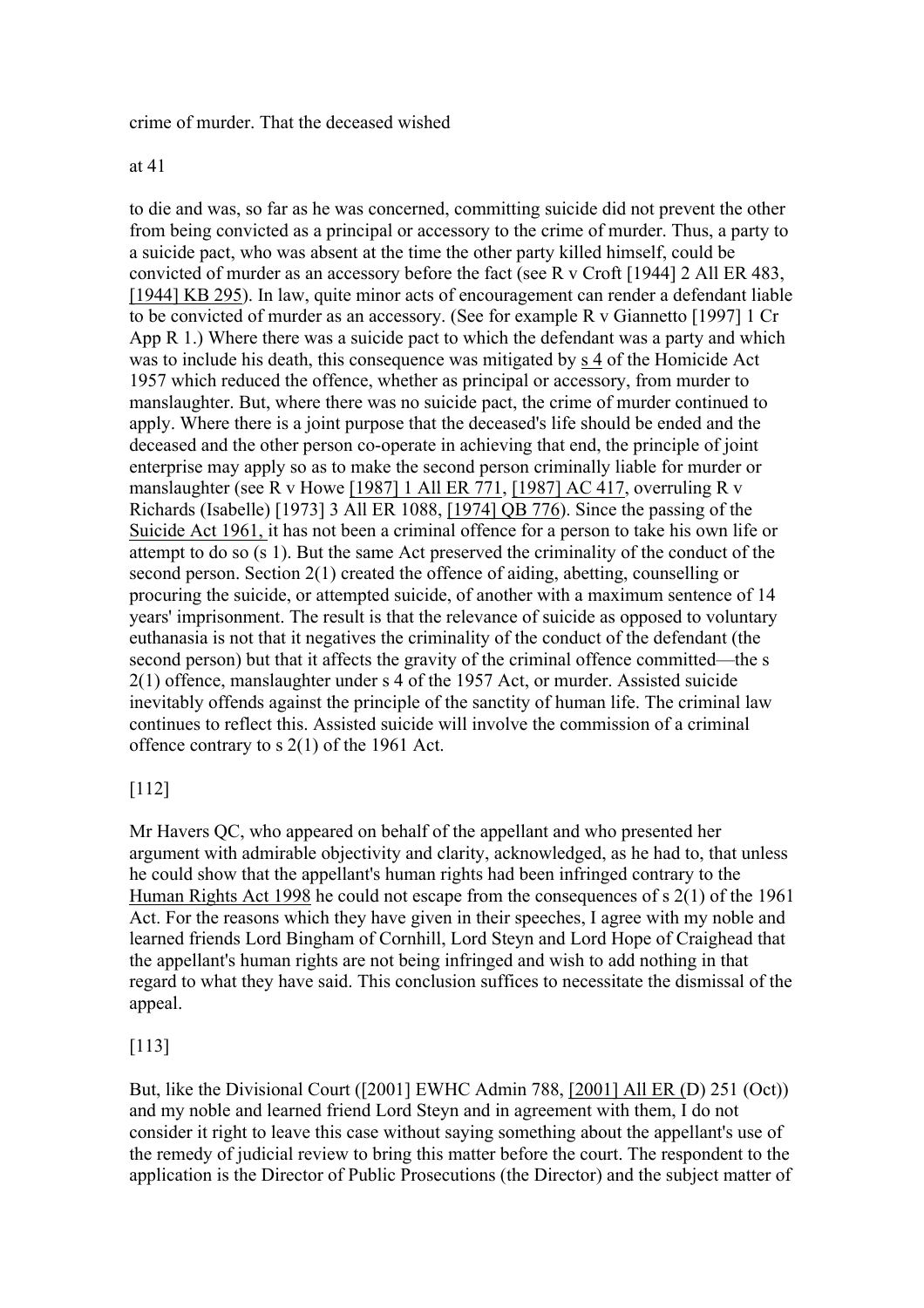her application is his negative response to a letter dated 27 July 2001 from the appellant's solicitor requesting a 'written undertaking' that he would not consent to a prosecution of Mr Pretty in the event that Mr Pretty should aid, abet, counsel or procure the suicide of the appellant in a manner consistent with her wishes. She said that she wished to choose for herself the time when and the means by which she should die and, owing to her disabling illness, was unable to fulfil this wish unaided and wished that the necessary assistance be provided by her husband. The making of this request for an undertaking was said to be justified by the 1998 Act and the fact that any

#### at 42

proceedings for an offence under s 2 or the 1961 Act may only be instituted by or with the consent of the Director (s 2(4)). It thus raises again the considerations discussed in the speeches of Lord Steyn and myself in R v DPP, ex p Kebeline, R v DPP, ex p Rechachi [1999] 4 All ER 801, [2000] 2 AC 326.

### [114]

The office of Director is a statutory office with functions and powers governed by statute, currently the Prosecution of Offences Act 1985 which introduced a radical restructuring of the management and conduct of criminal prosecutions in England and Wales, bringing into existence the Crown Prosecution Service and altering the role of the police. The functions of the Director are set out in s 3 of the 1985 Act. They do not include the grant of dispensations from the criminal law nor the grant of pardons; they primarily relate to the institution and conduct of criminal proceedings. It is not part of his functions or duties to advise members of the public. He has a duty to issue a Code for Crown Prosecutors giving them guidance on the general principles to be applied by them in deciding when proceedings should be instituted or discontinued and what charges should be preferred (s 10 of that Act). The undertaking which the appellant requested was not one which the Director as the holder of the statutory office had the authority or power to give and it would have been improper for him to give the undertaking whatever the merits of the appellant's solicitor's arguments. Under s 2(4) of the 1961 Act his role is confined to giving his consent to the institution of proceedings for an offence under s 2. This presupposes that an alleged offence has been committed and that he can exercise his discretion under s 2(4) in relation to all the circumstances disclosed by the evidence of what has occurred as the code issued under s 10 of the 1985 Act makes clear. The functions of the Director do not include giving undertakings in advance of the event as to how he would exercise that discretion on hypothetical facts. Even after the event, the Director has no investigatory powers and is dependent upon evidence supplied to him by others, normally the police.

#### [115]

The response of the Crown Prosecutor on behalf of the Director to the letter of 27 July 2001 was:

'Successive Directors—and Attorneys General—have explained that they will not grant immunities that condone, require, or purport to authorise or permit the future commission of any criminal offence, no matter how exceptional the circumstances. I must therefore advise you that the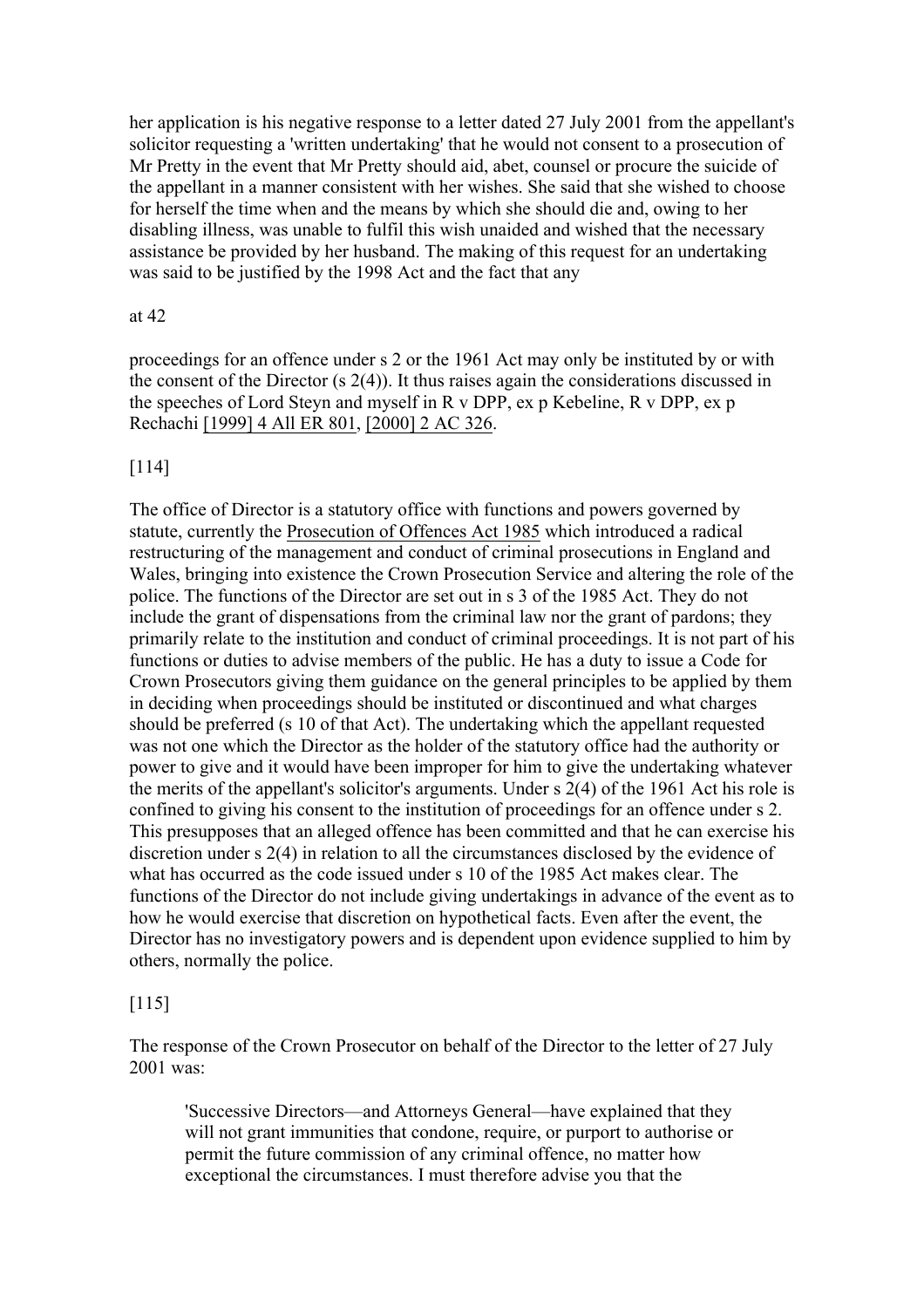Director cannot provide the undertaking that you seek.'

This was a proper reply. Indeed, any other reply would almost certainly have been improper.

# [116]

In exceptional circumstances it may be proper for a member of the public to bring proceedings against the Crown for a declaration that certain proposed conduct is lawful and name the Attorney General as the formal defendant to the claim. But that is not what occurred here and, even then, the court would have a discretion which it would normally exercise to refuse to rule upon hypothetical facts. Had the case raised by the appellant been one where it was appropriate to grant a declaration as to legality or compatibility, the court would no doubt have adopted that approach. Indeed, the judgment of the Divisional Court and the speeches of your Lordships on the human rights questions will no doubt provide in practice the appropriate guidance to all those concerned in this matter as to the correct understanding of the law.

# [117]

The request for the undertaking was a request for the grant of an immunity from prosecution equivalent to the grant of a dispensation from the

### at 43

operation of the criminal law or an anticipatory pardon. Even if there was a power to grant a pardon, it could not be exercised in advance. As Lord Woolf said in A-G of Trinidad and Tobago v Phillip [1995] 1 All ER 93 at 102, [1995] 1 AC 396 at 411:

'However, while a pardon can expunge past offences, a power to pardon cannot be used to dispense with criminal responsibility for an offence which has not yet been committed. This is a principle of general application which is of the greatest importance. The state cannot be allowed to use a power to pardon to enable the law to be set aside by permitting it to be contravened with impunity.'

Likewise any purported executive power to suspend or dispense with a law or the execution of a law, save under an express statutory authority, has been unlawful since at least 1688.

## [118]

The intentions stated in the solicitor's letter were wholly unparticularised, save that the second person who was to assist was to be the appellant's husband not any independent or medically-qualified person. This has remained the position throughout these proceedings. The point was raised in a witness statement dated 19 September filed on behalf of the Director. The Divisional Court were told by Mr Havers ([2001] All ER (D) 251 (Oct) at [6]) that no further information would be forthcoming and that they had been told all that they needed to know. In the same context it was also stated that any non-availability of appropriate palliative care was not part of the appellant's case. This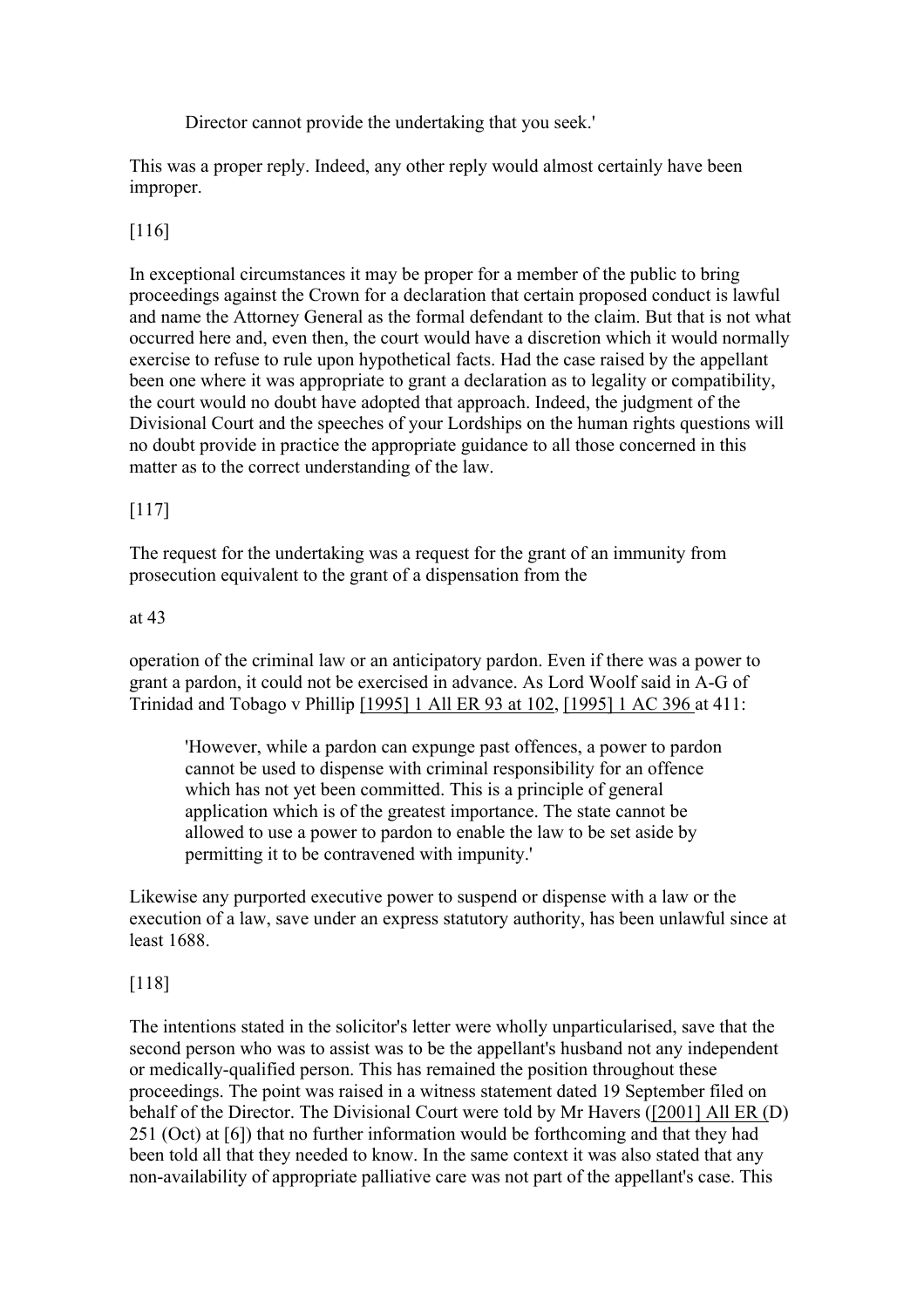lack of detail demonstrates that even if he had had the power to do so the Director could not properly have given any advance undertaking or assurance. He had not got the information, let alone the evidence, which would be needed to make any decision upon the question of consent in accordance with the s 10 code.

## [119]

But this lack of information illustrates two further points. The first is that any undertaking or other advance assurance would inevitably give rise to the need for a later investigation whether the death of the appellant had in truth been by suicide and what, in the event, had been the actual participation of Mr Pretty (in all probability, the sole surviving witness). It would then have to be decided whether what had occurred had or had not been covered by the undertaking. Further proceedings for judicial review would then no doubt ensue. This is a wholly impractical and objectionable scenario. Issues of fact which should be left to be tried in a criminal court on a criminal prosecution conducted in accordance with the criminal law would be being raised in satellite litigation which would be directly contrary to the guidance given in Ex p Kebeline.

## [120]

Secondly, it demonstrates the highly unsatisfactory character of the approach adopted by the appellant and her advisors. If assisted suicide is to be permitted, it is essential that the permission include suitable safeguards of an appropriate rigour and specificity. The Dutch scheme includes an elaborate medically supervised and executed procedure. The minority judgments in Rodriguez v A-G of Canada [1994] 2 LRC 136 which favoured legalising assisted suicide treated the formulation of satisfactory conditions as a necessary first step and attempted to do so (see (1993) 76 BCLR (2d) 145 at 168–169 and [1994] 2 LRC 136 at 147–148). The reasoning of the majority decision included the view that the proposed safeguards were inadequate and impractical. The conclusion is inescapable that both the nature of the questions raised by assisted suicide and the formulation of any new policies must under our system of Parliamentary democracy be a matter for the legislature not the judiciary. For the time being,

#### at 44

Parliament has spoken by including s 2 in the 1961 Act. Any amendment of that section and its terms would be a matter for Parliament.

## [121]

This leads on to a further matter, also covered by Ex p Kebeline. The Director is governed by the existing law. He must exercise his discretion in accordance with the law. If there are disputes as to what the law is he should, provided that they are real disputes, leave them to the criminal courts to decide. It is no part of the Director's function himself to decide arguable questions of law. Nor is it acceptable (save, perhaps, in the most exceptional circumstances which I cannot at present visualise) to seek to use an application for the judicial review of the Director's decision to prosecute as a means of challenging in advance some proposition of law upon which the prosecution will rely at the trial. The observations of my noble and learned friend Lord Steyn in Ex p Kebeline [1999] 4 All ER 801 at 835–836, [2000] 2 AC 326 at 371, from which he has